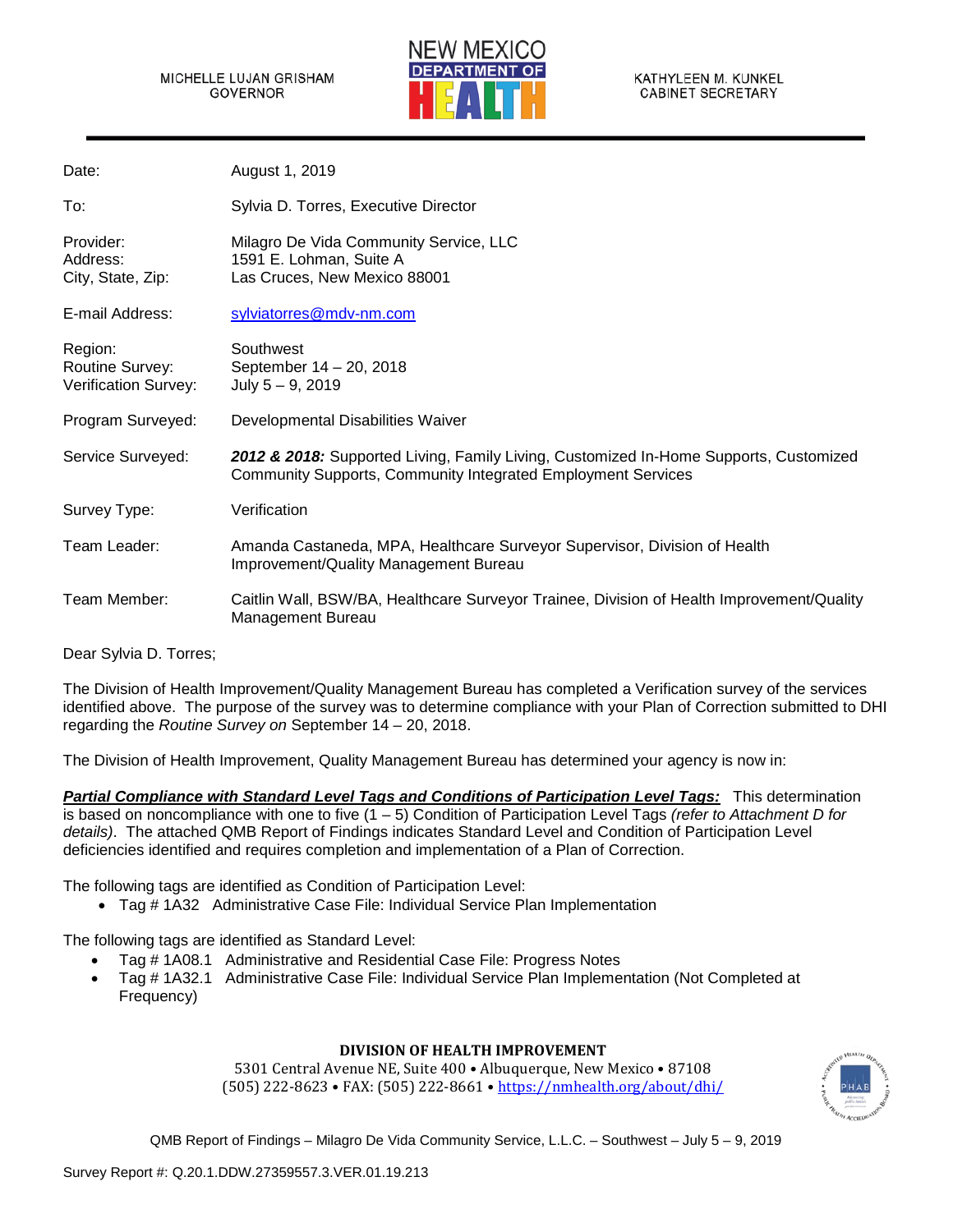- Tag # 1A38 Living Care Arrangement / Community Inclusion Reporting Requirements
- Tag # LS14 Residential Service Delivery Site Case File (ISP and Healthcare requirements)
- Tag # 1A37 Individual Specific Training
- Tag # 1A43.1 General Events Reporting Individual Reporting
- Tag # 1A08.2 Administrative Case File: Healthcare Requirements & Follow-up
- Tag # 1A09 Medication Delivery Routine Medication Administration
- Tag # 1A09.1 Medication Delivery PRN Medication Administration
- Tag # 1A15.2 Administrative Case File: Healthcare Documentation (Therap and Required Plans)

However, due to the new/repeat deficiencies your agency will be referred to the Internal Review Committee (IRC). Your agency will also be required to contact your DDSD Regional Office for technical assistance and follow up and complete the Plan of Correction document attached at the end of this report. Please respond to the Plan of Correction Coordinator within 10 business days of receipt of this letter.

## **Plan of Correction:**

The attached Report of Findings identifies the new/repeat Standard Level deficiencies found during your agency's verification compliance review. You are required to complete and implement a Plan of Correction. Your agency has a total of 10 business days from the receipt of this letter. The Plan of Correction must include the following:

- 1. Evidence your agency has contacted your DDSD Regional Office for technical assistance;
- 2. A Plan of Correction detailing Quality Assurance/Quality Improvement processes to prevent your agency from receiving deficiencies in the future. Please use the format provided at the end of this report;
- 3. Documentation verifying that newly cited deficiencies have been corrected.

## **Submission of your Plan of Correction:**

Please submit your agency's Plan of Correction and documentation verifying correction of survey deficiencies within 10 business days of receipt of this letter to the parties below:

**1. Quality Management Bureau, Attention: Plan of Correction Coordinator 5301 Central Ave. NE Suite 400, New Mexico 87108**

#### **1. Developmental Disabilities Supports Division Regional Office for region of service surveyed**

Failure to submit your POC within the allotted 10 business days may result in the imposition of a \$200 per day Civil Monetary Penalty until it is received, completed and/or implemented.

Please call the Plan of Correction Coordinator Monica Valdez at 505-273-1930 if you have questions about the Report of Findings or Plan of Correction. Thank you for your cooperation and for the work you perform.

Sincerely,

Amanda Castaneda, MPA

Amanda Castaneda, MPA Team Lead/Healthcare Surveyor Supervisor Division of Health Improvement Quality Management Bureau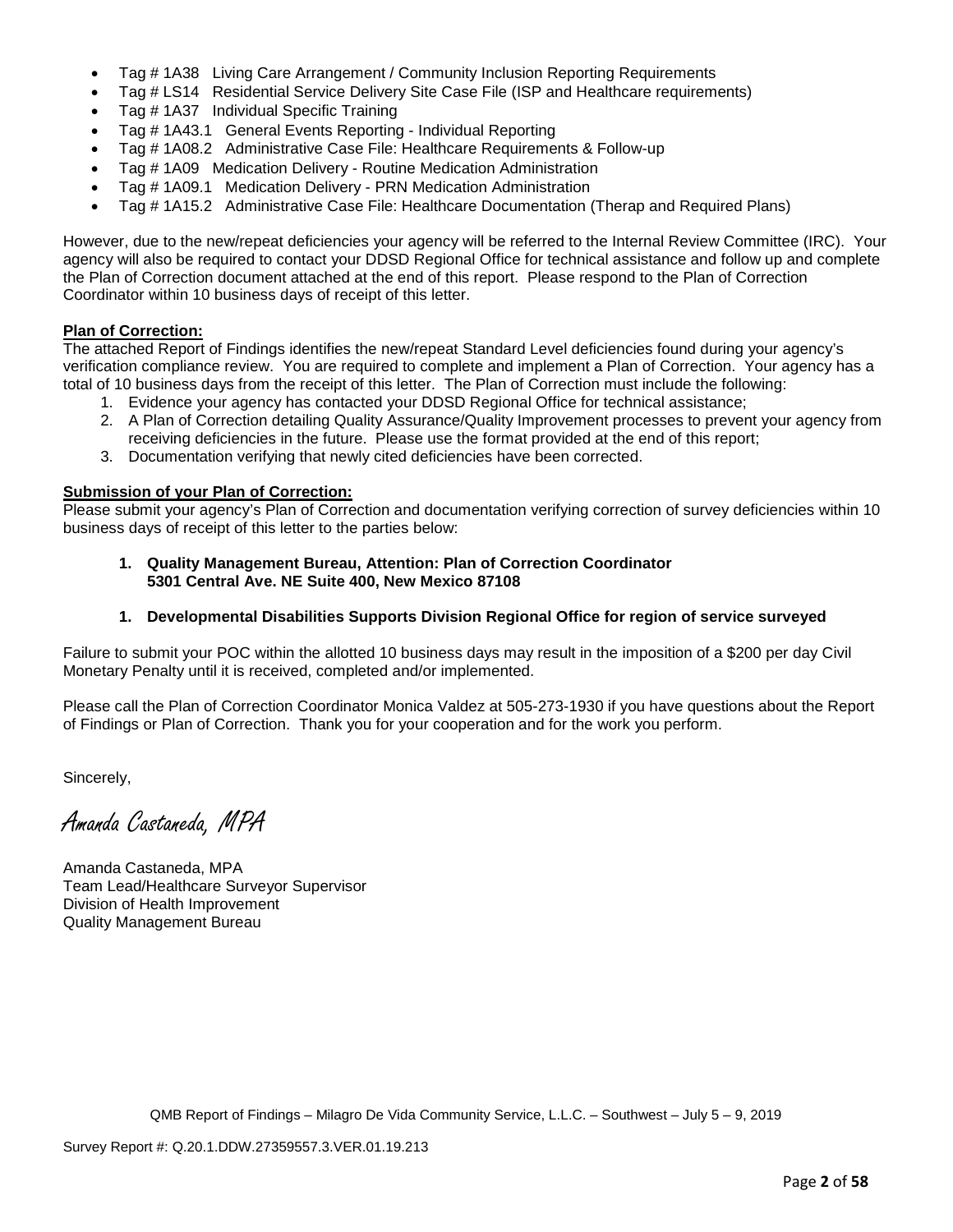| <b>Survey Process Employed:</b>                                      |                                                                                                                                                                                                                                                                                                                                                                                                                                                                      |
|----------------------------------------------------------------------|----------------------------------------------------------------------------------------------------------------------------------------------------------------------------------------------------------------------------------------------------------------------------------------------------------------------------------------------------------------------------------------------------------------------------------------------------------------------|
| <b>Administrative Review Start Date:</b>                             | July 5, 2019                                                                                                                                                                                                                                                                                                                                                                                                                                                         |
| Contact:                                                             | <b>Milagro De Vida Community Service, LLC</b><br>Virginia Flores, Office Manager                                                                                                                                                                                                                                                                                                                                                                                     |
|                                                                      | <b>DOH/DHI/QMB</b><br>Amanda Castaneda, Team Lead/Healthcare Surveyor<br>Supervisor                                                                                                                                                                                                                                                                                                                                                                                  |
| On-site Entrance Conference Date:                                    | July 8, 2019                                                                                                                                                                                                                                                                                                                                                                                                                                                         |
| Present:                                                             | <b>Milagro De Vida Community Service, LLC</b><br>Mark Jenkins, Service Coordinator<br>Sylvia Torres, Executive Director<br>Virginia Flores, Office Manager                                                                                                                                                                                                                                                                                                           |
|                                                                      | <b>DOH/DHI/QMB</b><br>Amanda Castaneda, Team Lead/Healthcare Surveyor<br>Supervisor<br>Caitlin Wall, BSW/BA, Healthcare Surveyor Trainee                                                                                                                                                                                                                                                                                                                             |
| <b>Exit Conference Date:</b>                                         | July 9, 2019                                                                                                                                                                                                                                                                                                                                                                                                                                                         |
| Present:                                                             | <b>Milagro De Vida Community Service, LLC</b><br>Mark Jenkins, Service Coordinator<br>Sylvia Torres, Executive Director<br>Marco Torres, Service Coordinator<br>Virginia Flores, Office Manager<br>Jennifer Guerra, Registered Nurse<br>DOH/DHI/QMB<br>Amanda Castaneda, Team Lead/Healthcare Surveyor<br>Supervisor<br>Caitlin Wall, BSW/BA, Healthcare Surveyor Trainee<br><b>DDSD - Southwest Regional Office</b><br>Dave Brunson, Social & Community Coordinator |
| Administrative Locations Visited                                     | 1                                                                                                                                                                                                                                                                                                                                                                                                                                                                    |
| <b>Total Sample Size</b>                                             | 7                                                                                                                                                                                                                                                                                                                                                                                                                                                                    |
|                                                                      | 0 - Jackson Class Members<br>7 - Non- <i>Jackson</i> Class Members                                                                                                                                                                                                                                                                                                                                                                                                   |
|                                                                      | 5 - Supported Living<br>1 - Family Living<br>1 - Customized In-Home Supports<br>6 - Customized Community Supports<br>3 - Community Integrated Employment Services                                                                                                                                                                                                                                                                                                    |
| Persons Served Records Reviewed                                      | 7                                                                                                                                                                                                                                                                                                                                                                                                                                                                    |
| Direct Support Personnel Interviewed during<br><b>Routine Survey</b> | 6                                                                                                                                                                                                                                                                                                                                                                                                                                                                    |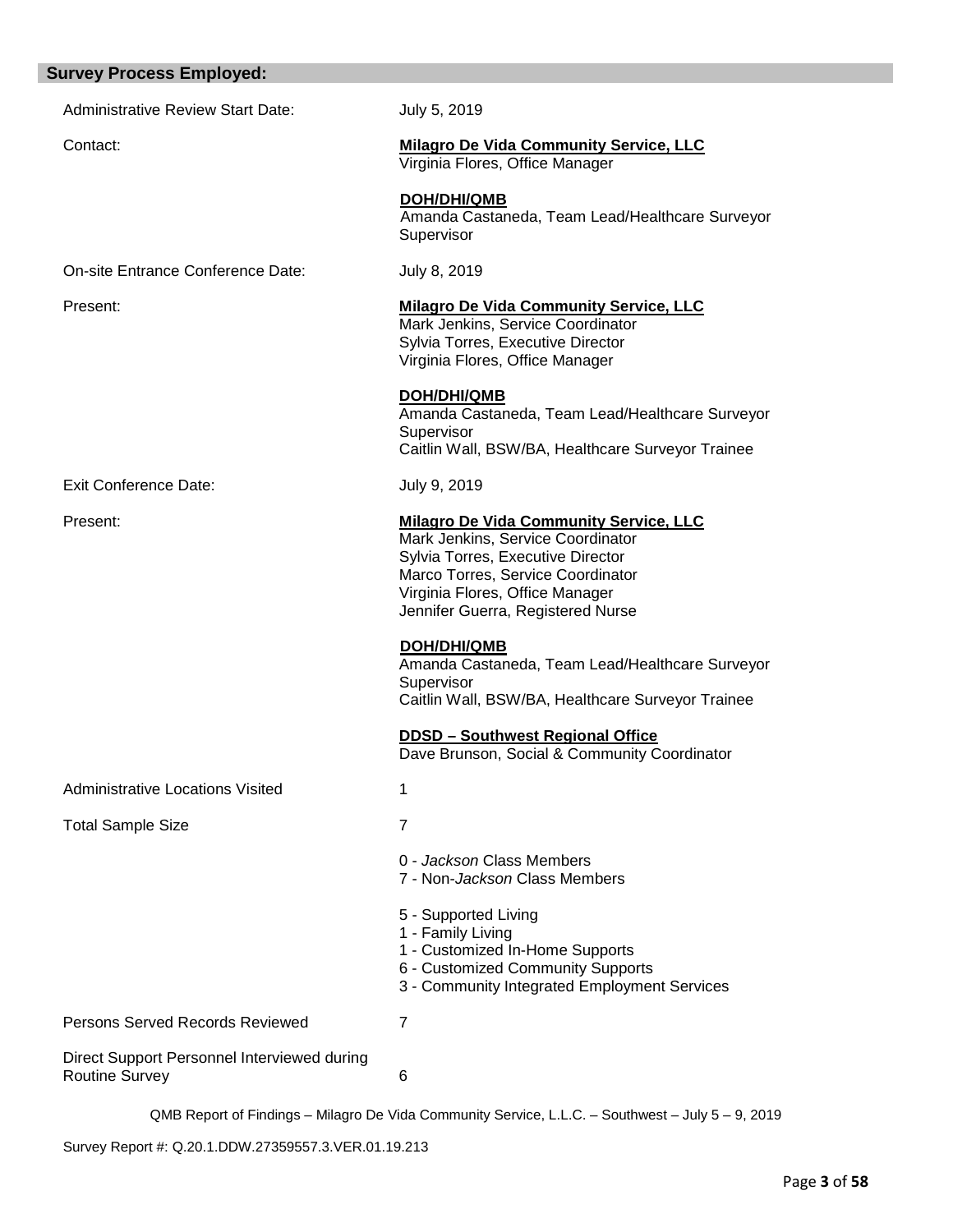| <b>Direct Support Personnel Records Reviewed</b>                    | 41 |
|---------------------------------------------------------------------|----|
| Substitute Care/Respite Personnel<br><b>Records Reviewed</b>        | 2  |
| Service Coordinator Records Reviewed                                | 2  |
| Administrative Interviews completed during<br><b>Routine Survey</b> |    |

Administrative Processes and Records Reviewed:

- Medicaid Billing/Reimbursement Records for all Services Provided
- Accreditation Records
- Oversight of Individual Funds
- Individual Medical and Program Case Files, including, but not limited to:
	- o Individual Service Plans
	- o Progress on Identified Outcomes
	- o Healthcare Plans
	- o Medication Administration Records
	- o Medical Emergency Response Plans
	- o Therapy Evaluations and Plans
	- o Healthcare Documentation Regarding Appointments and Required Follow-Up
	- o Other Required Health Information
- Internal Incident Management Reports and System Process / General Events Reports
- Personnel Files, including nursing and subcontracted staff
- Staff Training Records, Including Competency Interviews with Staff
- Agency Policy and Procedure Manual
- Caregiver Criminal History Screening Records
- Consolidated Online Registry/Employee Abuse Registry
- Human Rights Committee Notes and Meeting Minutes
- Evacuation Drills of Residences and Service Locations
- Quality Assurance / Improvement Plan
- CC: Distribution List: DOH Division of Health Improvement
	- DOH Developmental Disabilities Supports Division
	- DOH Office of Internal Audit
	- HSD Medical Assistance Division

NM Attorney General's Office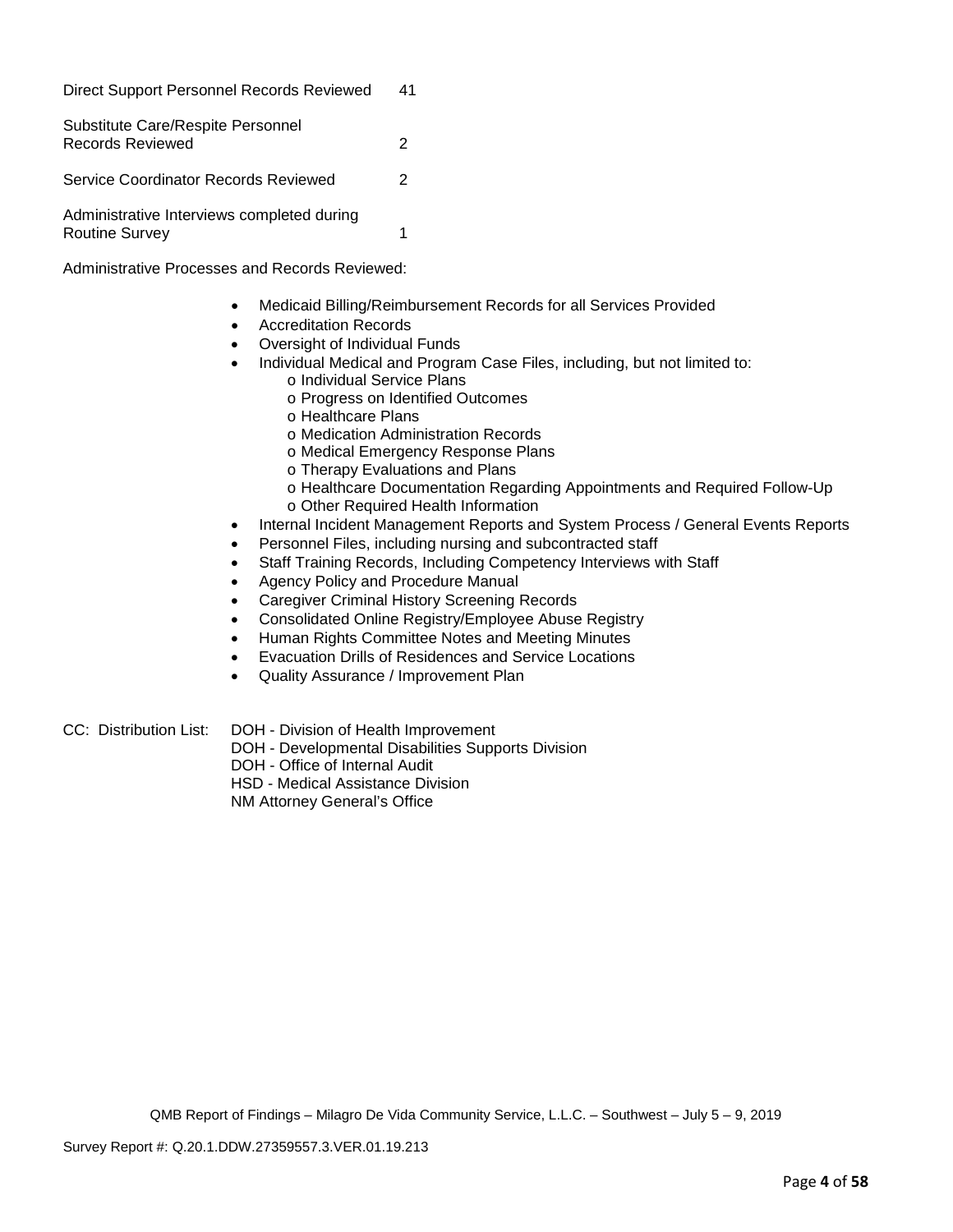### **Department of Health, Division of Health Improvement QMB Determination of Compliance Process**

The Division of Health Improvement, Quality Management Bureau (QMB) surveys compliance of the Developmental Disabilities Waiver (DDW) standards and other state and federal regulations. For the purpose of the LCA / CI survey the CMS waiver assurances have been grouped into four (4) Service Domains: Plan of Care (ISP Implementation); Qualified Providers; Health, Welfare and Safety; and Administrative Oversight (note that Administrative Oversight listed in this document is not the same as the CMS assurance of Administrative Authority. Used in this context it is related to the agency's operational policies and procedures, Quality Assurance system and Medicaid billing and reimbursement processes.)

The QMB Determination of Compliance process is based on provider compliance or non-compliance with standards and regulations identified during the on-site survey process and as reported in the QMB Report of Findings. All areas reviewed by QMB have been agreed to by DDSD and DHI/QMB and are reflective of CMS requirements. All deficiencies (non-compliance with standards and regulations) are identified and cited as either a Standard level deficiency or a Condition of Participation level deficiency in the QMB Reports of Findings. All deficiencies require corrective action when non-compliance is identified.

Each deficiency in your Report of Findings has been predetermined to be a Standard Level Deficiency, a Condition of Participation Level Deficiency, if below 85% compliance or a non-negotiable Condition of Participation Level Deficiency. Your Agency's overall Compliance Determination is based on a Scope and Severity Scale which takes into account the number of Standard and Condition Level Tags cited as well as the percentage of Individuals affected in the sample.

# **Conditions of Participation (CoPs)**

CoPs are based on the Centers for Medicare and Medicaid Services, Home and Community-Based Waiver required assurances, in addition to the New Mexico Developmental Disability Waiver (DDW) Service Standards. The Division of Health Improvement (DHI), in conjunction with the Developmental Disability Support Division (DDSD), has identified certain deficiencies that have the potential to be a Condition of Participation Level, if the tag falls below 85% compliance based on the number of people affected. Additionally, there are what are called nonnegotiable Conditions of Participation, regardless if one person or multiple people are affected. In this context, a CoP is defined as an essential / fundamental regulation or standard, which when out of compliance directly affects the health and welfare of the Individuals served. If no deficiencies within a Tag are at the level of a CoP, it is cited as a Standard Level Deficiency.

# *Service Domains and CoPs for Living Care Arrangements and Community Inclusion are as follows:*

**Service Domain: Service Plan: ISP Implementation -** *Services are delivered in accordance with the service plan, including type, scope, amount, duration and frequency specified in the service plan.*

#### **Potential Condition of Participation Level Tags, if compliance is below 85%:**

- **1A08.3 –** Administrative Case File: Individual Service Plan / ISP Components
- **1A32 –** Administrative Case File: Individual Service Plan Implementation
- **LS14 –** Residential Service Delivery Site Case File (ISP and Healthcare Requirements)
- **IS14 –** CCS / CIES Service Delivery Site Case File (ISP and Healthcare Requirements)

**Service Domain: Qualified Providers -** *The State monitors non-licensed/non-certified providers to assure adherence to waiver requirements. The State implements its policies and procedures for verifying that provider training is conducted in accordance with State requirements and the approved waiver.*

#### **Potential Condition of Participation Level Tags, if compliance is below 85%:**

- **1A20 -** Direct Support Personnel Training
- **1A22 -** Agency Personnel Competency

QMB Report of Findings – Milagro De Vida Community Service, L.L.C. – Southwest – July 5 – 9, 2019

Survey Report #: Q.20.1.DDW.27359557.3.VER.01.19.213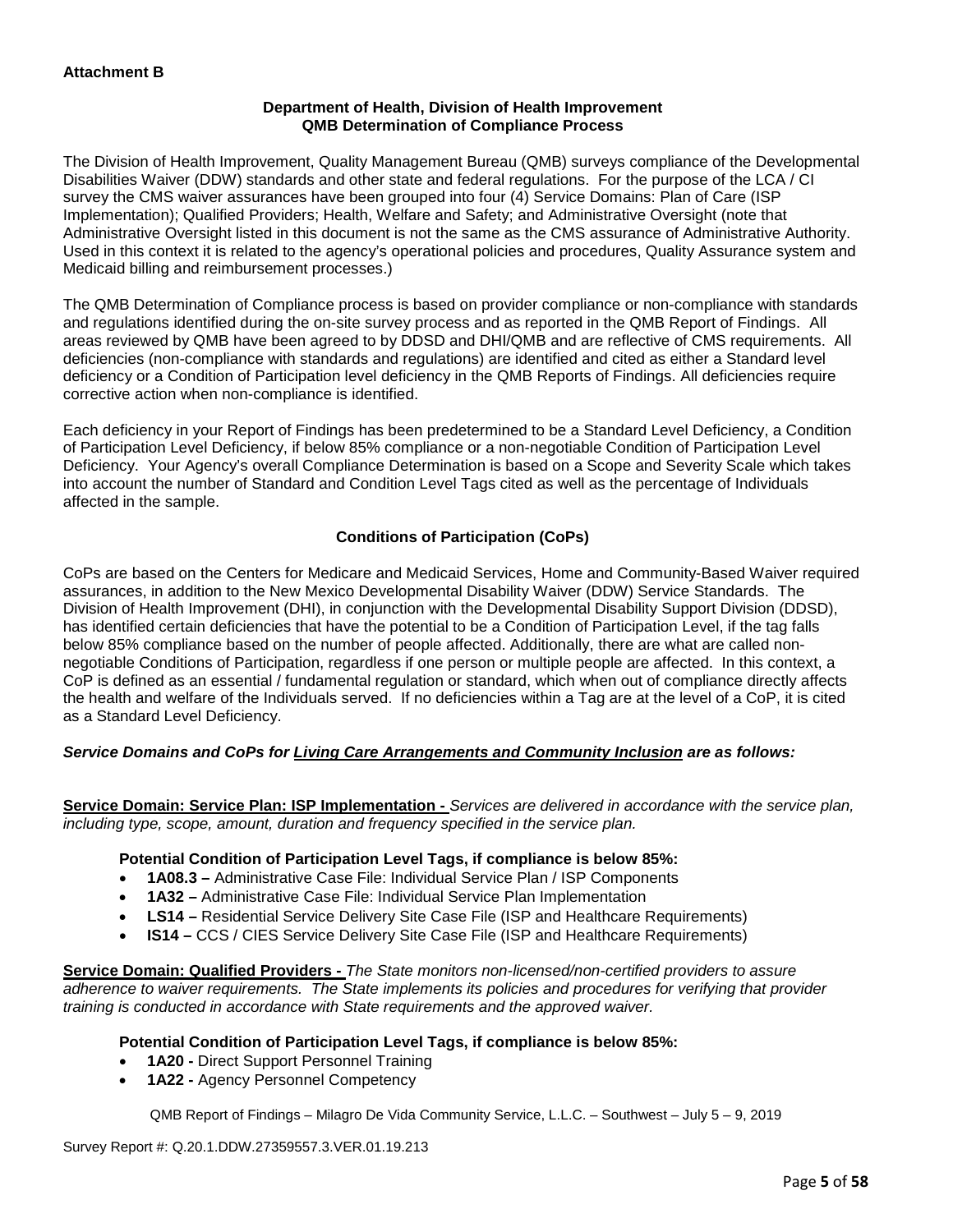• **1A37 –** Individual Specific Training

## **Non-Negotiable Condition of Participation Level Tags (one or more Individuals are cited):**

- **1A25.1 –** Caregiver Criminal History Screening
- **1A26.1 –** Consolidated On-line Registry Employee Abuse Registry

**Service Domain: Health, Welfare and Safety -** *The State, on an ongoing basis, identifies, addresses and seeks to prevent occurrences of abuse, neglect and exploitation. Individuals shall be afforded their basic human rights. The provider supports individuals to access needed healthcare services in a timely manner.*

## **Potential Condition of Participation Level Tags, if compliance is below 85%:**

- **1A08.2 –** Administrative Case File: Healthcare Requirements & Follow-up
- **1A09 –** Medication Delivery Routine Medication Administration
- **1A09.1 –** Medication Delivery PRN Medication Administration
- **1A15.2 –** Administrative Case File: Healthcare Documentation (Therap and Required Plans)

## **Non-Negotiable Condition of Participation Level Tags (one or more Individuals are cited):**

- **1A05 –** General Requirements / Agency Policy and Procedure Requirements
- **1A07 –** Social Security Income (SSI) Payments
- **1A09.2 –** Medication Delivery Nurse Approval for PRN Medication
- **1A15 –** Healthcare Documentation Nurse Availability
- **1A31 –** Client Rights/Human Rights
- **LS25.1** Residential Reqts. (Physical Environment Supported Living / Family Living / Intensive Medical Living)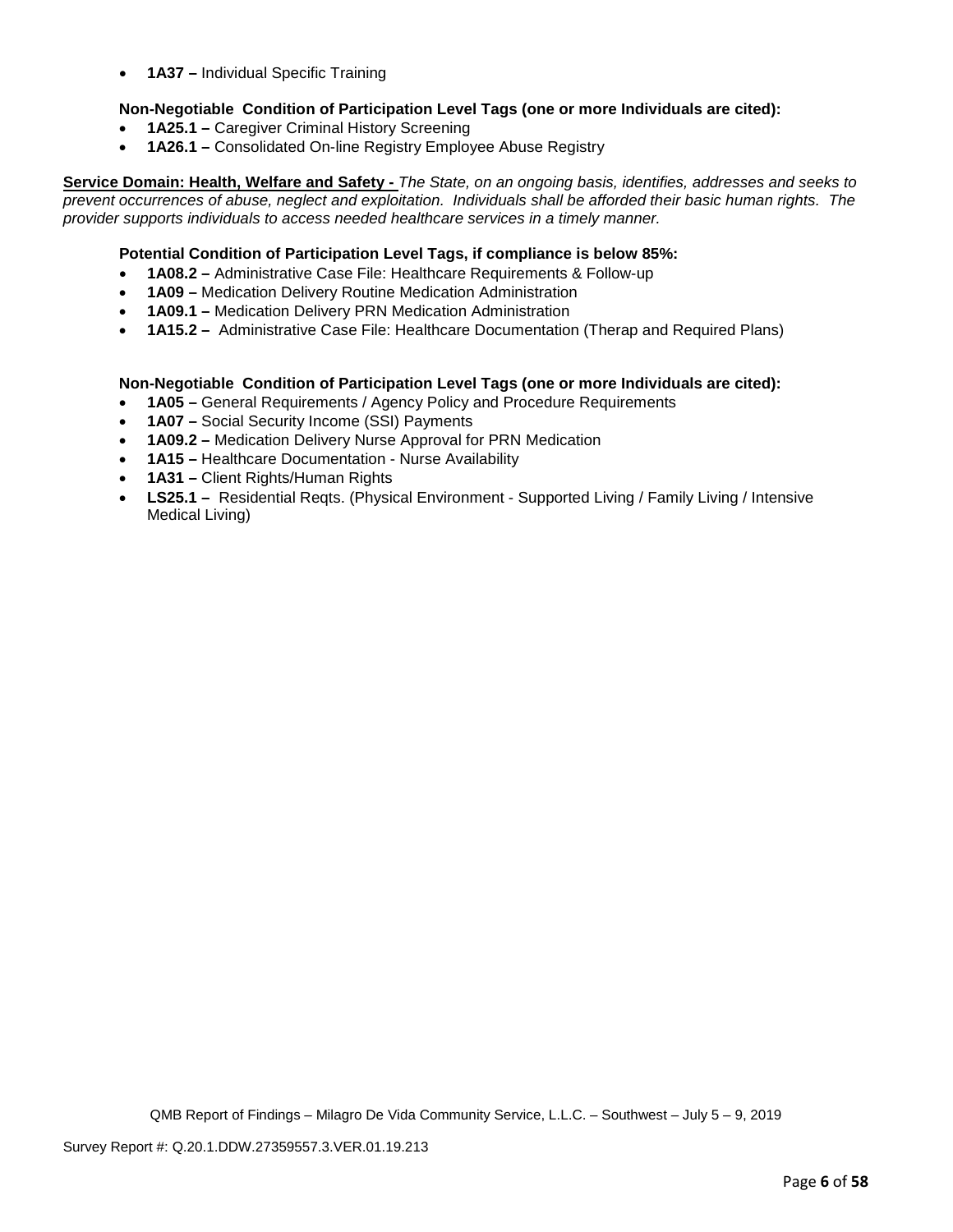## **Attachment C**

#### **Guidelines for the Provider Informal Reconsideration of Finding (IRF) Process**

#### **Introduction:**

Throughout the QMB Survey process, surveyors are openly communicating with providers. Open communication means surveyors have clarified issues and/or requested missing information before completing the review through the use of the signed/dated "Document Request," or "Administrative Needs," etc. forms. Regardless, there may still be instances where the provider disagrees with a specific finding. Providers may use the following process to informally dispute a finding.

### **Instructions:**

- 1. The Informal Reconsideration of the Finding (IRF) request must be received in writing to the QMB Deputy Bureau Chief **within 10 business days** of receipt of the final Report of Findings.
- 2. The written request for an IRF *must* be completed on the QMB Request for Informal Reconsideration of Finding form available on the QMB website: <https://nmhealth.org/about/dhi/cbp/irf/>
- 3. The written request for an IRF must specify in detail the request for reconsideration and why the finding is inaccurate.
- 4. The IRF request must include all supporting documentation or evidence.
- 5. If you have questions about the IRF process, email the IRF Chairperson, Crystal Lopez-Beck a[t Crystal.Lopez-](mailto:Crystal.Lopez-Beck@state.nm.us)[Beck@state.nm.us](mailto:Crystal.Lopez-Beck@state.nm.us) for assistance.

## **The following limitations apply to the IRF process:**

- The written request for an IRF and all supporting evidence must be received within 10 business days.
- Findings based on evidence requested during the survey and not provided may not be subject to reconsideration.
- The supporting documentation must be new evidence not previously reviewed or requested by the survey team.
- Providers must continue to complete their Plan of Correction during the IRF process
- Providers may not request an IRF to challenge the sampling methodology.
- Providers may not request an IRF based on disagreement with the nature of the standard or regulation.
- Providers may not request an IRF to challenge the team composition.
- Providers may not request an IRF to challenge the DHI/QMB determination of compliance or the length of their DDSD provider contract.

A Provider forfeits the right to an IRF if the request is not received within 10 business days of receiving the report and/or does not include all supporting documentation or evidence to show compliance with the standards and regulations.

The IRF Committee will review the request; the Provider will be notified in writing of the ruling; no face-to-face meeting will be conducted.

When a Provider requests that a finding be reconsidered, it does not stop or delay the Plan of Correction process. **Providers must continue to complete the Plan of Correction, including the finding in dispute regardless of the IRF status.** If a finding is removed or modified, it will be noted and removed or modified from the Report of Findings. It should be noted that in some cases a Plan of Correction may be completed prior to the IRF process being completed. The provider will be notified in writing on the decisions of the IRF committee.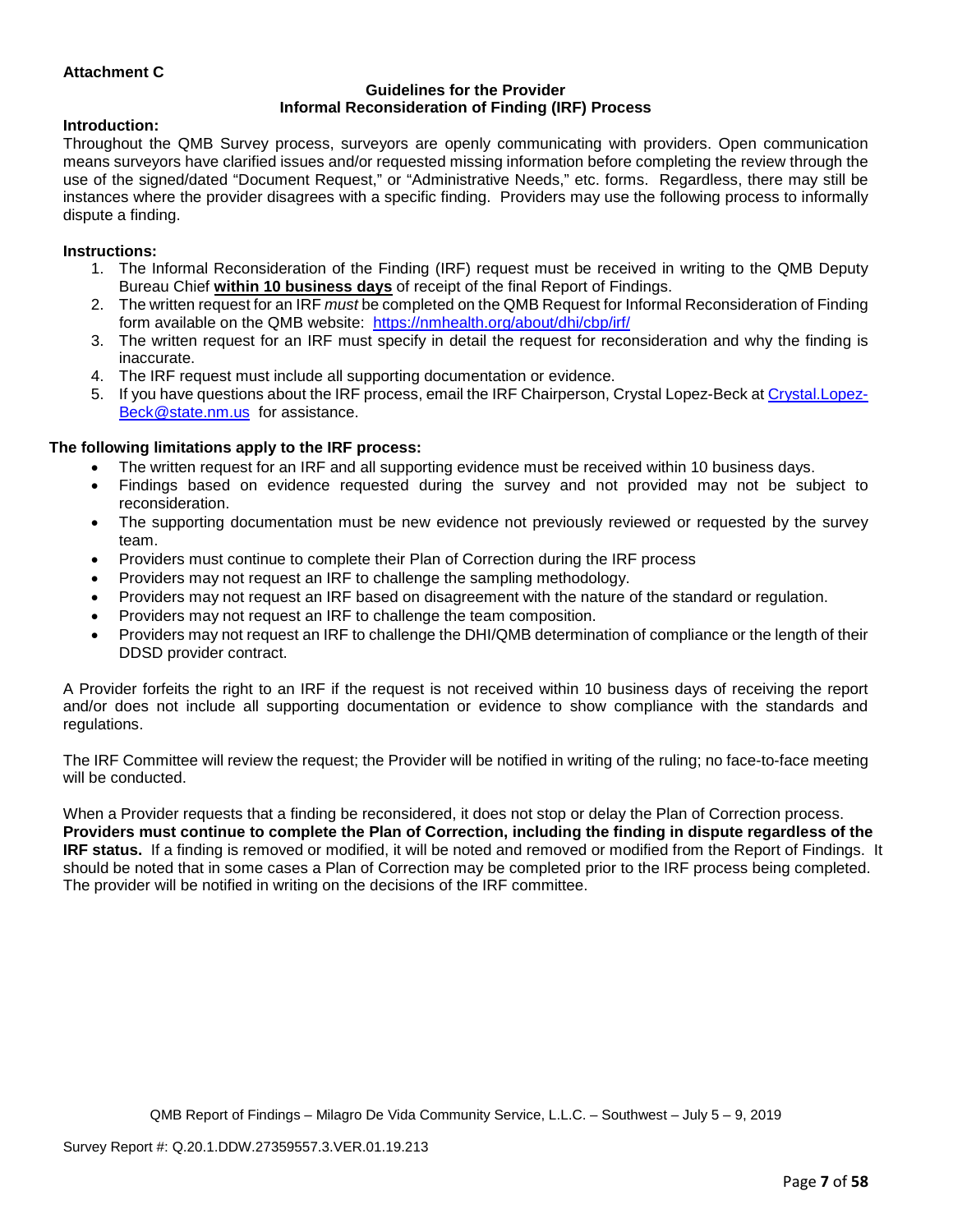## **Attachment D**

## **QMB Determinations of Compliance**

### **Compliance:**

The QMB determination of *Compliance* indicates that a provider has either no deficiencies found during a survey or that no deficiencies at the Condition of Participation Level were found. The agency has obtained a level of compliance such that there is a minimal potential for harm to individuals' health and safety. To qualify for a determination of *Compliance*, the provider must have received no Conditions of Participation Level Deficiencies and have a minimal number of Individuals on the sample affected by the findings indicated in the Standards Level Tags.

#### **Partial-Compliance with Standard Level Tags:**

The QMB determination of *Partial-Compliance with Standard Level Tags* indicates that a provider is in compliance with all Condition of Participation Level deficiencies but is out of compliance with a certain percentage of Standard Level deficiencies. This partial-compliance, if not corrected, may result in a negative outcome or the potential for more than minimal harm to individuals' health and safety. There are two ways to receive a determination of Partial Compliance with Standard Level Tags:

- 1. Your Report of Findings includes 16 or fewer Standards Level Tags with between 75% and 100% of the survey sample affected in any tag.
- 2. Your Report of Findings includes 17 or more Standard Level Tags with between 50% to 74% of the survey sample affected in any tag.

# **Partial-Compliance with Standard Level Tags and Condition of Participation Level Tags:**

The QMB determination of *Partial-Compliance with Standard Level Tags and Condition of Participation Level Tags*  indicates that a provider is out of compliance with one to five  $(1 - 5)$  Condition of Participation Level Tags. This partial-compliance, if not corrected, may result in a serious negative outcome or the potential for more than minimal harm to individuals' health and safety.

#### **Non-Compliance:**

The QMB determination of *Non-Compliance* indicates a provider is significantly out of compliance with both Standard Level deficiencies and Conditions of Participation level deficiencies. This non-compliance, if not corrected, may result in a serious negative outcome or the potential for more than minimal harm to individuals' health and safety. There are three ways an agency can receive a determination of Non-Compliance:

- 1. Your Report of Findings includes 17 or more Standard Level Tags with 0 to 5 Condition of Participation Level Tags with 75% to 100% of the survey sample affected in any tag.
- 2. Your Report of Findings includes any amount of Standard Level Tags with 6 or more Condition of Participation Level Tags.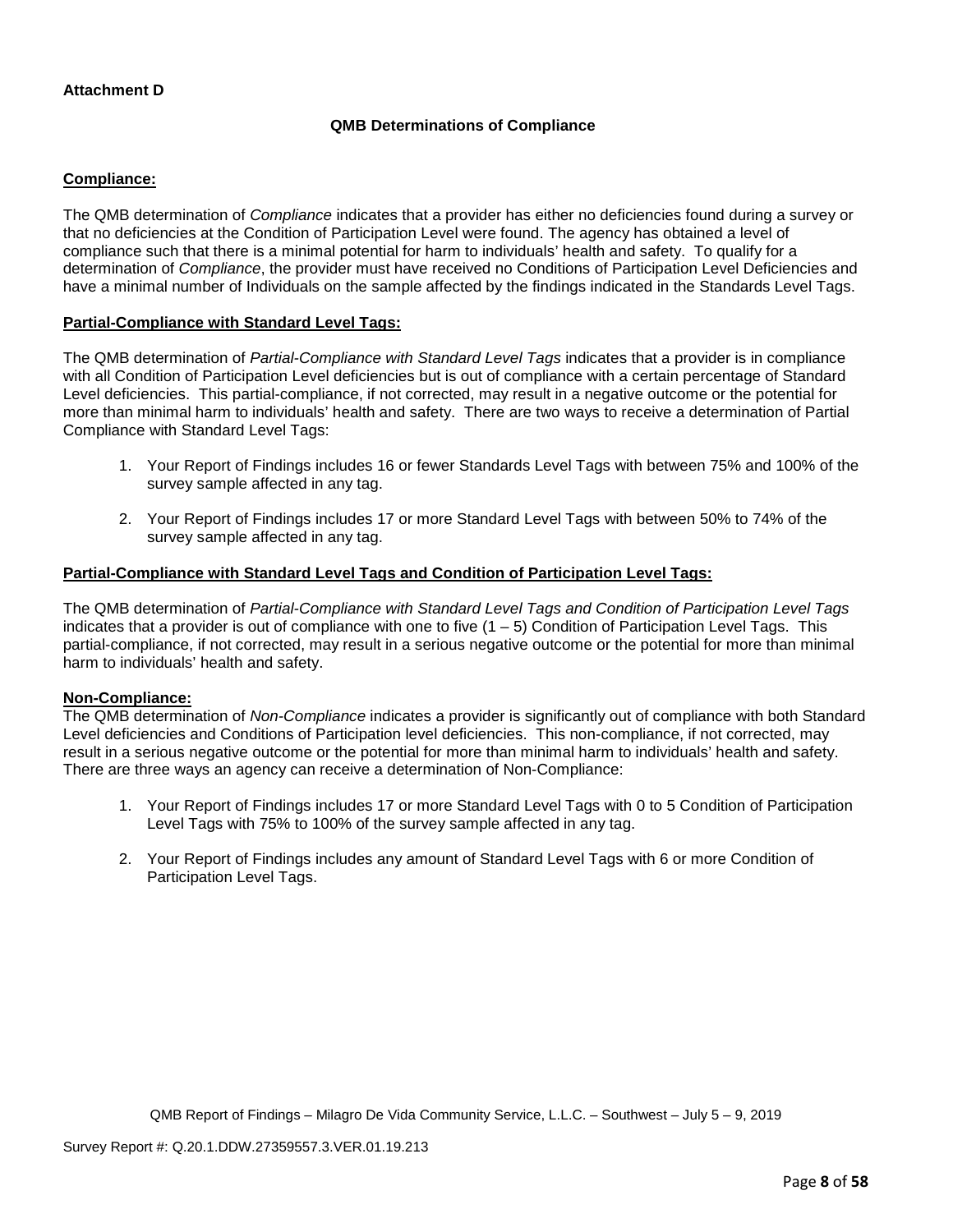| Compliance                                                                                                    | Weighting                                                                                                                          |                                                                                                                               |                                                                                                                        |                                                                                                                           |                                                                                                                     |                                                                                                                               |                                                                                                               |
|---------------------------------------------------------------------------------------------------------------|------------------------------------------------------------------------------------------------------------------------------------|-------------------------------------------------------------------------------------------------------------------------------|------------------------------------------------------------------------------------------------------------------------|---------------------------------------------------------------------------------------------------------------------------|---------------------------------------------------------------------------------------------------------------------|-------------------------------------------------------------------------------------------------------------------------------|---------------------------------------------------------------------------------------------------------------|
| <b>Determination</b>                                                                                          |                                                                                                                                    | <b>LOW</b>                                                                                                                    |                                                                                                                        | <b>MEDIUM</b>                                                                                                             |                                                                                                                     |                                                                                                                               | <b>HIGH</b>                                                                                                   |
| Standard Level<br>Tags:                                                                                       | up to 16                                                                                                                           | 17 or more                                                                                                                    | up to 16                                                                                                               | 17 or more                                                                                                                | <b>Any Amount</b>                                                                                                   | 17 or more                                                                                                                    | <b>Any Amount</b>                                                                                             |
|                                                                                                               | and                                                                                                                                | and                                                                                                                           | and                                                                                                                    | and                                                                                                                       | And/or                                                                                                              | and                                                                                                                           | And/or                                                                                                        |
| COP Level Tags:                                                                                               | $0$ COP                                                                                                                            | $0$ COP                                                                                                                       | $0$ COP                                                                                                                | $0$ COP                                                                                                                   | 1 to 5 COP                                                                                                          | 0 to 5 CoPs                                                                                                                   | 6 or more<br><b>COP</b>                                                                                       |
|                                                                                                               | and                                                                                                                                | and                                                                                                                           | and                                                                                                                    | and                                                                                                                       |                                                                                                                     | and                                                                                                                           |                                                                                                               |
| Sample Affected:                                                                                              | 0 to 74%                                                                                                                           | 0 to 49%                                                                                                                      | 75 to 100%                                                                                                             | 50 to 74%                                                                                                                 |                                                                                                                     | 75 to 100%                                                                                                                    |                                                                                                               |
| "Non-<br>Compliance"                                                                                          |                                                                                                                                    |                                                                                                                               |                                                                                                                        |                                                                                                                           |                                                                                                                     | 17 or more<br><b>Standard Level</b><br>Tags with 75 to<br>100% of the<br>Individuals in<br>the sample<br>cited in any<br>tag. | Any Amount of<br><b>Standard Level</b><br>Tags and 6 or<br>more Conditions<br>of Participation<br>Level Tags. |
| "Partial<br>Compliance with<br><b>Standard Level</b><br>tags and Condition<br>of Participation<br>Level Tags" |                                                                                                                                    |                                                                                                                               |                                                                                                                        |                                                                                                                           | Any Amount of<br><b>Standard level</b><br>Tags, plus 1 to 5<br><b>Conditions of</b><br>Participation<br>Level tags. |                                                                                                                               |                                                                                                               |
| "Partial<br>Compliance with<br><b>Standard Level</b><br>tags"                                                 |                                                                                                                                    |                                                                                                                               | up to $16$<br>Standard Level<br>Tags with 75<br>to 100% of the<br>individuals in<br>the sample<br>cited in any<br>tag. | 17 or more<br><b>Standard Level</b><br>Tags with 50<br>to $74\%$ of the<br>individuals in<br>the sample<br>cited any tag. |                                                                                                                     |                                                                                                                               |                                                                                                               |
| "Compliance"                                                                                                  | Up to $16$<br><b>Standard Level</b><br>Tags with 0 to<br><b>74%</b> of the<br>individuals in<br>the sample<br>cited in any<br>tag. | 17 or more<br><b>Standard Level</b><br>Tags with 0 to<br>$49%$ of the<br>individuals in<br>the sample<br>cited in any<br>tag. |                                                                                                                        |                                                                                                                           |                                                                                                                     |                                                                                                                               |                                                                                                               |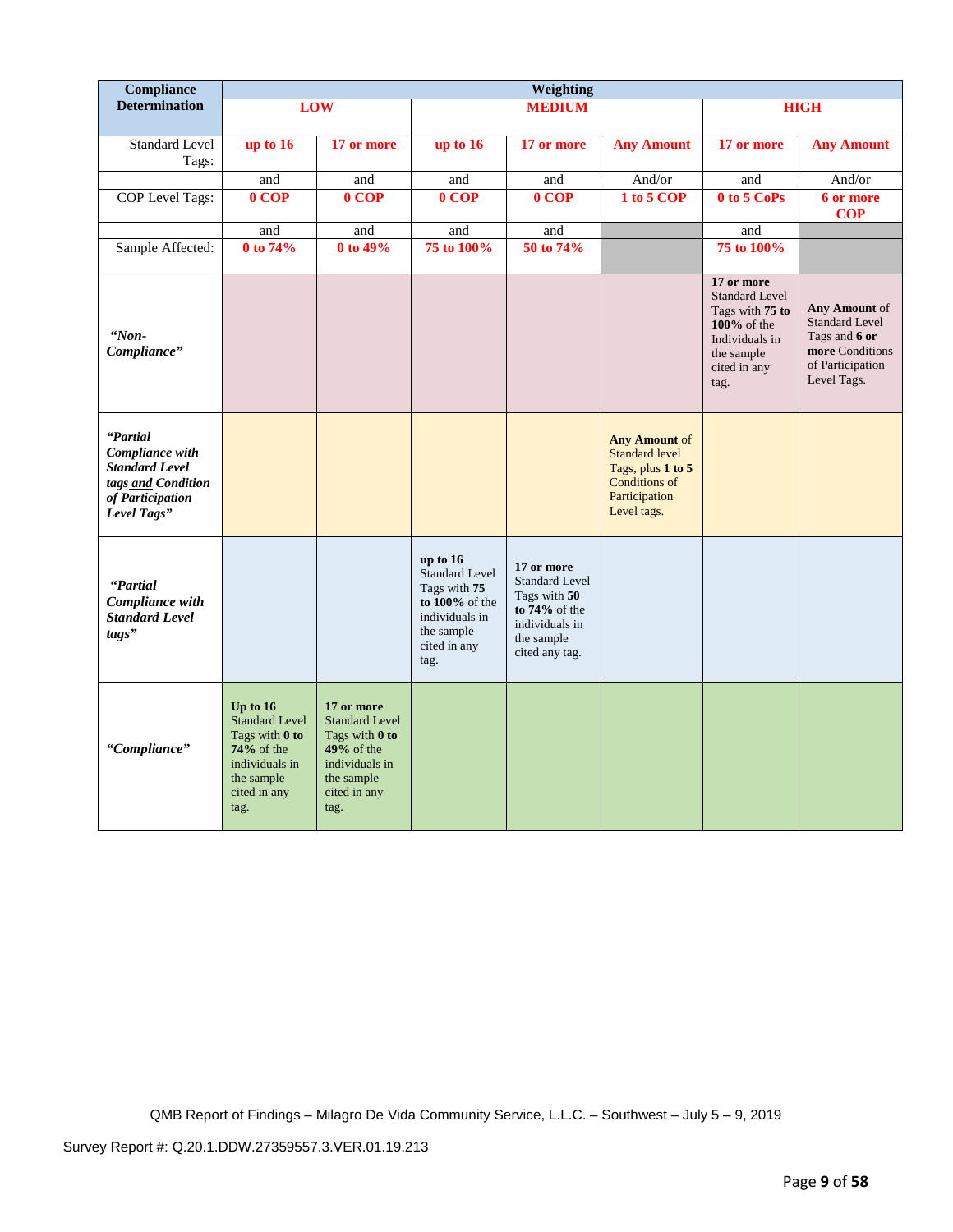**Agency: Milagro De Vida Community Service, LLC - Southwest Program:** Developmental Disabilities Waiver<br>**Service: 2012 & 2018:** Supported Living. Fa 2012 & 2018: Supported Living, Family Living, Customized In-Home Supports, Customized Community Supports, Community Integrated **Employment Services**<br>Verification **Survey Type:<br>Routine Survey: Routine Survey: September 14 – 20, 2018 Verification Survey:** 

| <b>Standard of Care</b>                                                                                                                                                                                                                                                                                                                                                                                                                                                                                                                                                                                                                                                                                                                                                                                                                                                                                                                                                                                                                                                                                                                                                                                                         | <b>Routine Survey Deficiencies</b><br>September 14 - 20, 2018                                                                                                                                                                                                                                                                                                                                                                                                                                                                                                                                                                                                                | <b>Verification Survey New and Repeat</b><br><b>Deficiencies</b><br>July 5 - 9, 2019                                                                                                                                                                                                                                                                                                                             |
|---------------------------------------------------------------------------------------------------------------------------------------------------------------------------------------------------------------------------------------------------------------------------------------------------------------------------------------------------------------------------------------------------------------------------------------------------------------------------------------------------------------------------------------------------------------------------------------------------------------------------------------------------------------------------------------------------------------------------------------------------------------------------------------------------------------------------------------------------------------------------------------------------------------------------------------------------------------------------------------------------------------------------------------------------------------------------------------------------------------------------------------------------------------------------------------------------------------------------------|------------------------------------------------------------------------------------------------------------------------------------------------------------------------------------------------------------------------------------------------------------------------------------------------------------------------------------------------------------------------------------------------------------------------------------------------------------------------------------------------------------------------------------------------------------------------------------------------------------------------------------------------------------------------------|------------------------------------------------------------------------------------------------------------------------------------------------------------------------------------------------------------------------------------------------------------------------------------------------------------------------------------------------------------------------------------------------------------------|
| Service Domain: Service Plans: ISP Implementation - Services are delivered in accordance with the service plan, including type, scope, amount, duration<br>and frequency specified in the service plan.                                                                                                                                                                                                                                                                                                                                                                                                                                                                                                                                                                                                                                                                                                                                                                                                                                                                                                                                                                                                                         |                                                                                                                                                                                                                                                                                                                                                                                                                                                                                                                                                                                                                                                                              |                                                                                                                                                                                                                                                                                                                                                                                                                  |
| Tag #1A08.1 Administrative and Residential<br><b>Case File: Progress Notes</b>                                                                                                                                                                                                                                                                                                                                                                                                                                                                                                                                                                                                                                                                                                                                                                                                                                                                                                                                                                                                                                                                                                                                                  | <b>Standard Level Deficiency</b>                                                                                                                                                                                                                                                                                                                                                                                                                                                                                                                                                                                                                                             | <b>Standard Level Deficiency</b>                                                                                                                                                                                                                                                                                                                                                                                 |
| Developmental Disabilities (DD) Waiver Service<br>Standards 2/26/2018; Re-Issue: 12/28/2018; Eff<br>1/1/2019<br><b>Chapter 20: Provider Documentation and Client</b><br>Records 20.2 Client Records Requirements: All<br>DD Waiver Provider Agencies are required to<br>create and maintain individual client records. The<br>contents of client records vary depending on the<br>unique needs of the person receiving services and<br>the resultant information produced. The extent of<br>documentation required for individual client records<br>per service type depends on the location of the file,<br>the type of service being provided, and the<br>information necessary.<br>DD Waiver Provider Agencies are required to<br>adhere to the following:<br>1. Client records must contain all documents<br>essential to the service being provided and<br>essential to ensuring the health and safety of the<br>person during the provision of the service.<br>2. Provider Agencies must have readily accessible<br>records in home and community settings in paper<br>or electronic form. Secure access to electronic<br>records through the Therap web-based system<br>using computers or mobile devices is acceptable. | Based on record review, the Agency did not<br>maintain progress notes and other service delivery<br>documentation for 4 of 7 Individuals.<br>Review of the Agency individual case files revealed<br>the following items were not found:<br><b>Administrative Case File:</b><br><b>Supported Living Progress Notes/Daily Contact</b><br>Logs:<br>• Individual $#1$ – None found for 6/9/2018.<br><b>Residential Case File:</b><br><b>Supported Living Progress Notes/Daily Contact</b><br>Logs:<br>• Individual $#2$ - None found for $9/9 - 15$ , 2018.<br>• Individual #6 - None found for $9/9 - 15$ , 2018.<br><b>Family Living Progress Notes/Daily Contact</b><br>Logs: | <b>New Finding:</b><br>Based on the Agency's Plan of Correction<br>approved on 3/8/2019, "Milagro de Vida will<br>conduct monthly file reviews at the end of each<br>month at each residential location site. There will<br>be a sample of 25% of administrative files that will<br>be selected and reviewed on a monthly basis."<br>Review of documents found that Progress Notes<br>were not an item reviewed. |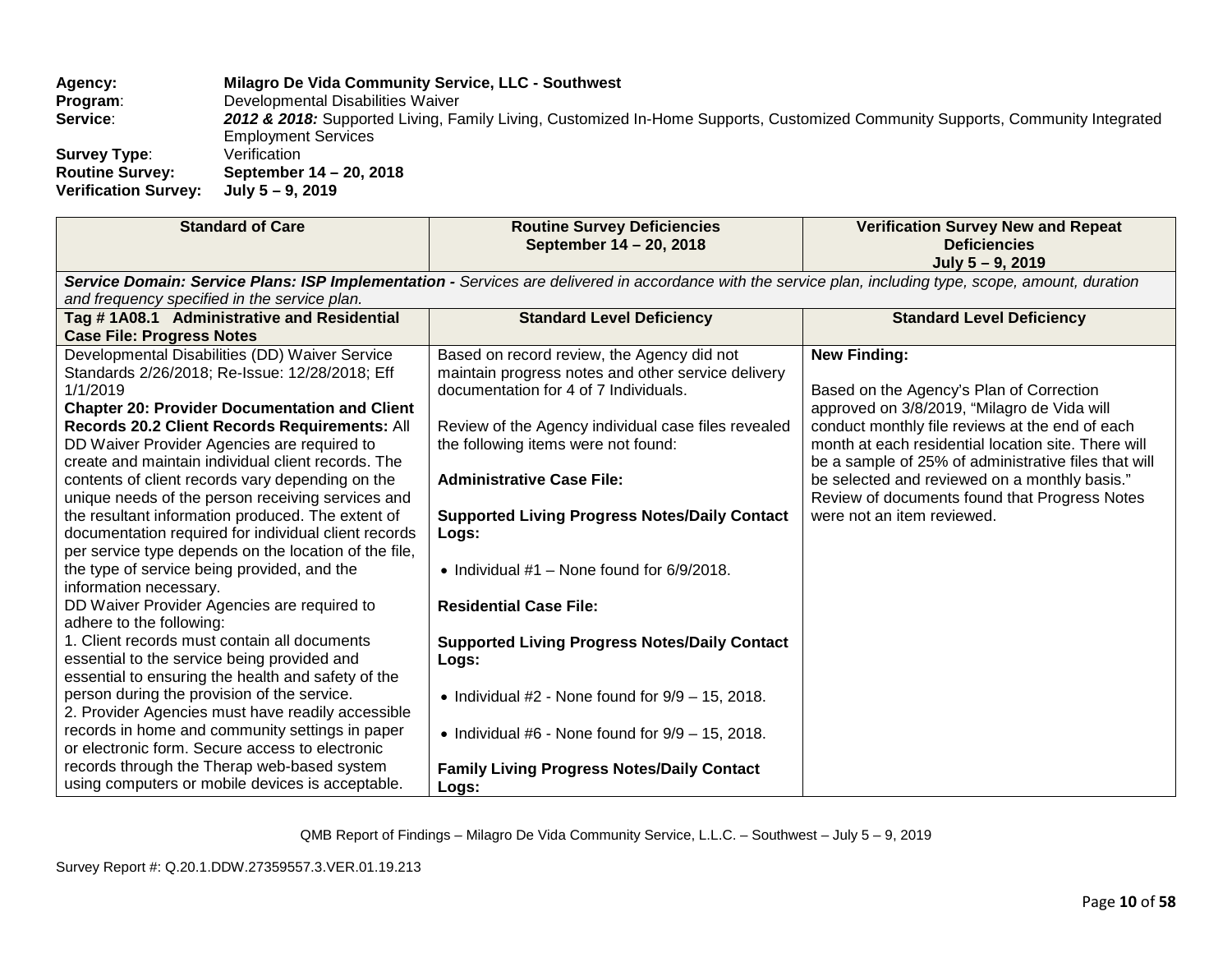| 3. Provider Agencies are responsible for ensuring                                                  |                                                          |  |
|----------------------------------------------------------------------------------------------------|----------------------------------------------------------|--|
| that all plans created by nurses, RDs, therapists or                                               | $\bullet$ Individual #3 - None found for 9/1 - 18, 2018. |  |
| BSCs are present in all needed settings.                                                           |                                                          |  |
| 4. Provider Agencies must maintain records of all                                                  |                                                          |  |
| documents produced by agency personnel or                                                          |                                                          |  |
| contractors on behalf of each person, including any                                                |                                                          |  |
| routine notes or data, annual assessments, semi-                                                   |                                                          |  |
| annual reports, evidence of training                                                               |                                                          |  |
| provided/received, progress notes, and any other                                                   |                                                          |  |
| interactions for which billing is generated.                                                       |                                                          |  |
| 5. Each Provider Agency is responsible for                                                         |                                                          |  |
| maintaining the daily or other contact notes                                                       |                                                          |  |
| documenting the nature and frequency of service                                                    |                                                          |  |
| delivery, as well as data tracking only for the                                                    |                                                          |  |
| services provided by their agency.                                                                 |                                                          |  |
| 6. The current Client File Matrix found in Appendix                                                |                                                          |  |
| A Client File Matrix details the minimum                                                           |                                                          |  |
| requirements for records to be stored in agency                                                    |                                                          |  |
| office files, the delivery site, or with DSP while                                                 |                                                          |  |
| providing services in the community.                                                               |                                                          |  |
| 7. All records pertaining to JCMs must be retained                                                 |                                                          |  |
| permanently and must be made available to DDSD                                                     |                                                          |  |
| upon request, upon the termination or expiration of                                                |                                                          |  |
| a provider agreement, or upon provider withdrawal                                                  |                                                          |  |
| from services.                                                                                     |                                                          |  |
|                                                                                                    |                                                          |  |
| <b>Developmental Disabilities (DD) Waiver Service</b>                                              |                                                          |  |
| Standards effective 11/1/2012 revised 4/23/2013;<br>6/15/2015                                      |                                                          |  |
|                                                                                                    |                                                          |  |
| Chapter 6 (CCS) 3. Agency Requirements: 4.                                                         |                                                          |  |
| Reimbursement A. Record Requirements 1.                                                            |                                                          |  |
| Provider Agencies must maintain all records<br>necessary to fully disclose the service, qualityThe |                                                          |  |
| documentation of the billable time spent with an                                                   |                                                          |  |
| individual shall be kept on the written or electronic                                              |                                                          |  |
| record                                                                                             |                                                          |  |
|                                                                                                    |                                                          |  |
| Chapter 7 (CIHS) 3. Agency Requirements: 4.                                                        |                                                          |  |
| Reimbursement A. 1 Provider Agencies must                                                          |                                                          |  |
| maintain all records necessary to fully disclose the                                               |                                                          |  |
| service, qualityThe documentation of the billable                                                  |                                                          |  |
| time spent with an individual shall be kept on the                                                 |                                                          |  |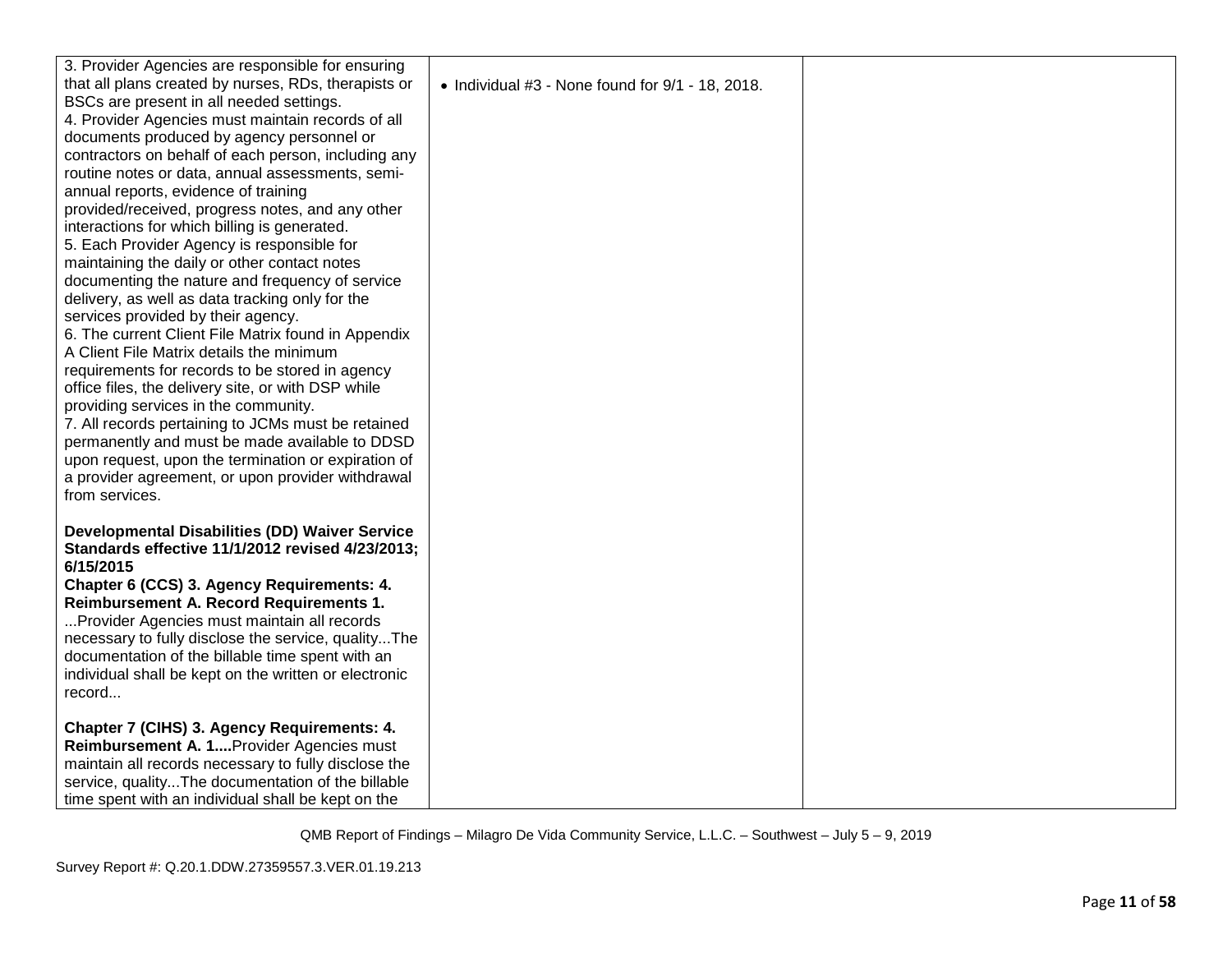| written or electronic record                                                                                                                                                                                                                                                              |  |
|-------------------------------------------------------------------------------------------------------------------------------------------------------------------------------------------------------------------------------------------------------------------------------------------|--|
| Chapter 11 (FL) 3. Agency Requirements: 4.<br>Reimbursement A. 1Provider Agencies must<br>maintain all records necessary to fully disclose the<br>service, qualityThe documentation of the billable<br>time spent with an individual shall be kept on the<br>written or electronic record |  |
|                                                                                                                                                                                                                                                                                           |  |
|                                                                                                                                                                                                                                                                                           |  |
|                                                                                                                                                                                                                                                                                           |  |
|                                                                                                                                                                                                                                                                                           |  |
|                                                                                                                                                                                                                                                                                           |  |
|                                                                                                                                                                                                                                                                                           |  |
|                                                                                                                                                                                                                                                                                           |  |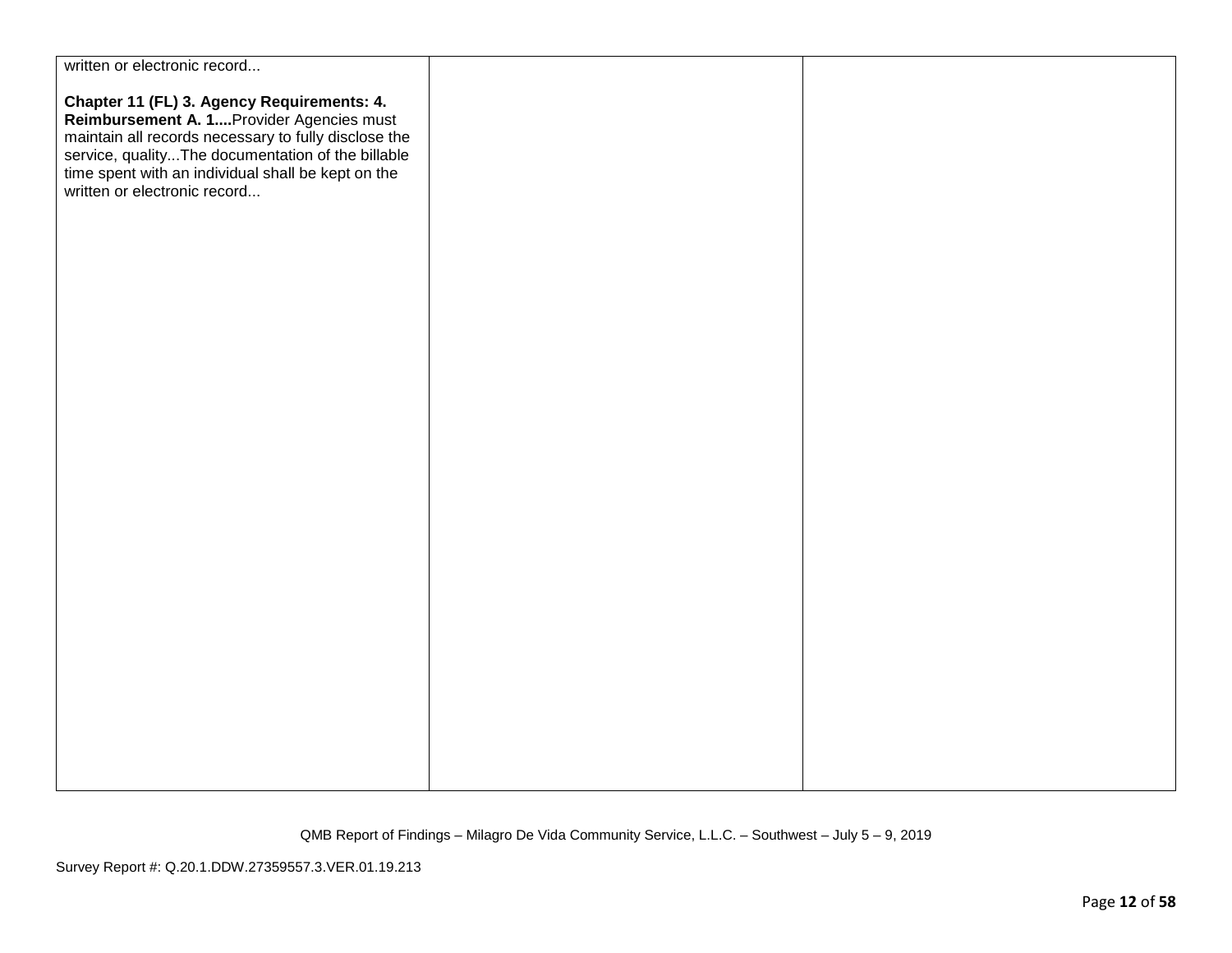| Tag #1A32 Administrative Case File:                                                                                                                                                                                                                                                                  | <b>Standard Level Deficiency</b>                                                                                                                                                                                                                                                                   | <b>Condition of Participation Level Deficiency</b>                                                                                                                                                                    |
|------------------------------------------------------------------------------------------------------------------------------------------------------------------------------------------------------------------------------------------------------------------------------------------------------|----------------------------------------------------------------------------------------------------------------------------------------------------------------------------------------------------------------------------------------------------------------------------------------------------|-----------------------------------------------------------------------------------------------------------------------------------------------------------------------------------------------------------------------|
| <b>Individual Service Plan Implementation</b>                                                                                                                                                                                                                                                        |                                                                                                                                                                                                                                                                                                    |                                                                                                                                                                                                                       |
| NMAC 7.26.5.16.C and D Development of the<br>ISP. Implementation of the ISP. The ISP shall be<br>implemented according to the timelines determined<br>by the IDT and as specified in the ISP for each<br>stated desired outcomes and action plan.<br>C. The IDT shall review and discuss information | Based on administrative record review, the Agency<br>did not implement the ISP according to the<br>timelines determined by the IDT and as specified in<br>the ISP for each stated desired outcomes and<br>action plan for 1 of 7 individuals.<br>As indicated by Individuals ISP the following was | <b>New/Repeat Findings:</b><br>After an analysis of the evidence it has been<br>determined there is a significant potential for a<br>negative outcome to occur.<br>Based on administrative record review, the Agency  |
| and recommendations with the individual, with the<br>goal of supporting the individual in attaining desired<br>outcomes. The IDT develops an ISP based upon<br>the individual's personal vision statement,<br>strengths, needs, interests and preferences. The                                       | found with regards to the implementation of ISP<br>Outcomes:<br><b>Family Living Data Collection/Data</b><br>Tracking/Progress with regards to ISP                                                                                                                                                 | did not implement the ISP according to the<br>timelines determined by the IDT and as specified in<br>the ISP for each stated desired outcomes and<br>action plan for 2 of 7 individuals.                              |
| ISP is a dynamic document, revised periodically, as<br>needed, and amended to reflect progress towards<br>personal goals and achievements consistent with<br>the individual's future vision. This regulation is<br>consistent with standards established for individual                              | <b>Outcomes:</b><br>Individual #3<br>• None found regarding: Live Outcome/Action<br>Step: "will stand up for at least 1 minute while                                                                                                                                                               | As indicated by Individuals ISP the following was<br>found with regards to the implementation of ISP<br>Outcomes:<br><b>Family Living Data Collection/Data</b>                                                        |
| plan development as set forth by the commission<br>on the accreditation of rehabilitation facilities<br>(CARF) and/or other program accreditation<br>approved and adopted by the developmental                                                                                                       | bathing" for 7/2018 - 8/2018. Action step is to be<br>completed 1 time per week.<br>None found regarding: Live Outcome/Action                                                                                                                                                                      | Tracking/Progress with regards to ISP<br><b>Outcomes:</b><br>Individual #3                                                                                                                                            |
| disabilities division and the department of health. It<br>is the policy of the developmental disabilities<br>division (DDD), that to the extent permitted by<br>funding, each individual receive supports and<br>services that will assist and encourage                                             | Step: " will stand up for at least 2 minutes<br>while bathing" for 7/2018 - 8/2018. Action step<br>is to be completed 1 time per week.                                                                                                                                                             | • None found regarding: Live Outcome/Action<br>Step: "will shower using verbal and physical<br>prompting" for 5/2019. Action step is to be<br>completed 3 times per week.                                             |
| independence and productivity in the community<br>and attempt to prevent regression or loss of current<br>capabilities. Services and supports include<br>specialized and/or generic services, training,<br>education and/or treatment as determined by the<br>IDT and documented in the ISP.         |                                                                                                                                                                                                                                                                                                    | None found regarding: Live Outcome/Action<br>Step: "will stand up for at least 1 minute while<br>bathing" for 3/2019. Action step is to be<br>completed 1 time per week.<br>None found regarding: Live Outcome/Action |
| D. The intent is to provide choice and obtain<br>opportunities for individuals to live, work and play<br>with full participation in their communities. The                                                                                                                                           |                                                                                                                                                                                                                                                                                                    | Step: "will stand up for at least 2 minutes<br>while bathing" for 3/2019. Action step is to be<br>completed 1 time per week.                                                                                          |
| following principles provide direction and purpose in<br>planning for individuals with developmental<br>disabilities. [05/03/94; 01/15/97; Recompiled<br>10/31/01]                                                                                                                                   |                                                                                                                                                                                                                                                                                                    | <b>Community Integrated Employment Services</b><br>Data Collection/Data Tracking/Progress with<br>regards to ISP Outcomes:                                                                                            |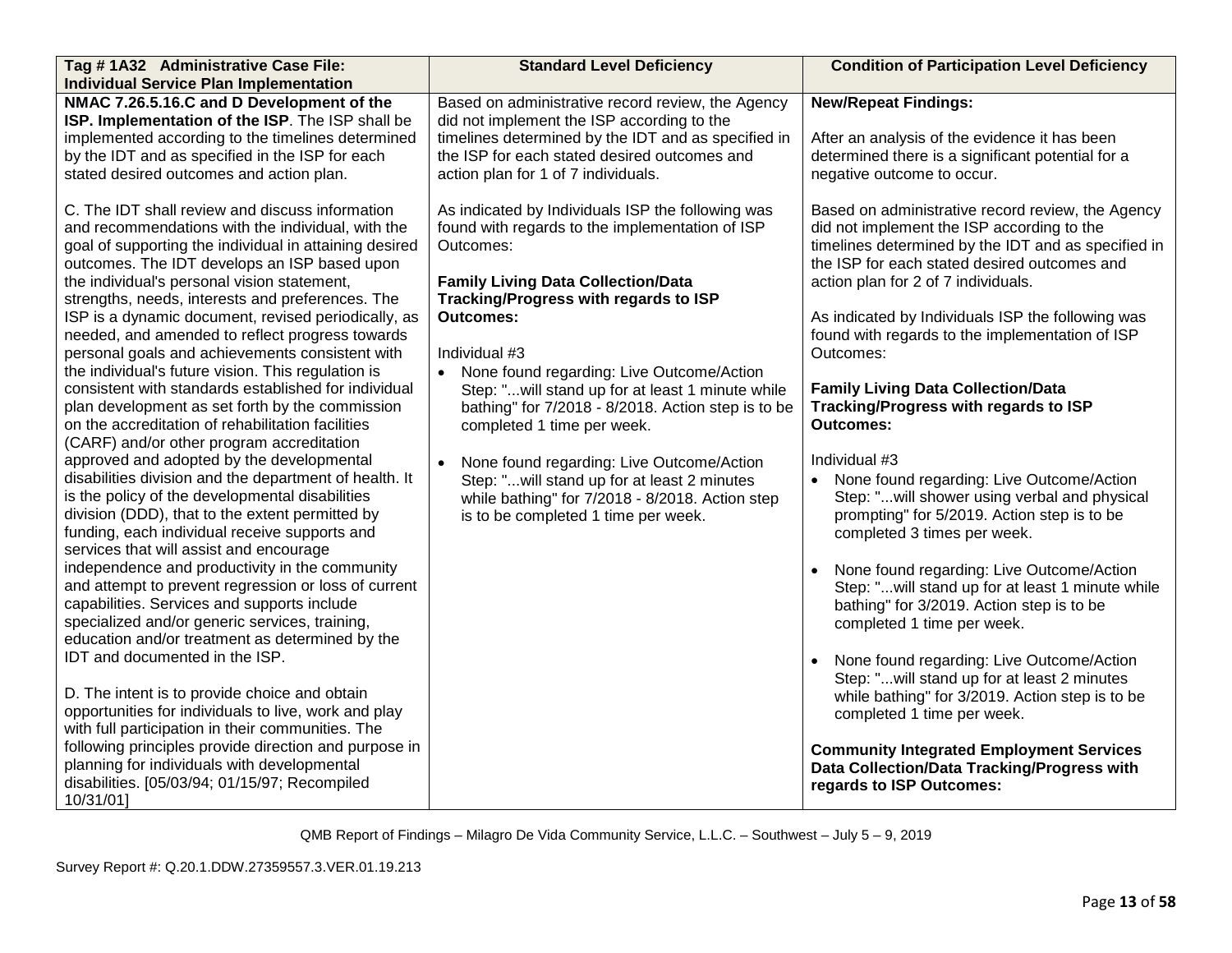| Developmental Disabilities (DD) Waiver Service<br>Standards 2/26/2018; Re-Issue: 12/28/2018; Eff<br>1/1/2019<br><b>Chapter 6: Individual Service Plan (ISP)</b><br>6.8 ISP Implementation and Monitoring: All DD<br>Waiver Provider Agencies with a signed SFOC are<br>required to provide services as detailed in the ISP.<br>The ISP must be readily accessible to Provider<br>Agencies on the approved budget. (See Chapter<br>20: Provider Documentation and Client Records.)<br>CMs facilitate and maintain communication with the<br>person, his/her representative, other IDT members,<br>Provider Agencies, and relevant parties to ensure<br>that the person receives the maximum benefit of<br>his/her services and that revisions to the ISP are<br>made as needed. All DD Waiver Provider Agencies<br>are required to cooperate with monitoring activities<br>conducted by the CM and the DOH. Provider<br>Agencies are required to respond to issues at the<br>individual level and agency level as described in<br>Chapter 16: Qualified Provider Agencies. | Individual #7<br>None found regarding: Work/Learn<br>Outcome/Action Step: "will research, fill out<br>application and apply" for $3/2019 - 4/2019$ .<br>Action step is to be completed 1 time per week<br>per scheduled hours.<br>None found regarding: Work/Learn<br>$\bullet$<br>Outcome/Action Step: " will reconvene once<br>second job is found or if no progress is made"<br>for $3/2019 - 4/2019$ . Action step is to be<br>completed once.<br>Per the Agency's Plan of Correction approved on<br>3/8/2019, "Service Coordinator will conduct<br>monthly site visits to review the documentation for<br>accuracy and proper documentation." Review of<br>documents found that Data Tracking was not an<br>item reviewed. |
|---------------------------------------------------------------------------------------------------------------------------------------------------------------------------------------------------------------------------------------------------------------------------------------------------------------------------------------------------------------------------------------------------------------------------------------------------------------------------------------------------------------------------------------------------------------------------------------------------------------------------------------------------------------------------------------------------------------------------------------------------------------------------------------------------------------------------------------------------------------------------------------------------------------------------------------------------------------------------------------------------------------------------------------------------------------------------|---------------------------------------------------------------------------------------------------------------------------------------------------------------------------------------------------------------------------------------------------------------------------------------------------------------------------------------------------------------------------------------------------------------------------------------------------------------------------------------------------------------------------------------------------------------------------------------------------------------------------------------------------------------------------------------------------------------------------------|
| <b>Chapter 20: Provider Documentation and Client</b><br>Records 20.2 Client Records Requirements: All<br>DD Waiver Provider Agencies are required to<br>create and maintain individual client records. The<br>contents of client records vary depending on the<br>unique needs of the person receiving services and<br>the resultant information produced. The extent of<br>documentation required for individual client records<br>per service type depends on the location of the file,<br>the type of service being provided, and the<br>information necessary.<br>DD Waiver Provider Agencies are required to<br>adhere to the following:<br>1. Client records must contain all documents<br>essential to the service being provided and<br>essential to ensuring the health and safety of the<br>person during the provision of the service.<br>2. Provider Agencies must have readily accessible<br>records in home and community settings in paper                                                                                                                 |                                                                                                                                                                                                                                                                                                                                                                                                                                                                                                                                                                                                                                                                                                                                 |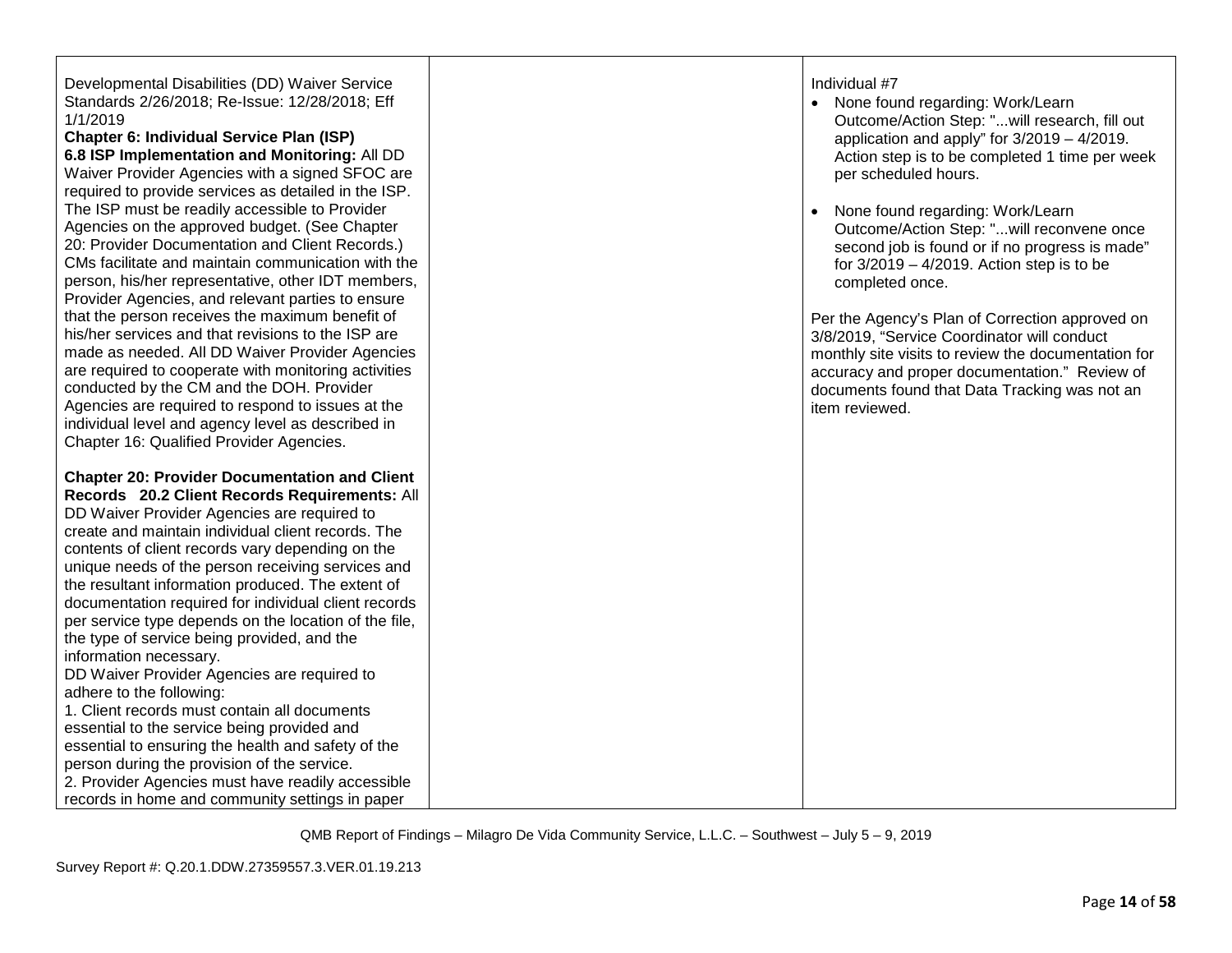| or electronic form. Secure access to electronic      |  |
|------------------------------------------------------|--|
| records through the Therap web-based system          |  |
| using computers or mobile devices is acceptable.     |  |
| 3. Provider Agencies are responsible for ensuring    |  |
| that all plans created by nurses, RDs, therapists or |  |
| BSCs are present in all needed settings.             |  |
| 4. Provider Agencies must maintain records of all    |  |
| documents produced by agency personnel or            |  |
| contractors on behalf of each person, including any  |  |
| routine notes or data, annual assessments, semi-     |  |
| annual reports, evidence of training                 |  |
| provided/received, progress notes, and any other     |  |
| interactions for which billing is generated.         |  |
| 5. Each Provider Agency is responsible for           |  |
| maintaining the daily or other contact notes         |  |
| documenting the nature and frequency of service      |  |
| delivery, as well as data tracking only for the      |  |
| services provided by their agency.                   |  |
| 6. The current Client File Matrix found in Appendix  |  |
| A Client File Matrix details the minimum             |  |
| requirements for records to be stored in agency      |  |
| office files, the delivery site, or with DSP while   |  |
| providing services in the community.                 |  |
| 7. All records pertaining to JCMs must be retained   |  |
| permanently and must be made available to DDSD       |  |
| upon request, upon the termination or expiration of  |  |
| a provider agreement, or upon provider withdrawal    |  |
| from services.                                       |  |
|                                                      |  |
|                                                      |  |
|                                                      |  |
|                                                      |  |
|                                                      |  |
|                                                      |  |
|                                                      |  |
|                                                      |  |
|                                                      |  |
|                                                      |  |
|                                                      |  |
|                                                      |  |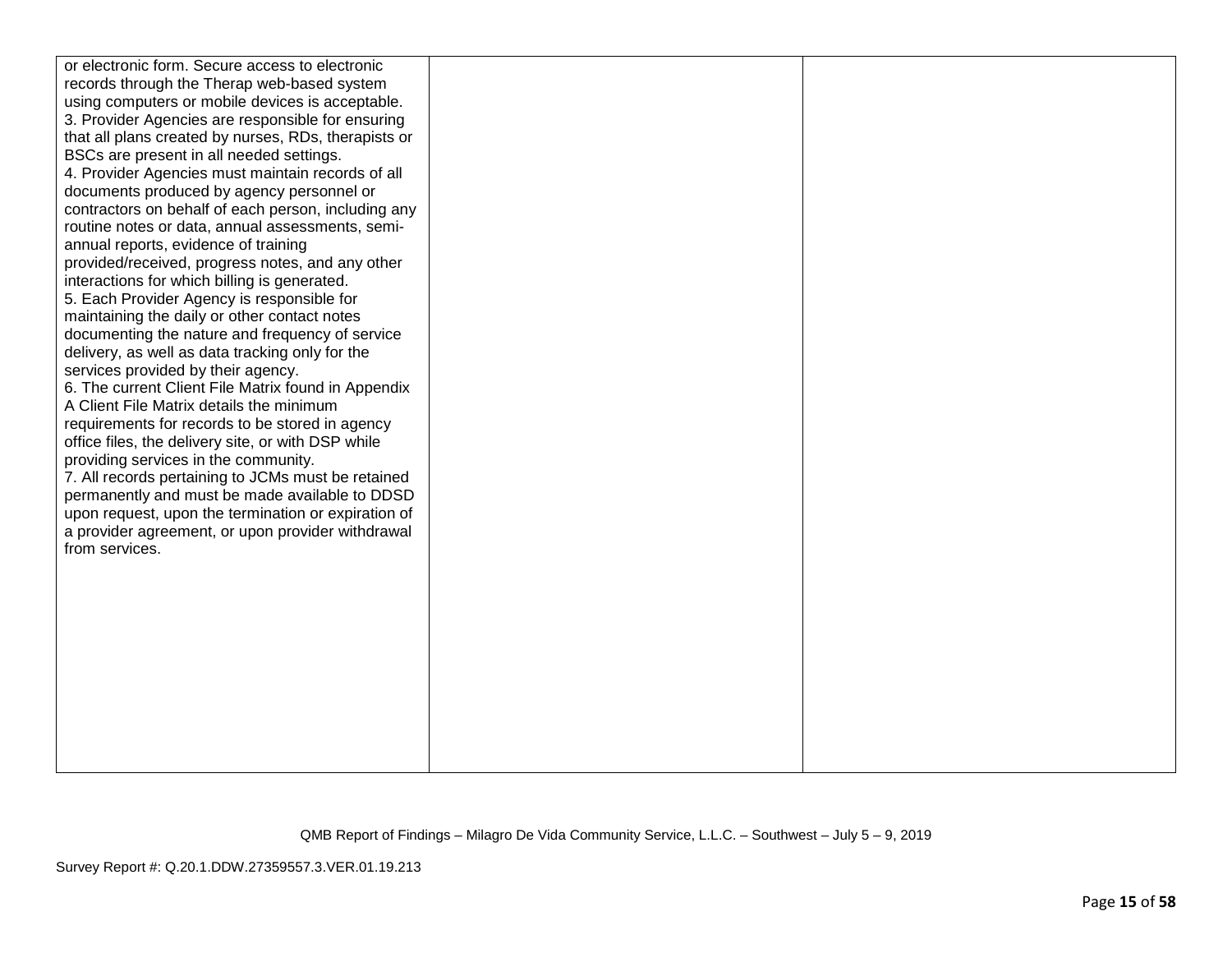| Tag # 1A32.1 Administrative Case File:                                                                                                                                                                                                                   | <b>Standard Level Deficiency</b>                                                                                                                       | <b>Standard Level Deficiency</b>                                                                                                                                                                               |
|----------------------------------------------------------------------------------------------------------------------------------------------------------------------------------------------------------------------------------------------------------|--------------------------------------------------------------------------------------------------------------------------------------------------------|----------------------------------------------------------------------------------------------------------------------------------------------------------------------------------------------------------------|
| <b>Individual Service Plan Implementation (Not</b>                                                                                                                                                                                                       |                                                                                                                                                        |                                                                                                                                                                                                                |
| <b>Completed at Frequency)</b>                                                                                                                                                                                                                           |                                                                                                                                                        |                                                                                                                                                                                                                |
| NMAC 7.26.5.16.C and D Development of the<br>ISP. Implementation of the ISP. The ISP shall be<br>implemented according to the timelines determined                                                                                                       | Based on administrative record review, the Agency<br>did not implement the ISP according to the<br>timelines determined by the IDT and as specified in | <b>New/Repeat Findings:</b><br>Based on administrative record review, the Agency                                                                                                                               |
| by the IDT and as specified in the ISP for each                                                                                                                                                                                                          | the ISP for each stated desired outcomes and                                                                                                           | did not implement the ISP according to the                                                                                                                                                                     |
| stated desired outcomes and action plan.                                                                                                                                                                                                                 | action plan for 7 of 7 individuals.                                                                                                                    | timelines determined by the IDT and as specified in<br>the ISP for each stated desired outcomes and                                                                                                            |
| C. The IDT shall review and discuss information<br>and recommendations with the individual, with the                                                                                                                                                     | As indicated by Individuals ISP the following was<br>found with regards to the implementation of ISP                                                   | action plan for 6 of 7 individuals.                                                                                                                                                                            |
| goal of supporting the individual in attaining desired<br>outcomes. The IDT develops an ISP based upon                                                                                                                                                   | Outcomes:                                                                                                                                              | As indicated by Individuals ISP the following was<br>found with regards to the implementation of ISP                                                                                                           |
| the individual's personal vision statement,<br>strengths, needs, interests and preferences. The                                                                                                                                                          | <b>Supported Living Data Collection/Data</b><br><b>Tracking/Progress with regards to ISP</b>                                                           | Outcomes:                                                                                                                                                                                                      |
| ISP is a dynamic document, revised periodically, as                                                                                                                                                                                                      | <b>Outcomes:</b>                                                                                                                                       | <b>Supported Living Data Collection/Data</b>                                                                                                                                                                   |
| needed, and amended to reflect progress towards                                                                                                                                                                                                          |                                                                                                                                                        | Tracking/Progress with regards to ISP                                                                                                                                                                          |
| personal goals and achievements consistent with                                                                                                                                                                                                          | Individual #1                                                                                                                                          | <b>Outcomes:</b>                                                                                                                                                                                               |
| the individual's future vision. This regulation is<br>consistent with standards established for individual                                                                                                                                               | • According to the Live Outcome; Action Step for<br>will research recipes" is to be completed 1                                                        | Individual #2                                                                                                                                                                                                  |
| plan development as set forth by the commission<br>on the accreditation of rehabilitation facilities<br>(CARF) and/or other program accreditation<br>approved and adopted by the developmental<br>disabilities division and the department of health. It | time per week. Evidence found indicated it was<br>not being completed at the required frequency<br>as indicated in the ISP for 6/2018 - 8/2018.        | • According to the Live Outcome; Action Step for<br>" will choose a healthy recipe and shop for the<br>needed ingredients" is to be completed 1 time<br>per week. Evidence found indicated it was not          |
| is the policy of the developmental disabilities<br>division (DDD), that to the extent permitted by                                                                                                                                                       | • According to the Live Outcome; Action Step for<br>" will purchase ingredients" is to be completed<br>1 time per week. Evidence found indicated it    | being completed at the required frequency as<br>indicated in the ISP for 3/2019.                                                                                                                               |
| funding, each individual receive supports and<br>services that will assist and encourage<br>independence and productivity in the community<br>and attempt to prevent regression or loss of current                                                       | was not being completed at the required<br>frequency as indicated in the ISP for 6/2018 -<br>8/2018.                                                   | • According to the Live Outcome; Action Step for<br>"will cook a healthy recipe" is to be completed<br>1 time per week. Evidence found indicated it<br>was not being completed at the required                 |
| capabilities. Services and supports include<br>specialized and/or generic services, training,                                                                                                                                                            | • According to the Live Outcome; Action Step for<br>" will assist making a meal and share it with                                                      | frequency as indicated in the ISP for 3/2019.                                                                                                                                                                  |
| education and/or treatment as determined by the<br>IDT and documented in the ISP.                                                                                                                                                                        | others" to be completed 1 time per week.                                                                                                               | Individual #6                                                                                                                                                                                                  |
| D. The intent is to provide choice and obtain<br>opportunities for individuals to live, work and play                                                                                                                                                    | Evidence found indicated it was not being<br>completed at the required frequency as<br>indicated in the ISP for 6/2018 - 8/2018.                       | • According to the Live Outcome/Action Step for "<br>will select type of activity" is to be completed 3<br>times per week. Evidence found indicated it was<br>not being completed at the required frequency as |
| with full participation in their communities. The                                                                                                                                                                                                        | Individual #2                                                                                                                                          | indicated in the ISP for 3/2019.                                                                                                                                                                               |
| following principles provide direction and purpose in                                                                                                                                                                                                    | • According to the Live Outcome; Action Step for                                                                                                       |                                                                                                                                                                                                                |
| planning for individuals with developmental<br>disabilities. [05/03/94; 01/15/97; Recompiled                                                                                                                                                             | " will choose a healthy recipe and shop for the                                                                                                        | Individual #7                                                                                                                                                                                                  |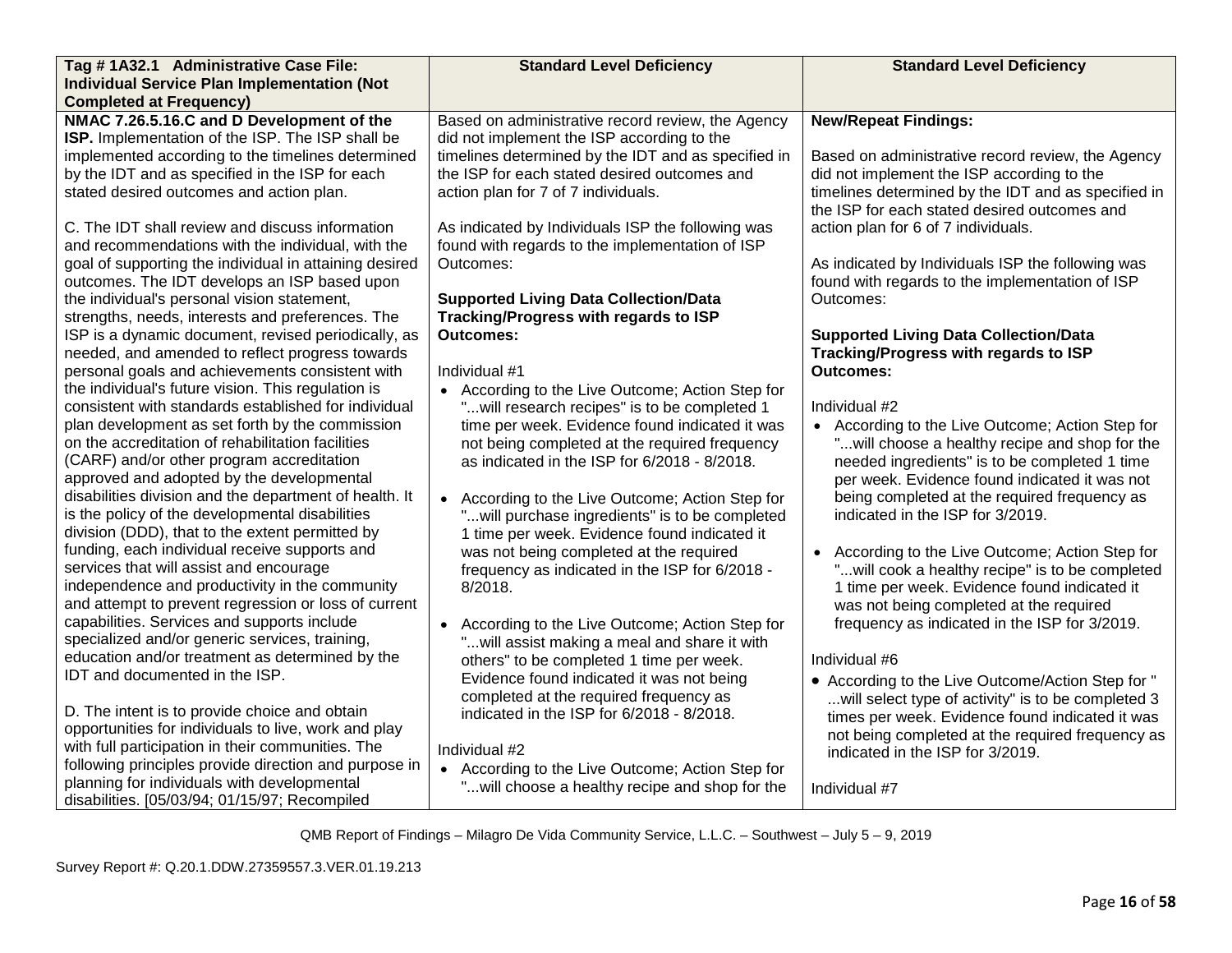| needed ingredients" is to be completed 1 time                                                                                                                      | • According to the Live Outcome; Action Step for                                                                                                                                                                                                                                                                                                                                                                                                                                                                                                                                                                                                                                                                                                                                                                                                                                                                                                                                                                                                                                                                                                                                                                                                                                                                                                                                                                                                                                  |
|--------------------------------------------------------------------------------------------------------------------------------------------------------------------|-----------------------------------------------------------------------------------------------------------------------------------------------------------------------------------------------------------------------------------------------------------------------------------------------------------------------------------------------------------------------------------------------------------------------------------------------------------------------------------------------------------------------------------------------------------------------------------------------------------------------------------------------------------------------------------------------------------------------------------------------------------------------------------------------------------------------------------------------------------------------------------------------------------------------------------------------------------------------------------------------------------------------------------------------------------------------------------------------------------------------------------------------------------------------------------------------------------------------------------------------------------------------------------------------------------------------------------------------------------------------------------------------------------------------------------------------------------------------------------|
|                                                                                                                                                                    | " will research new recipes and determine                                                                                                                                                                                                                                                                                                                                                                                                                                                                                                                                                                                                                                                                                                                                                                                                                                                                                                                                                                                                                                                                                                                                                                                                                                                                                                                                                                                                                                         |
|                                                                                                                                                                    | ingredients" is to be completed 3 times per                                                                                                                                                                                                                                                                                                                                                                                                                                                                                                                                                                                                                                                                                                                                                                                                                                                                                                                                                                                                                                                                                                                                                                                                                                                                                                                                                                                                                                       |
|                                                                                                                                                                    | week. Evidence found indicated it was not being                                                                                                                                                                                                                                                                                                                                                                                                                                                                                                                                                                                                                                                                                                                                                                                                                                                                                                                                                                                                                                                                                                                                                                                                                                                                                                                                                                                                                                   |
|                                                                                                                                                                    | completed at the required frequency as<br>indicated in the ISP for 5/2019.                                                                                                                                                                                                                                                                                                                                                                                                                                                                                                                                                                                                                                                                                                                                                                                                                                                                                                                                                                                                                                                                                                                                                                                                                                                                                                                                                                                                        |
|                                                                                                                                                                    |                                                                                                                                                                                                                                                                                                                                                                                                                                                                                                                                                                                                                                                                                                                                                                                                                                                                                                                                                                                                                                                                                                                                                                                                                                                                                                                                                                                                                                                                                   |
|                                                                                                                                                                    | • According to the Live Outcome; Action Step for                                                                                                                                                                                                                                                                                                                                                                                                                                                                                                                                                                                                                                                                                                                                                                                                                                                                                                                                                                                                                                                                                                                                                                                                                                                                                                                                                                                                                                  |
|                                                                                                                                                                    | " will shop and purchase ingredients" is to be                                                                                                                                                                                                                                                                                                                                                                                                                                                                                                                                                                                                                                                                                                                                                                                                                                                                                                                                                                                                                                                                                                                                                                                                                                                                                                                                                                                                                                    |
|                                                                                                                                                                    | completed 3 time per week. Evidence found                                                                                                                                                                                                                                                                                                                                                                                                                                                                                                                                                                                                                                                                                                                                                                                                                                                                                                                                                                                                                                                                                                                                                                                                                                                                                                                                                                                                                                         |
|                                                                                                                                                                    | indicated it was not being completed at the                                                                                                                                                                                                                                                                                                                                                                                                                                                                                                                                                                                                                                                                                                                                                                                                                                                                                                                                                                                                                                                                                                                                                                                                                                                                                                                                                                                                                                       |
|                                                                                                                                                                    | required frequency as indicated in the ISP for                                                                                                                                                                                                                                                                                                                                                                                                                                                                                                                                                                                                                                                                                                                                                                                                                                                                                                                                                                                                                                                                                                                                                                                                                                                                                                                                                                                                                                    |
|                                                                                                                                                                    | 5/2019.                                                                                                                                                                                                                                                                                                                                                                                                                                                                                                                                                                                                                                                                                                                                                                                                                                                                                                                                                                                                                                                                                                                                                                                                                                                                                                                                                                                                                                                                           |
|                                                                                                                                                                    |                                                                                                                                                                                                                                                                                                                                                                                                                                                                                                                                                                                                                                                                                                                                                                                                                                                                                                                                                                                                                                                                                                                                                                                                                                                                                                                                                                                                                                                                                   |
| completed 1 time per month. Evidence found                                                                                                                         | • According to the Live Outcome; Action Step for                                                                                                                                                                                                                                                                                                                                                                                                                                                                                                                                                                                                                                                                                                                                                                                                                                                                                                                                                                                                                                                                                                                                                                                                                                                                                                                                                                                                                                  |
| indicated it was not being completed at the                                                                                                                        | " will prepare a dish" is to be completed 3 time                                                                                                                                                                                                                                                                                                                                                                                                                                                                                                                                                                                                                                                                                                                                                                                                                                                                                                                                                                                                                                                                                                                                                                                                                                                                                                                                                                                                                                  |
|                                                                                                                                                                    | per week. Evidence found indicated it was not                                                                                                                                                                                                                                                                                                                                                                                                                                                                                                                                                                                                                                                                                                                                                                                                                                                                                                                                                                                                                                                                                                                                                                                                                                                                                                                                                                                                                                     |
|                                                                                                                                                                    | being completed at the required frequency as                                                                                                                                                                                                                                                                                                                                                                                                                                                                                                                                                                                                                                                                                                                                                                                                                                                                                                                                                                                                                                                                                                                                                                                                                                                                                                                                                                                                                                      |
|                                                                                                                                                                    | indicated in the ISP for 5/2019.                                                                                                                                                                                                                                                                                                                                                                                                                                                                                                                                                                                                                                                                                                                                                                                                                                                                                                                                                                                                                                                                                                                                                                                                                                                                                                                                                                                                                                                  |
|                                                                                                                                                                    |                                                                                                                                                                                                                                                                                                                                                                                                                                                                                                                                                                                                                                                                                                                                                                                                                                                                                                                                                                                                                                                                                                                                                                                                                                                                                                                                                                                                                                                                                   |
|                                                                                                                                                                    | <b>Customized Community Supports Data</b>                                                                                                                                                                                                                                                                                                                                                                                                                                                                                                                                                                                                                                                                                                                                                                                                                                                                                                                                                                                                                                                                                                                                                                                                                                                                                                                                                                                                                                         |
|                                                                                                                                                                    | <b>Collection/Data Tracking/Progress with regards</b>                                                                                                                                                                                                                                                                                                                                                                                                                                                                                                                                                                                                                                                                                                                                                                                                                                                                                                                                                                                                                                                                                                                                                                                                                                                                                                                                                                                                                             |
|                                                                                                                                                                    | to ISP Outcomes:                                                                                                                                                                                                                                                                                                                                                                                                                                                                                                                                                                                                                                                                                                                                                                                                                                                                                                                                                                                                                                                                                                                                                                                                                                                                                                                                                                                                                                                                  |
|                                                                                                                                                                    |                                                                                                                                                                                                                                                                                                                                                                                                                                                                                                                                                                                                                                                                                                                                                                                                                                                                                                                                                                                                                                                                                                                                                                                                                                                                                                                                                                                                                                                                                   |
|                                                                                                                                                                    | Individual #1                                                                                                                                                                                                                                                                                                                                                                                                                                                                                                                                                                                                                                                                                                                                                                                                                                                                                                                                                                                                                                                                                                                                                                                                                                                                                                                                                                                                                                                                     |
|                                                                                                                                                                    | • According to the Work/Learn Outcome; Action                                                                                                                                                                                                                                                                                                                                                                                                                                                                                                                                                                                                                                                                                                                                                                                                                                                                                                                                                                                                                                                                                                                                                                                                                                                                                                                                                                                                                                     |
|                                                                                                                                                                    | Step for "will learn new skills at day hab" is to                                                                                                                                                                                                                                                                                                                                                                                                                                                                                                                                                                                                                                                                                                                                                                                                                                                                                                                                                                                                                                                                                                                                                                                                                                                                                                                                                                                                                                 |
|                                                                                                                                                                    | be completed 1 time per week. Evidence found<br>indicated it was not being completed at the                                                                                                                                                                                                                                                                                                                                                                                                                                                                                                                                                                                                                                                                                                                                                                                                                                                                                                                                                                                                                                                                                                                                                                                                                                                                                                                                                                                       |
|                                                                                                                                                                    | required frequency as indicated in the ISP for                                                                                                                                                                                                                                                                                                                                                                                                                                                                                                                                                                                                                                                                                                                                                                                                                                                                                                                                                                                                                                                                                                                                                                                                                                                                                                                                                                                                                                    |
|                                                                                                                                                                    | 5/2019.                                                                                                                                                                                                                                                                                                                                                                                                                                                                                                                                                                                                                                                                                                                                                                                                                                                                                                                                                                                                                                                                                                                                                                                                                                                                                                                                                                                                                                                                           |
| indicated in the ISP for 6/2018 and 8/2018.                                                                                                                        |                                                                                                                                                                                                                                                                                                                                                                                                                                                                                                                                                                                                                                                                                                                                                                                                                                                                                                                                                                                                                                                                                                                                                                                                                                                                                                                                                                                                                                                                                   |
|                                                                                                                                                                    | Individual #2                                                                                                                                                                                                                                                                                                                                                                                                                                                                                                                                                                                                                                                                                                                                                                                                                                                                                                                                                                                                                                                                                                                                                                                                                                                                                                                                                                                                                                                                     |
|                                                                                                                                                                    | • According to the Work/Learn Outcome; Action                                                                                                                                                                                                                                                                                                                                                                                                                                                                                                                                                                                                                                                                                                                                                                                                                                                                                                                                                                                                                                                                                                                                                                                                                                                                                                                                                                                                                                     |
| will host his activity" is to be completed 1 time                                                                                                                  | Step for " will save at least \$2.00" is to be                                                                                                                                                                                                                                                                                                                                                                                                                                                                                                                                                                                                                                                                                                                                                                                                                                                                                                                                                                                                                                                                                                                                                                                                                                                                                                                                                                                                                                    |
| per month. Evidence found indicated it was not                                                                                                                     | completed 2 times per month. Evidence found                                                                                                                                                                                                                                                                                                                                                                                                                                                                                                                                                                                                                                                                                                                                                                                                                                                                                                                                                                                                                                                                                                                                                                                                                                                                                                                                                                                                                                       |
| being completed at the required frequency as                                                                                                                       | indicated it was not being completed at the                                                                                                                                                                                                                                                                                                                                                                                                                                                                                                                                                                                                                                                                                                                                                                                                                                                                                                                                                                                                                                                                                                                                                                                                                                                                                                                                                                                                                                       |
| indicated in the ISP for 6/2018 and 8/2018.                                                                                                                        | required frequency as indicated in the ISP for                                                                                                                                                                                                                                                                                                                                                                                                                                                                                                                                                                                                                                                                                                                                                                                                                                                                                                                                                                                                                                                                                                                                                                                                                                                                                                                                                                                                                                    |
|                                                                                                                                                                    | $4/2019 - 5/2019$ .                                                                                                                                                                                                                                                                                                                                                                                                                                                                                                                                                                                                                                                                                                                                                                                                                                                                                                                                                                                                                                                                                                                                                                                                                                                                                                                                                                                                                                                               |
|                                                                                                                                                                    |                                                                                                                                                                                                                                                                                                                                                                                                                                                                                                                                                                                                                                                                                                                                                                                                                                                                                                                                                                                                                                                                                                                                                                                                                                                                                                                                                                                                                                                                                   |
|                                                                                                                                                                    |                                                                                                                                                                                                                                                                                                                                                                                                                                                                                                                                                                                                                                                                                                                                                                                                                                                                                                                                                                                                                                                                                                                                                                                                                                                                                                                                                                                                                                                                                   |
| person, his/her representative, other IDT members,<br><b>Chapter 20: Provider Documentation and Client</b><br>documentation required for individual client records | per week. Evidence found indicated it was not<br>being completed at the required frequency as<br>indicated in the ISP for 6/2018 - 8/2018.<br>According to the Live Outcome; Action Step for<br>" will cook a healthy recipe" is to be completed<br>1 time per week. Evidence found indicated it<br>was not being completed at the required<br>frequency as indicated in the ISP for 6/2018 -<br>8/2018.<br>CMs facilitate and maintain communication with the<br>• According to the Live Outcome; Action Step for<br>" will put recipes in his recipe book" is to be<br>made as needed. All DD Waiver Provider Agencies<br>required frequency as indicated in the ISP for<br>$6/2018 - 8/2018$ .<br>Individual #6<br>• According to the Live Outcome/Action Step for "<br>will select type of activity" is to be completed 1<br>time per week. Evidence found indicated it was<br>not being completed at the required frequency as<br>indicated in the ISP for 6/2018 and 8/2018.<br>• According to the Live Outcome/Action Step for<br>and maintain individual client records. The contents<br>"will identify and invite 3 individuals of his<br>choice to his activity" is to be completed 1 time<br>per month. Evidence found indicated it was not<br>being completed at the required frequency as<br>• According to the Live Outcome/Action Step for "<br>Individual #7<br>• According to the Live Outcome; Action Step for<br>" will research recipes" is to be completed 1 |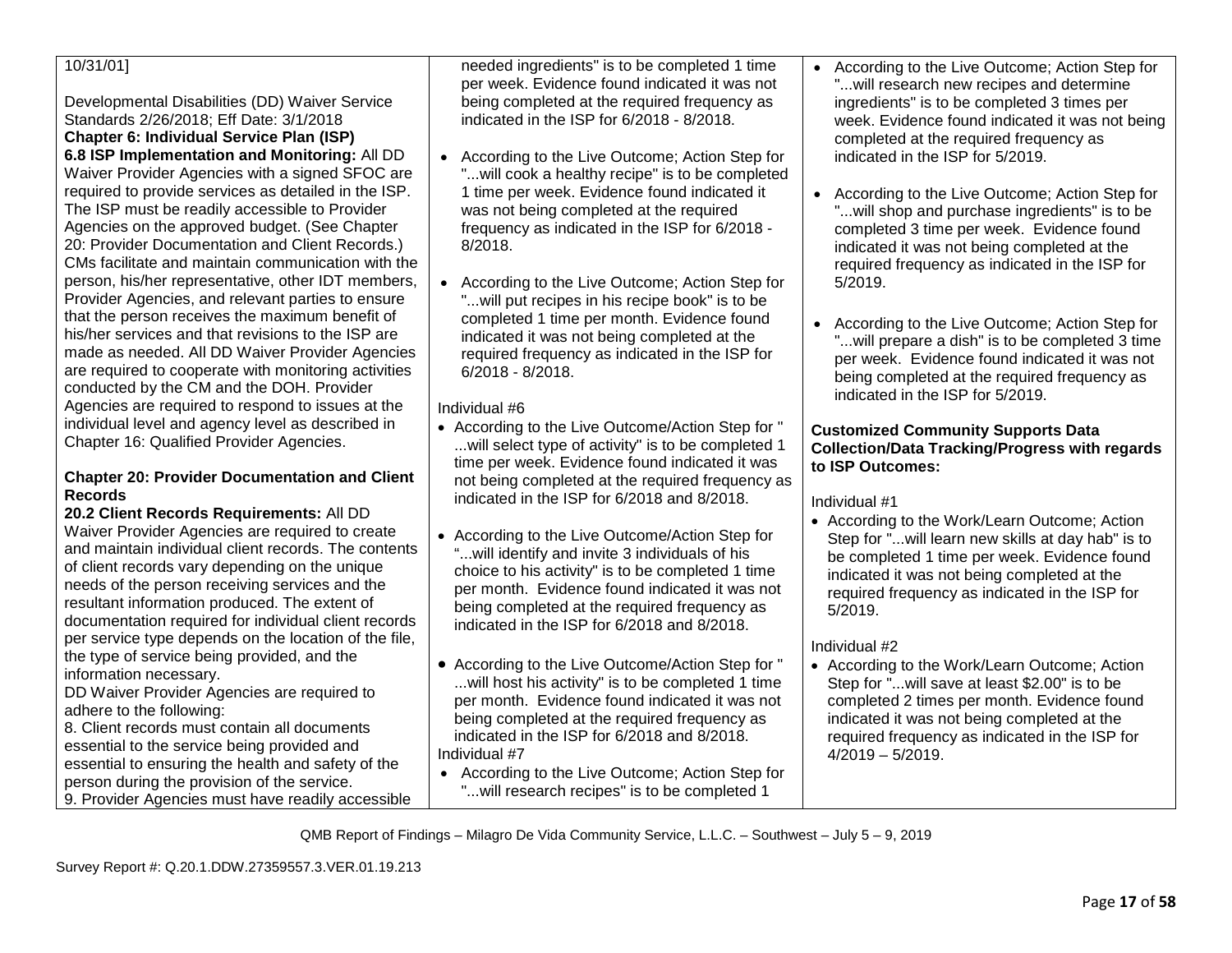| records in home and community settings in paper<br>or electronic form. Secure access to electronic<br>records through the Therap web-based system<br>using computers or mobile devices 10. Provider<br>Agencies are responsible for ensuring that all plans<br>created by nurses, RDs, therapists or BSCs are<br>present in all needed settings.<br>11. Provider Agencies must maintain records of all<br>documents produced by agency personnel or<br>contractors on behalf of each person, including any<br>routine notes or data, annual assessments, semi-<br>annual reports, evidence of training<br>provided/received, progress notes, and any other<br>interactions for which billing is generated.<br>12. Each Provider Agency is responsible for<br>maintaining the daily or other contact notes<br>documenting the nature and frequency of service<br>delivery, as well as data tracking only for the<br>services provided by their agency.<br>13. The current Client File Matrix found in Appendix<br>A Client File Matrix details the minimum<br>requirements for records to be stored in agency<br>office files, the delivery site, or with DSP while<br>providing services in the community.<br>14. All records pertaining to JCMs must be retained<br>permanently and must be made available to DDSD<br>upon request, upon the termination or expiration of<br>a provider agreement, or upon provider withdrawal<br>from services. | time per week. Evidence found indicated it was<br>not being completed at the required frequency<br>as indicated in the ISP for 6/2018 - 8/2018.<br>• According to the Live Outcome; Action Step for<br>" will shop/cost compare for ingredients" is to<br>be completed 1 time per month. Evidence found<br>indicated it was not being completed at the<br>required frequency as indicated in the ISP for<br>6/2018.<br><b>Family Living Data Collection/Data</b><br>Tracking/Progress with regards to ISP<br><b>Outcomes:</b><br>Individual #3<br>• According to the Live Outcome; Action Step for<br>" will stand up for at least 2 minutes while<br>bathing" is to be completed 1 time per week.<br>Evidence found indicated it was not being<br>completed at the required frequency as<br>indicated in the ISP for 6/2018.<br><b>Customized Community Supports Data</b><br><b>Collection/Data Tracking/Progress with regards</b><br>to ISP Outcomes:<br>Individual #1<br>• According to the Work Outcome; Action Step for<br>"will learn new skills at day hab" is to be<br>completed 1 time per week. Evidence found<br>indicated it was not being completed at the<br>required frequency as indicated in the ISP for<br>$6/2018 - 8/2018.$<br>Individual #2<br>• According to the Work/Learn Outcome; Action<br>Step for " will save at least \$2.00" is to be<br>completed 1 time per week. Evidence found<br>indicated it was not being completed at the | • According to the Work/Learn Outcome; Action<br>Step for "will make his purchase" is to be<br>completed 1 time. Evidence found indicated it<br>was not being completed at the required<br>frequency as indicated in the ISP for 4/2019.<br>• According to the Health/Other; Action Step for<br>"will weight himself" is to be completed 1 time<br>per week. Evidence found indicated it was not<br>being completed at the required frequency as<br>indicated in the ISP for $3/2019 - 5/2019$ .<br>• According to the Health/Other; Action Step for<br>"will exercise" is to be completed 3 times per<br>week. Evidence found indicated it was not being<br>completed at the required frequency as indicated<br>in the ISP for 4/2019 - 5/2019.<br>Individual #4<br>• According to the Fun Outcome; Action Step for<br>"will research and choose overnight trip" is to be<br>completed 1 time per week. Evidence found<br>indicated it was not being completed at the<br>required frequency as indicated in the ISP for<br>3/2019 - 5/2019.<br>• According to the Fun Outcome; Action Step for<br>"will plan overnight trip" is to be completed 1 time<br>per month. Evidence found indicated it was not<br>being completed at the required frequency as<br>indicated in the ISP for 3/2019 - 5/2019.<br>Individual #5<br>• According to the Fun Outcome; Action Step for<br>"will host an art session for her peers to share<br>something she has learned" is to be completed 2<br>times per month. Evidence found indicated it was<br>not being completed at the required frequency as<br>indicated in the ISP for 3/2019.<br>Individual #6 |
|---------------------------------------------------------------------------------------------------------------------------------------------------------------------------------------------------------------------------------------------------------------------------------------------------------------------------------------------------------------------------------------------------------------------------------------------------------------------------------------------------------------------------------------------------------------------------------------------------------------------------------------------------------------------------------------------------------------------------------------------------------------------------------------------------------------------------------------------------------------------------------------------------------------------------------------------------------------------------------------------------------------------------------------------------------------------------------------------------------------------------------------------------------------------------------------------------------------------------------------------------------------------------------------------------------------------------------------------------------------------------------------------------------------------------------------------------|-----------------------------------------------------------------------------------------------------------------------------------------------------------------------------------------------------------------------------------------------------------------------------------------------------------------------------------------------------------------------------------------------------------------------------------------------------------------------------------------------------------------------------------------------------------------------------------------------------------------------------------------------------------------------------------------------------------------------------------------------------------------------------------------------------------------------------------------------------------------------------------------------------------------------------------------------------------------------------------------------------------------------------------------------------------------------------------------------------------------------------------------------------------------------------------------------------------------------------------------------------------------------------------------------------------------------------------------------------------------------------------------------------------------------------------------------------------------|------------------------------------------------------------------------------------------------------------------------------------------------------------------------------------------------------------------------------------------------------------------------------------------------------------------------------------------------------------------------------------------------------------------------------------------------------------------------------------------------------------------------------------------------------------------------------------------------------------------------------------------------------------------------------------------------------------------------------------------------------------------------------------------------------------------------------------------------------------------------------------------------------------------------------------------------------------------------------------------------------------------------------------------------------------------------------------------------------------------------------------------------------------------------------------------------------------------------------------------------------------------------------------------------------------------------------------------------------------------------------------------------------------------------------------------------------------------------------------------------------------------------------------------------------------------------------------------------------------------------------------------------|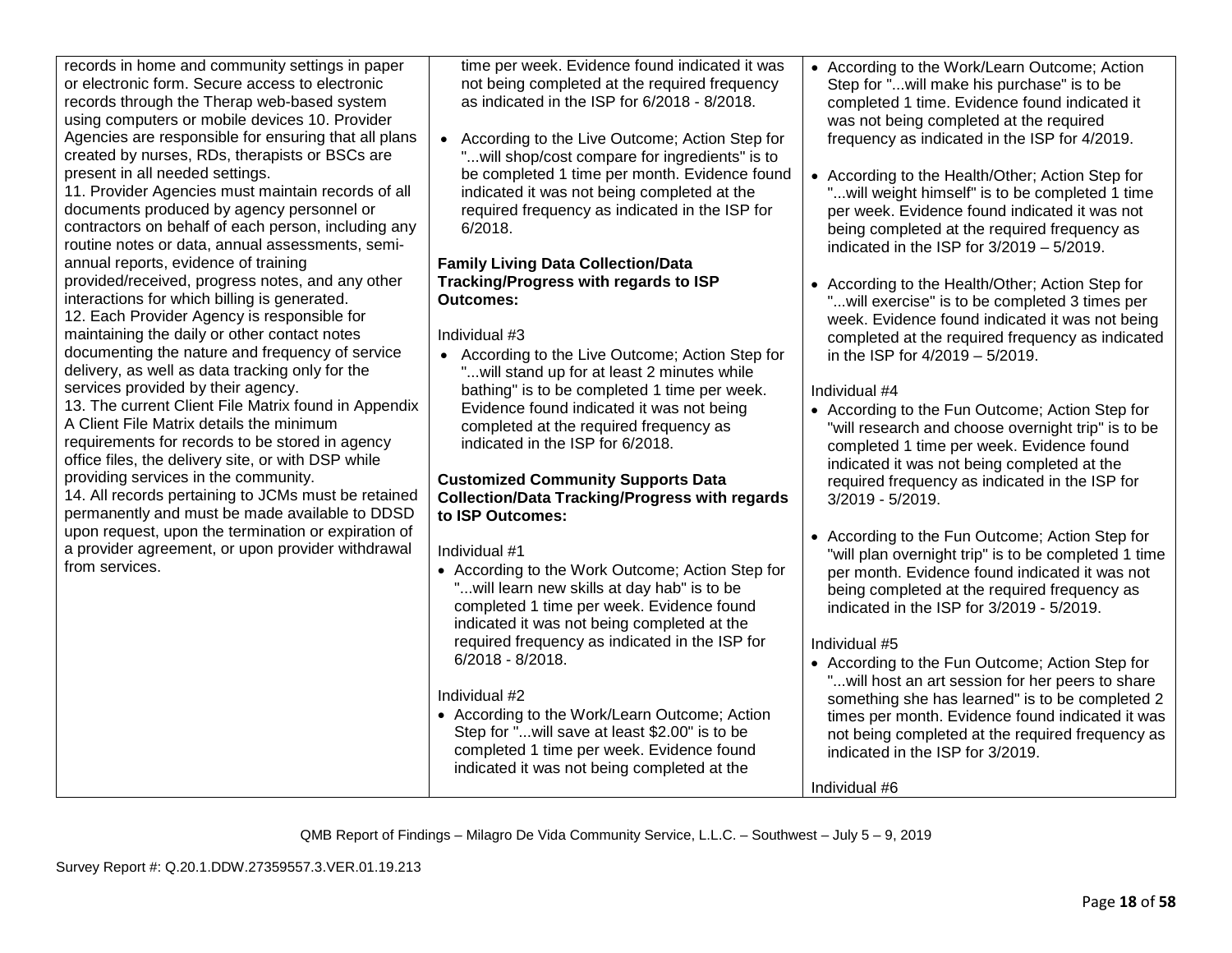| required frequency as indicated in the ISP for<br>$6/2018 - 8/2018$ .<br>• According to the Work/Learn Outcome; Action<br>Step for "will make his purchase" is to be<br>completed 1 time per week. Evidence found<br>indicated it was not being completed at the | • According to the Fun Outcome; Action Step for<br>" will imitate 1 sign a day with hand over hand<br>assistance" is to be completed 3 times per day.<br>Evidence found indicated it was not being<br>completed at the required frequency as<br>indicated in the ISP for 3/2019 - 5/2019. |
|------------------------------------------------------------------------------------------------------------------------------------------------------------------------------------------------------------------------------------------------------------------|-------------------------------------------------------------------------------------------------------------------------------------------------------------------------------------------------------------------------------------------------------------------------------------------|
| required frequency as indicated in the ISP for<br>$6/2018 - 8/2018$ .                                                                                                                                                                                            | According to the Fun Outcome; Action Step for<br>" will use spontaneous sign to communicate<br>one of his needs" is to be completed 1 time                                                                                                                                                |
| Individual #4                                                                                                                                                                                                                                                    | weekly. Evidence found indicated it was not                                                                                                                                                                                                                                               |
| • According to the Work/Learn Outcome; Action<br>Step for "will search/choose location to                                                                                                                                                                        | being completed at the required frequency as<br>indicated in the ISP for 5/2019.                                                                                                                                                                                                          |
| volunteer" is to be completed 1 time per week.                                                                                                                                                                                                                   | Individual #7                                                                                                                                                                                                                                                                             |
| Evidence found indicated it was not being<br>completed at the required frequency as indicated                                                                                                                                                                    | According to the Work/Learn Outcome; Action<br>$\bullet$                                                                                                                                                                                                                                  |
| in the ISP for 7/2018 - 8/2018.                                                                                                                                                                                                                                  | Step for "will use a visual budgeting system"<br>is to be completed 1 time per week. Evidence                                                                                                                                                                                             |
| • According to the Work/Learn Outcome; Action<br>Step for "will participate in volunteer job" is to be<br>completed 1 time per week. Evidence found<br>indicated it was not being completed at the                                                               | found indicated it was not being completed at<br>the required frequency as indicated in the ISP<br>for 5/2019.                                                                                                                                                                            |
| required frequency as indicated in the ISP for<br>$6/2018 - 8/2018$ .                                                                                                                                                                                            | According to the Work/Learn Outcome; Action<br>Step for "will pick up and review expense<br>report" is to be completed 1 time per month.                                                                                                                                                  |
| • According to the Fun Outcome; Action Step for<br>"will choose an activity" is to be completed 1 time<br>per week. Evidence found indicated it was not<br>being completed at the required frequency as                                                          | Evidence found indicated it was not being<br>completed at the required frequency as<br>indicated in the ISP for 5/2019.                                                                                                                                                                   |
| indicated in the ISP for 6/2018 - 8/2018.                                                                                                                                                                                                                        | According to the Work/Learn Outcome; Action<br>Step for "will practice keeping his monthly                                                                                                                                                                                                |
| • According to the Fun Outcome; Action Step for<br>"will participate in activity" is to be completed 1<br>time per week. Evidence found indicated it was<br>not being completed at the required frequency as<br>indicated in the ISP for 6/2018 - 8/2018.        | ledger" is to be completed 3 times per week.<br>Evidence found indicated it was not being<br>completed at the required frequency as<br>indicated in the ISP for 5/2019.                                                                                                                   |
|                                                                                                                                                                                                                                                                  | <b>Community Integrated Employment Services</b>                                                                                                                                                                                                                                           |
| Individual #5                                                                                                                                                                                                                                                    | Data Collection/Data Tracking/Progress with                                                                                                                                                                                                                                               |
| • According to the Fun Outcome; Action Step for                                                                                                                                                                                                                  | regards to ISP Outcomes:                                                                                                                                                                                                                                                                  |
| "will choose a ceramics project" is to be                                                                                                                                                                                                                        |                                                                                                                                                                                                                                                                                           |
| completed 1 time per month. Evidence found                                                                                                                                                                                                                       | Individual #1                                                                                                                                                                                                                                                                             |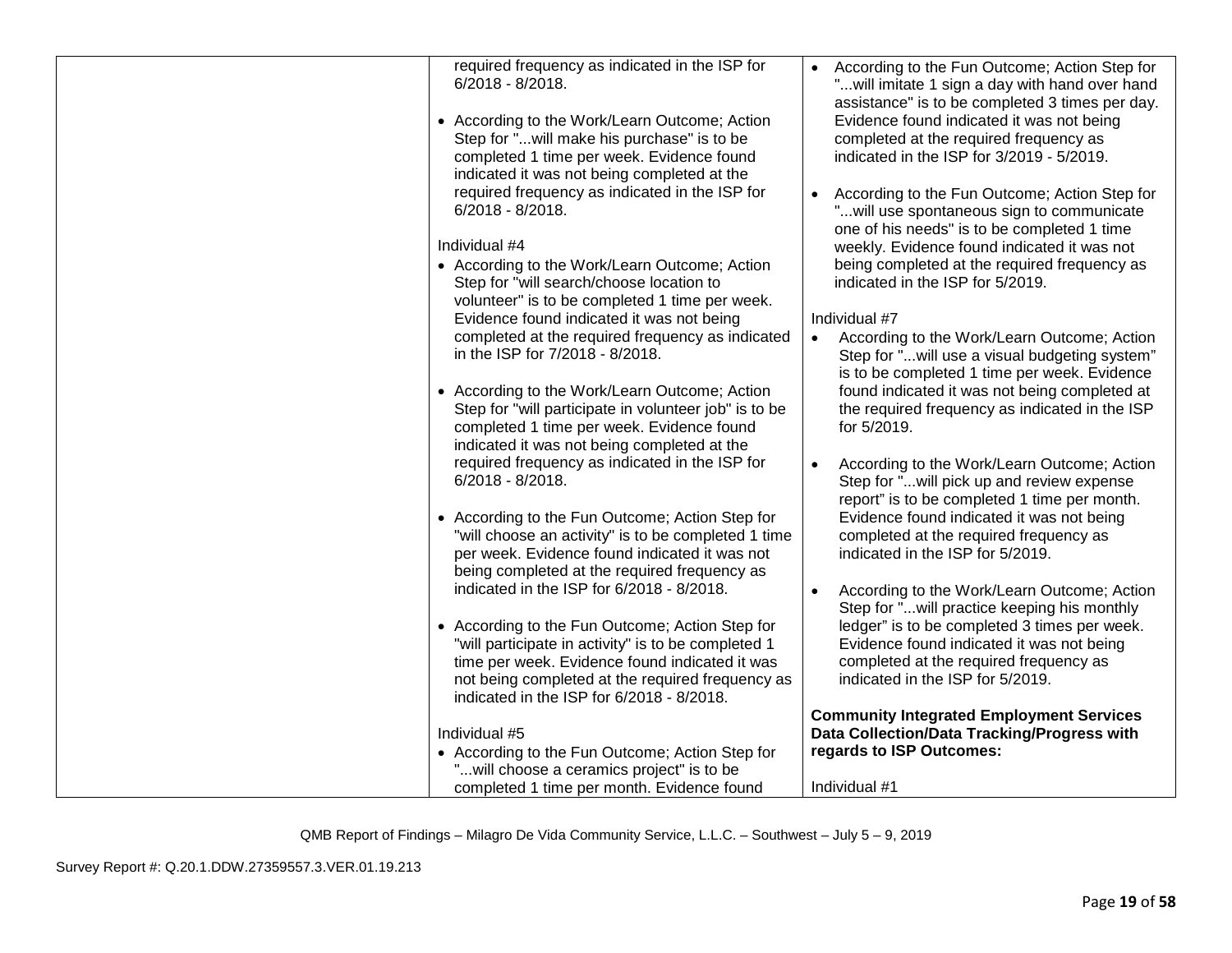| indicated it was not being completed at the<br>required frequency as indicated in the ISP for<br>6/2018 - 8/2018.<br>• According to the Fun Outcome; Action Step for<br>" will plan for the project, set a budget, gather<br>materials, purchase supplies, etc." is to be<br>completed 1 time per month. Evidence found<br>indicated it was not being completed at the<br>required frequency as indicated in the ISP for<br>$6/2018 - 8/2018$ . | • According to the Work Outcome; Action Step for<br>" will work on a resume" is to be completed 1<br>time per week. Evidence found indicated it was<br>not being completed at the required frequency as<br>indicated in the ISP for 5/2019.<br>• According to the Work Outcome; Action Step for<br>"will attend DVR", is to be completed 1 time per<br>week. Evidence found indicated it was not being<br>completed at the required frequency as indicated<br>in the ISP for 3/2019 - 5/2019. |
|-------------------------------------------------------------------------------------------------------------------------------------------------------------------------------------------------------------------------------------------------------------------------------------------------------------------------------------------------------------------------------------------------------------------------------------------------|-----------------------------------------------------------------------------------------------------------------------------------------------------------------------------------------------------------------------------------------------------------------------------------------------------------------------------------------------------------------------------------------------------------------------------------------------------------------------------------------------|
| • According to the Fun Outcome; Action Step for<br>" will complete the project" is to be completed 1<br>time per month. Evidence found indicated it was<br>not being completed at the required frequency as<br>indicated in the ISP for 6/2018 - 8/2018.                                                                                                                                                                                        | Per the Agency's Plan of Correction approved on<br>3/8/2019, "Service Coordinator will conduct<br>monthly site visits to review the documentation<br>for accuracy and proper documentation." Review<br>of documentation found Data Tracking was not<br>an item reviewed.                                                                                                                                                                                                                      |
|                                                                                                                                                                                                                                                                                                                                                                                                                                                 |                                                                                                                                                                                                                                                                                                                                                                                                                                                                                               |
| Individual #6<br>According to the Work/Learn Outcome; Action<br>Step for "will take a day trip" is to be<br>completed 1 time per month. Evidence found<br>indicated it was not being completed at the<br>required frequency as indicated in the ISP for<br>6/2018 and 8/2018.                                                                                                                                                                   |                                                                                                                                                                                                                                                                                                                                                                                                                                                                                               |
| According to the Fun Outcome; Action Step for<br>" will imitate 1 sign a day with hand over hand<br>assistance" is to be completed 1 time per day.<br>Evidence found indicated it was not being<br>completed at the required frequency as<br>indicated in the ISP for 6/2018 - 8/2018.                                                                                                                                                          |                                                                                                                                                                                                                                                                                                                                                                                                                                                                                               |
| According to the Fun Outcome; Action Step for<br>" will use spontaneous sign to communicate<br>one of his needs" is to be completed 1 time<br>weekly. Evidence found indicated it was not<br>being completed at the required frequency as<br>indicated in the ISP for 6/2018 - 8/2018.                                                                                                                                                          |                                                                                                                                                                                                                                                                                                                                                                                                                                                                                               |
| Individual #7                                                                                                                                                                                                                                                                                                                                                                                                                                   |                                                                                                                                                                                                                                                                                                                                                                                                                                                                                               |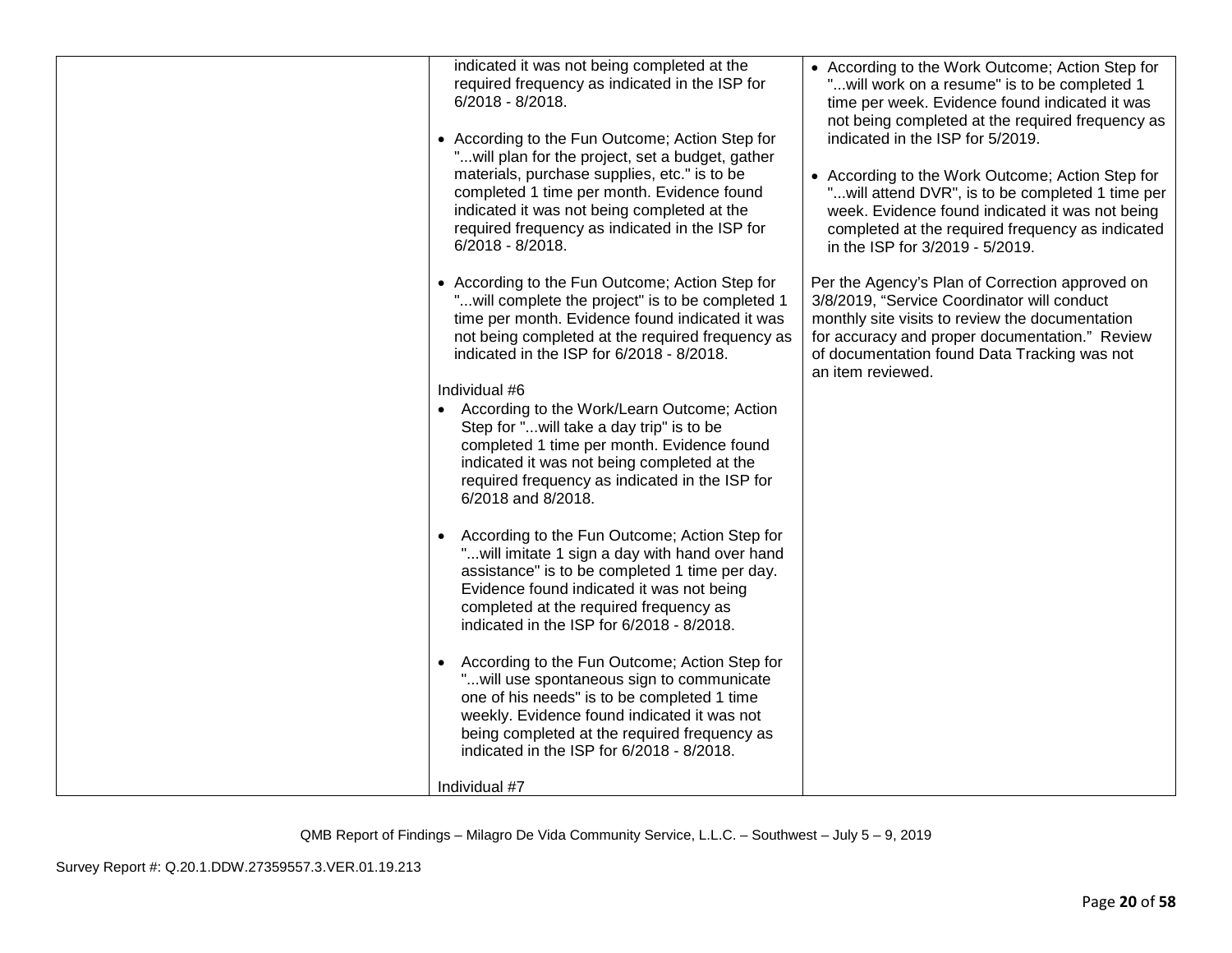| • According to the Fun Outcome; Action Step for<br>"will research destinations" is to be completed<br>1 time per week. Evidence found indicated it was<br>not being completed at the required frequency as<br>indicated in the ISP for 6/2018 - 8/2018.<br>• According to the Fun Outcome; Action Step for<br>"will save \$25 towards by budget" is to be<br>completed 1 time per month. Evidence found<br>indicated it was not being completed at the<br>required frequency as indicated in the ISP for<br>$6/2018 - 8/2018$ .<br><b>Community Integrated Employment Services</b>                                                                                                                                                                                                                                                                                                      |  |
|-----------------------------------------------------------------------------------------------------------------------------------------------------------------------------------------------------------------------------------------------------------------------------------------------------------------------------------------------------------------------------------------------------------------------------------------------------------------------------------------------------------------------------------------------------------------------------------------------------------------------------------------------------------------------------------------------------------------------------------------------------------------------------------------------------------------------------------------------------------------------------------------|--|
| Data Collection/Data Tracking/Progress with<br>regards to ISP Outcomes:<br>Individual #1<br>• According to the Work Outcome; Action Step for<br>"will work on a resume" is to be completed 1<br>time per week. Evidence found indicated it was<br>not being completed at the required frequency as<br>indicated in the ISP for 6/2018 - 8/2018.<br>• According to the Work Outcome; Action Step for<br>"will attend DVR", is to be completed 1 time per<br>week. Evidence found indicated it was not being<br>completed at the required frequency as indicated<br>in the ISP for 6/2018 - 8/2018.<br>Individual #7<br>According to the Work Outcome; Action Step for<br>" will fill out application and apply" is to be<br>completed 1 time per week. Evidence found<br>indicated it was not being completed at the<br>required frequency as indicated in the ISP for<br>6/2018-8/2018. |  |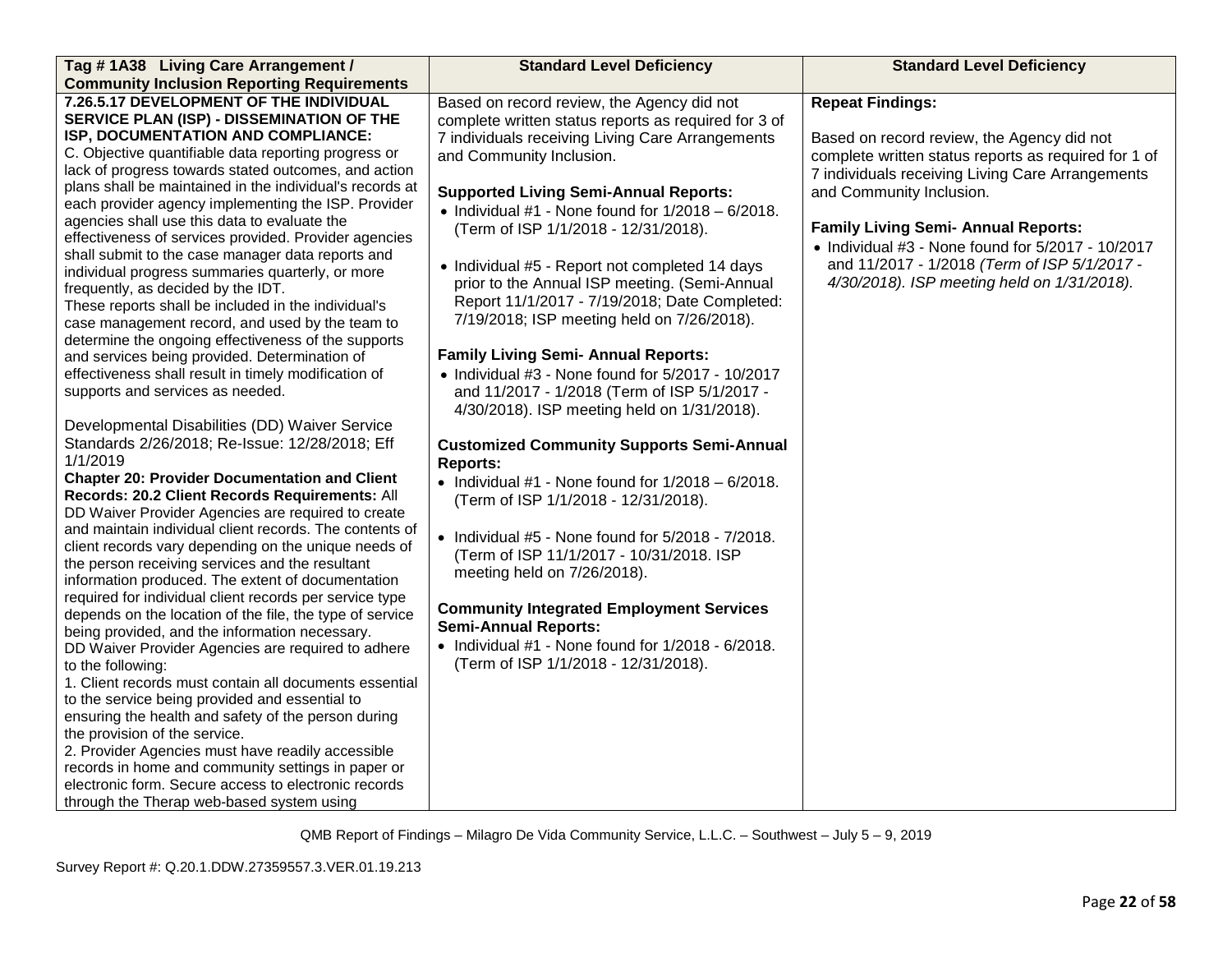| computers or mobile devices is acceptable.                                                             |  |
|--------------------------------------------------------------------------------------------------------|--|
| 3. Provider Agencies are responsible for ensuring that                                                 |  |
| all plans created by nurses, RDs, therapists or BSCs                                                   |  |
| are present in all needed settings.                                                                    |  |
| 4. Provider Agencies must maintain records of all                                                      |  |
| documents produced by agency personnel or                                                              |  |
| contractors on behalf of each person, including any                                                    |  |
| routine notes or data, annual assessments, semi-                                                       |  |
| annual reports, evidence of training provided/received,                                                |  |
| progress notes, and any other interactions for which                                                   |  |
| billing is generated.                                                                                  |  |
| 5. Each Provider Agency is responsible for                                                             |  |
| maintaining the daily or other contact notes                                                           |  |
| documenting the nature and frequency of service                                                        |  |
| delivery, as well as data tracking only for the services                                               |  |
| provided by their agency.                                                                              |  |
| 6. The current Client File Matrix found in Appendix A                                                  |  |
| Client File Matrix details the minimum requirements                                                    |  |
| for records to be stored in agency office files, the                                                   |  |
| delivery site, or with DSP while providing services in                                                 |  |
| the community.                                                                                         |  |
| 7. All records pertaining to JCMs must be retained                                                     |  |
| permanently and must be made available to DDSD                                                         |  |
| upon request, upon the termination or expiration of a                                                  |  |
| provider agreement, or upon provider withdrawal from                                                   |  |
| services.                                                                                              |  |
|                                                                                                        |  |
| <b>Chapter 19: Provider Reporting Requirements:</b>                                                    |  |
| 19.5 Semi-Annual Reporting: The semi-annual                                                            |  |
| report provides status updates to life circumstances,                                                  |  |
| health, and progress toward ISP goals and/or goals                                                     |  |
| related to professional and clinical services provided                                                 |  |
| through the DD Waiver. This report is submitted to the                                                 |  |
| CM for review and may guide actions taken by the<br>person's IDT if necessary. Semi-annual reports may |  |
| be requested by DDSD for QA activities.                                                                |  |
| Semi-annual reports are required as follows:                                                           |  |
| 1. DD Waiver Provider Agencies, except AT, EMSP,                                                       |  |
| Supplemental Dental, PRSC, SSE and Crisis                                                              |  |
| Supports, must complete semi-annual reports.                                                           |  |
| 2. A Respite Provider Agency must submit a semi-                                                       |  |
| annual progress report to the CM that describes                                                        |  |
| progress on the Action Plan(s) and Desired                                                             |  |
| Outcome(s) when Respite is the only service included                                                   |  |
|                                                                                                        |  |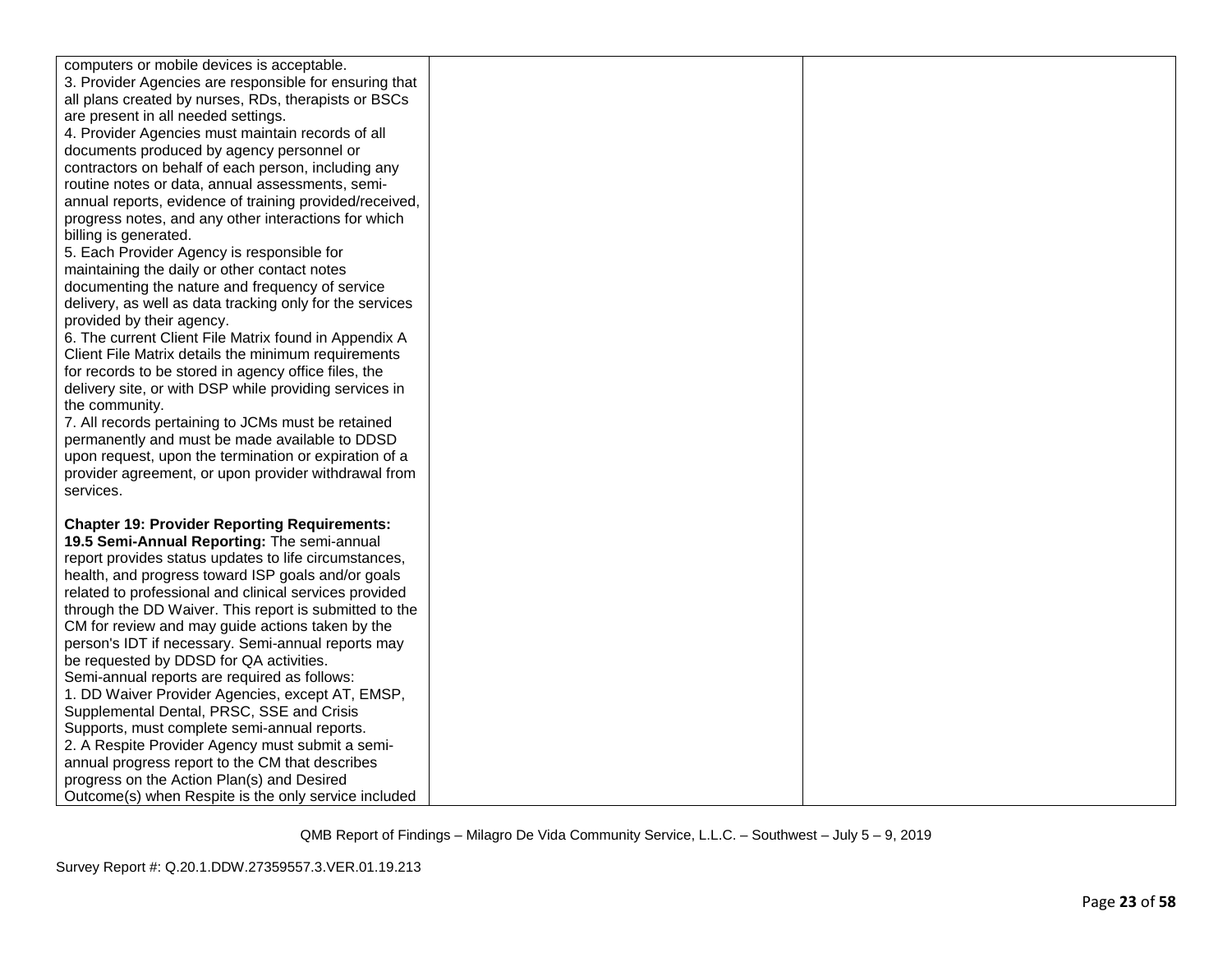| in the ISP other than Case Management for an adult       |  |
|----------------------------------------------------------|--|
| age 21 or older.                                         |  |
| 3. The first semi-annual report will cover the time from |  |
| the start of the person's ISP year until the end of the  |  |
| subsequent six-month period (180 calendar days) and      |  |
| is due ten calendar days after the period ends (190      |  |
| calendar days).                                          |  |
| 4. The second semi-annual report is integrated into      |  |
| the annual report or professional assessment/annual      |  |
| re-evaluation when applicable and is due 14 calendar     |  |
| days prior to the annual ISP meeting.                    |  |
| 5. Semi-annual reports must contain at a minimum         |  |
| written documentation of:                                |  |
| a. the name of the person and date on each page;         |  |
| b. the timeframe that the report covers;                 |  |
| c. timely completion of relevant activities from ISP     |  |
| Action Plans or clinical service goals during timeframe  |  |
| the report is covering;                                  |  |
| d. a description of progress towards Desired             |  |
| Outcomes in the ISP related to the service provided;     |  |
| e. a description of progress toward any service          |  |
| specific or treatment goals when applicable (e.g.        |  |
| health related goals for nursing);                       |  |
| f. significant changes in routine or staffing if         |  |
| applicable;                                              |  |
| g. unusual or significant life events, including         |  |
| significant change of health or behavioral health        |  |
| condition;                                               |  |
| h. the signature of the agency staff responsible for     |  |
| preparing the report; and                                |  |
| i. any other required elements by service type that are  |  |
| detailed in these standards.                             |  |
|                                                          |  |
|                                                          |  |
|                                                          |  |
|                                                          |  |
|                                                          |  |
|                                                          |  |
|                                                          |  |
|                                                          |  |
|                                                          |  |
|                                                          |  |
|                                                          |  |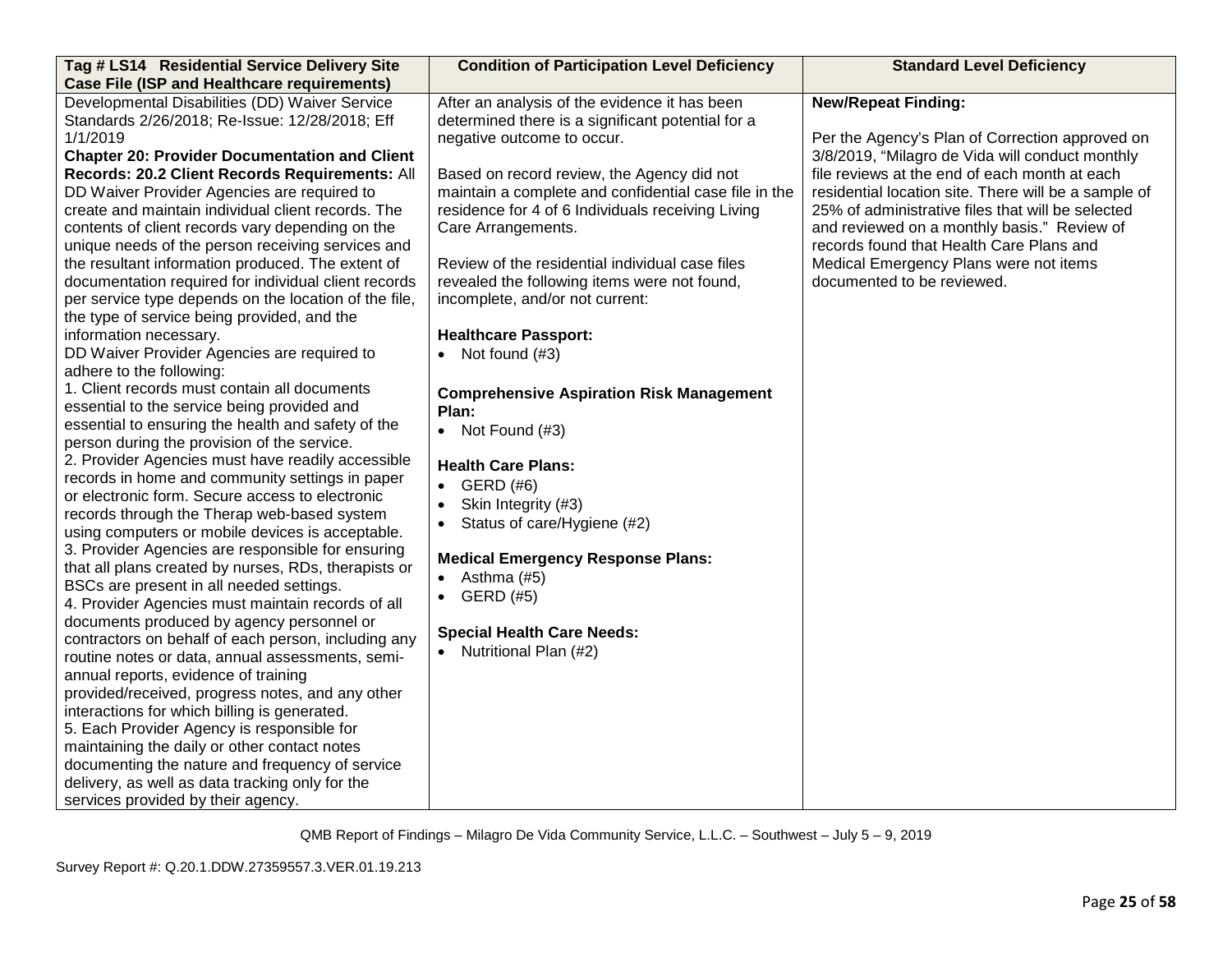| 6. The current Client File Matrix found in Appendix<br>A Client File Matrix details the minimum<br>requirements for records to be stored in agency<br>office files, the delivery site, or with DSP while<br>providing services in the community.<br>7. All records pertaining to JCMs must be retained<br>permanently and must be made available to DDSD<br>upon request, upon the termination or expiration of<br>a provider agreement, or upon provider withdrawal<br>from services.                                                                                                                                                                                                                                                                                                                                                                                                                                                                                                                                                                                                                                                                                                                                    |  |
|---------------------------------------------------------------------------------------------------------------------------------------------------------------------------------------------------------------------------------------------------------------------------------------------------------------------------------------------------------------------------------------------------------------------------------------------------------------------------------------------------------------------------------------------------------------------------------------------------------------------------------------------------------------------------------------------------------------------------------------------------------------------------------------------------------------------------------------------------------------------------------------------------------------------------------------------------------------------------------------------------------------------------------------------------------------------------------------------------------------------------------------------------------------------------------------------------------------------------|--|
| 20.5.3 Health Passport and Physician<br><b>Consultation Form: All Primary and Secondary</b><br>Provider Agencies must use the Health Passport<br>and Physician Consultation form from the Therap<br>system. This standardized document contains<br>individual, physician and emergency contact<br>information, a complete list of current medical<br>diagnoses, health and safety risk factors, allergies,<br>and information regarding insurance, guardianship,<br>and advance directives. The Health Passport also<br>includes a standardized form to use at medical<br>appointments called the Physician Consultation<br>form. The Physician Consultation form contains a<br>list of all current medications. Requirements for the<br>Health Passport and Physician Consultation form<br>are:<br>2. The Primary and Secondary Provider Agencies<br>must ensure that a current copy of the Health<br>Passport and Physician Consultation forms are<br>printed and available at all service delivery sites.<br>Both forms must be reprinted and placed at all<br>service delivery sites each time the e-CHAT is<br>updated for any reason and whenever there is a<br>change to contact information contained in the IDF. |  |
| <b>Chapter 13: Nursing Services:</b><br>13.2.9 Healthcare Plans (HCP):<br>1. At the nurse's discretion, based on prudent<br>nursing practice, interim HCPs may be developed<br>to address issues that must be implemented<br>immediately after admission, readmission or                                                                                                                                                                                                                                                                                                                                                                                                                                                                                                                                                                                                                                                                                                                                                                                                                                                                                                                                                  |  |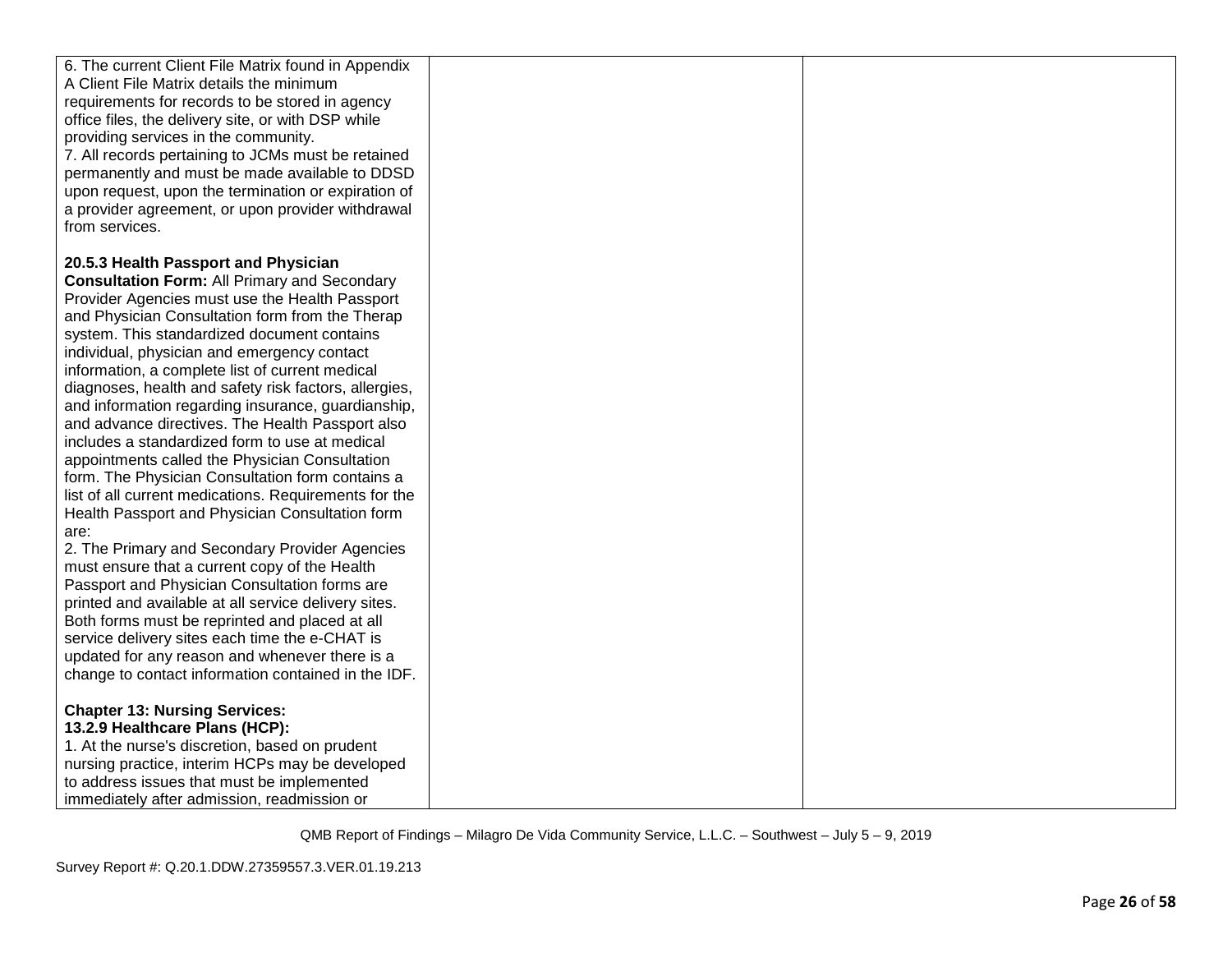| change of medical condition to provide safe<br>services prior to completion of the e-CHAT and<br>formal care planning process. This includes interim<br>ARM plans for those persons newly identified at<br>moderate or high risk for aspiration. All interim<br>plans must be removed if the plan is no longer<br>needed or when final HCP including CARMPs are<br>in place to avoid duplication of plans.<br>2. In collaboration with the IDT, the agency nurse is<br>required to create HCPs that address all the areas<br>identified as required in the most current e-CHAT<br>summary |  |
|-------------------------------------------------------------------------------------------------------------------------------------------------------------------------------------------------------------------------------------------------------------------------------------------------------------------------------------------------------------------------------------------------------------------------------------------------------------------------------------------------------------------------------------------------------------------------------------------|--|
| 13.2.10 Medical Emergency Response Plan<br>(MERP):                                                                                                                                                                                                                                                                                                                                                                                                                                                                                                                                        |  |
| 1. The agency nurse is required to develop a<br>Medical Emergency Response Plan (MERP) for all                                                                                                                                                                                                                                                                                                                                                                                                                                                                                            |  |
| conditions marked with an "R" in the e-CHAT                                                                                                                                                                                                                                                                                                                                                                                                                                                                                                                                               |  |
| summary report. The agency nurse should use<br>her/his clinical judgment and input from the                                                                                                                                                                                                                                                                                                                                                                                                                                                                                               |  |
| Interdisciplinary Team (IDT) to determine whether<br>shown as "C" in the e-CHAT summary report or                                                                                                                                                                                                                                                                                                                                                                                                                                                                                         |  |
| other conditions also warrant a MERP.<br>2. MERPs are required for persons who have one                                                                                                                                                                                                                                                                                                                                                                                                                                                                                                   |  |
| or more conditions or illnesses that present a likely                                                                                                                                                                                                                                                                                                                                                                                                                                                                                                                                     |  |
| potential to become a life-threatening situation.                                                                                                                                                                                                                                                                                                                                                                                                                                                                                                                                         |  |
| Developmental Disabilities (DD) Waiver Service<br>Standards effective 11/1/2012 revised 4/23/2013;                                                                                                                                                                                                                                                                                                                                                                                                                                                                                        |  |
| 6/15/2015<br><b>CHAPTER 11 (FL) 3. Agency Requirements</b>                                                                                                                                                                                                                                                                                                                                                                                                                                                                                                                                |  |
| C. Residence Case File: The Agency must<br>maintain in the individual's home a complete and                                                                                                                                                                                                                                                                                                                                                                                                                                                                                               |  |
| current confidential case file for each individual.                                                                                                                                                                                                                                                                                                                                                                                                                                                                                                                                       |  |
| Residence case files are required to comply with<br>the DDSD Individual Case File Matrix policy.                                                                                                                                                                                                                                                                                                                                                                                                                                                                                          |  |
|                                                                                                                                                                                                                                                                                                                                                                                                                                                                                                                                                                                           |  |
|                                                                                                                                                                                                                                                                                                                                                                                                                                                                                                                                                                                           |  |
|                                                                                                                                                                                                                                                                                                                                                                                                                                                                                                                                                                                           |  |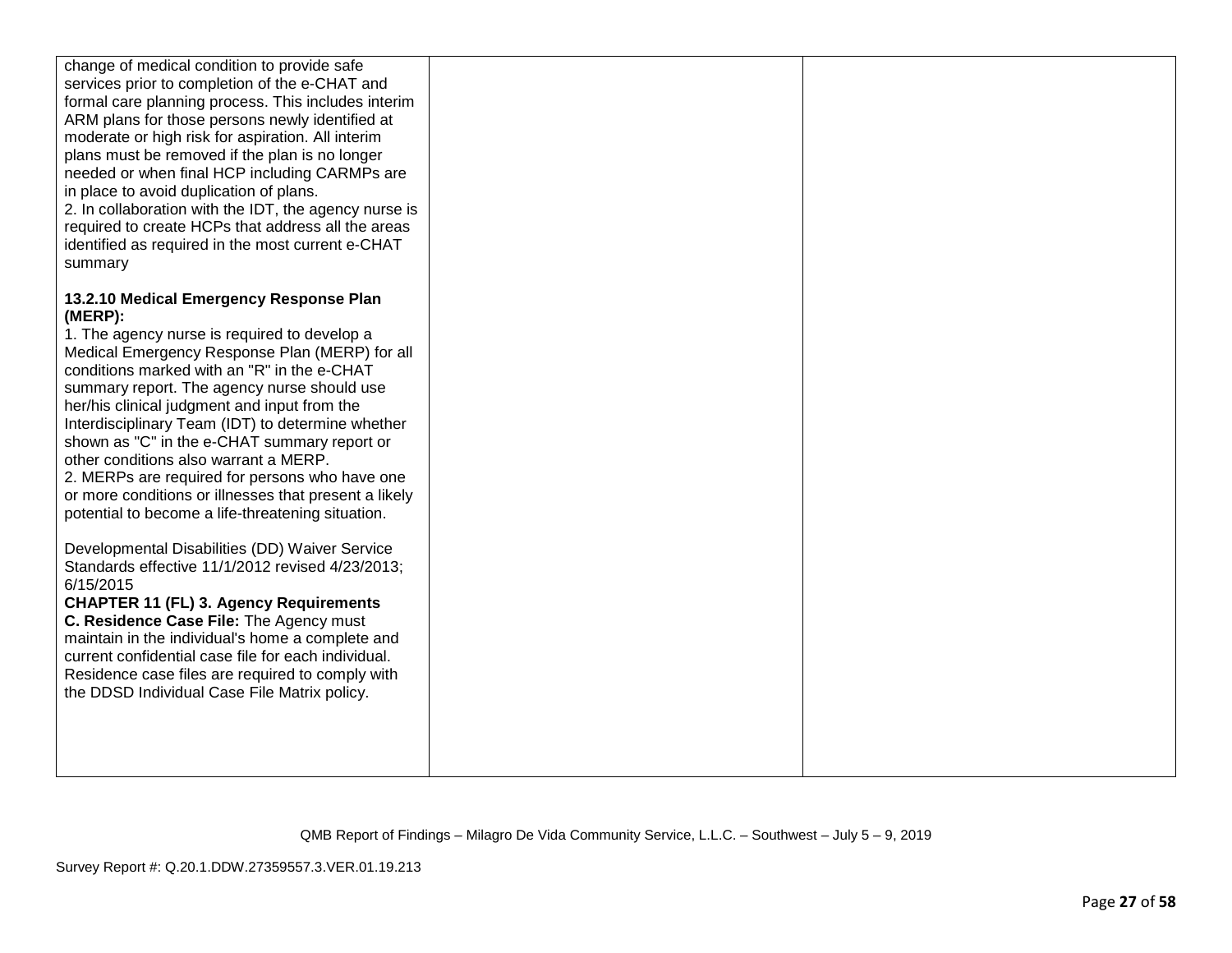| <b>Standard of Care</b>                                                                              | <b>Routine Survey Deficiencies</b>                                                                                                                      | <b>Verification Survey New and Repeat</b>           |
|------------------------------------------------------------------------------------------------------|---------------------------------------------------------------------------------------------------------------------------------------------------------|-----------------------------------------------------|
|                                                                                                      | September 14 - 20, 2018                                                                                                                                 | <b>Deficiencies</b>                                 |
|                                                                                                      |                                                                                                                                                         | July 5 - 9, 2019                                    |
|                                                                                                      | Service Domain: Qualified Providers - The State monitors non-licensed/non-certified providers to assure adherence to waiver requirements. The State     |                                                     |
|                                                                                                      | implements its policies and procedures for verifying that provider training is conducted in accordance with State requirements and the approved waiver. |                                                     |
| Tag # 1A37 Individual Specific Training                                                              | <b>Standard Level Deficiency</b>                                                                                                                        | <b>Standard Level Deficiency</b>                    |
| Developmental Disabilities (DD) Waiver Service                                                       | Based on record review, the Agency did not ensure                                                                                                       | <b>Repeat Findings:</b>                             |
| Standards 2/26/2018; Eff Date: 3/1/2018                                                              | that Individual Specific Training requirements were                                                                                                     |                                                     |
| Chapter 17: Training Requirements: The purpose                                                       | met for 1 of 42 Agency Personnel.                                                                                                                       | Based on record review, the Agency did not ensure   |
| of this chapter is to outline requirements for                                                       |                                                                                                                                                         | that Individual Specific Training requirements were |
| completing, reporting and documenting DDSD                                                           | Review of personnel records found no evidence of                                                                                                        | met for 1 of 43 Agency Personnel.                   |
| training requirements for DD Waiver Provider                                                         | the following:                                                                                                                                          |                                                     |
| Agencies as well as requirements for certified                                                       |                                                                                                                                                         | Review of personnel records found no evidence of    |
| trainers or mentors of DDSD Core curriculum                                                          | <b>Direct Support Personnel (DSP):</b>                                                                                                                  | the following:                                      |
| training.                                                                                            |                                                                                                                                                         |                                                     |
| 17.1 Training Requirements for Direct Support                                                        | • Individual Specific Training (#515)                                                                                                                   | <b>Direct Support Personnel (DSP):</b>              |
| <b>Personnel and Direct Support Supervisors:</b>                                                     |                                                                                                                                                         |                                                     |
| Direct Support Personnel (DSP) and Direct Support<br>Supervisors (DSS) include staff and contractors |                                                                                                                                                         | Individual Specific Training (#515)<br>$\bullet$    |
| from agencies providing the following services:                                                      |                                                                                                                                                         |                                                     |
| Supported Living, Family Living, CIHS, IMLS, CCS,                                                    |                                                                                                                                                         |                                                     |
| CIE and Crisis Supports.                                                                             |                                                                                                                                                         |                                                     |
| 1. DSP/DSS must successfully:                                                                        |                                                                                                                                                         |                                                     |
| a. Complete IST requirements in accordance with                                                      |                                                                                                                                                         |                                                     |
| the specifications described in the ISP of each                                                      |                                                                                                                                                         |                                                     |
| person supported and as outlined in 17.10                                                            |                                                                                                                                                         |                                                     |
| Individual-Specific Training below.                                                                  |                                                                                                                                                         |                                                     |
| b. Complete training on DOH-approved ANE                                                             |                                                                                                                                                         |                                                     |
| reporting procedures in accordance with NMAC                                                         |                                                                                                                                                         |                                                     |
| 7.1.14                                                                                               |                                                                                                                                                         |                                                     |
| c. Complete training in universal precautions. The                                                   |                                                                                                                                                         |                                                     |
| training materials shall meet Occupational Safety                                                    |                                                                                                                                                         |                                                     |
| and Health Administration (OSHA) requirements                                                        |                                                                                                                                                         |                                                     |
| d. Complete and maintain certification in First Aid                                                  |                                                                                                                                                         |                                                     |
| and CPR. The training materials shall meet OSHA                                                      |                                                                                                                                                         |                                                     |
| requirements/guidelines.                                                                             |                                                                                                                                                         |                                                     |
| e. Complete relevant training in accordance with                                                     |                                                                                                                                                         |                                                     |
| OSHA requirements (if job involves exposure to                                                       |                                                                                                                                                         |                                                     |
| hazardous chemicals).                                                                                |                                                                                                                                                         |                                                     |
| f. Become certified in a DDSD-approved system of                                                     |                                                                                                                                                         |                                                     |
| crisis prevention and intervention (e.g., MANDT,                                                     |                                                                                                                                                         |                                                     |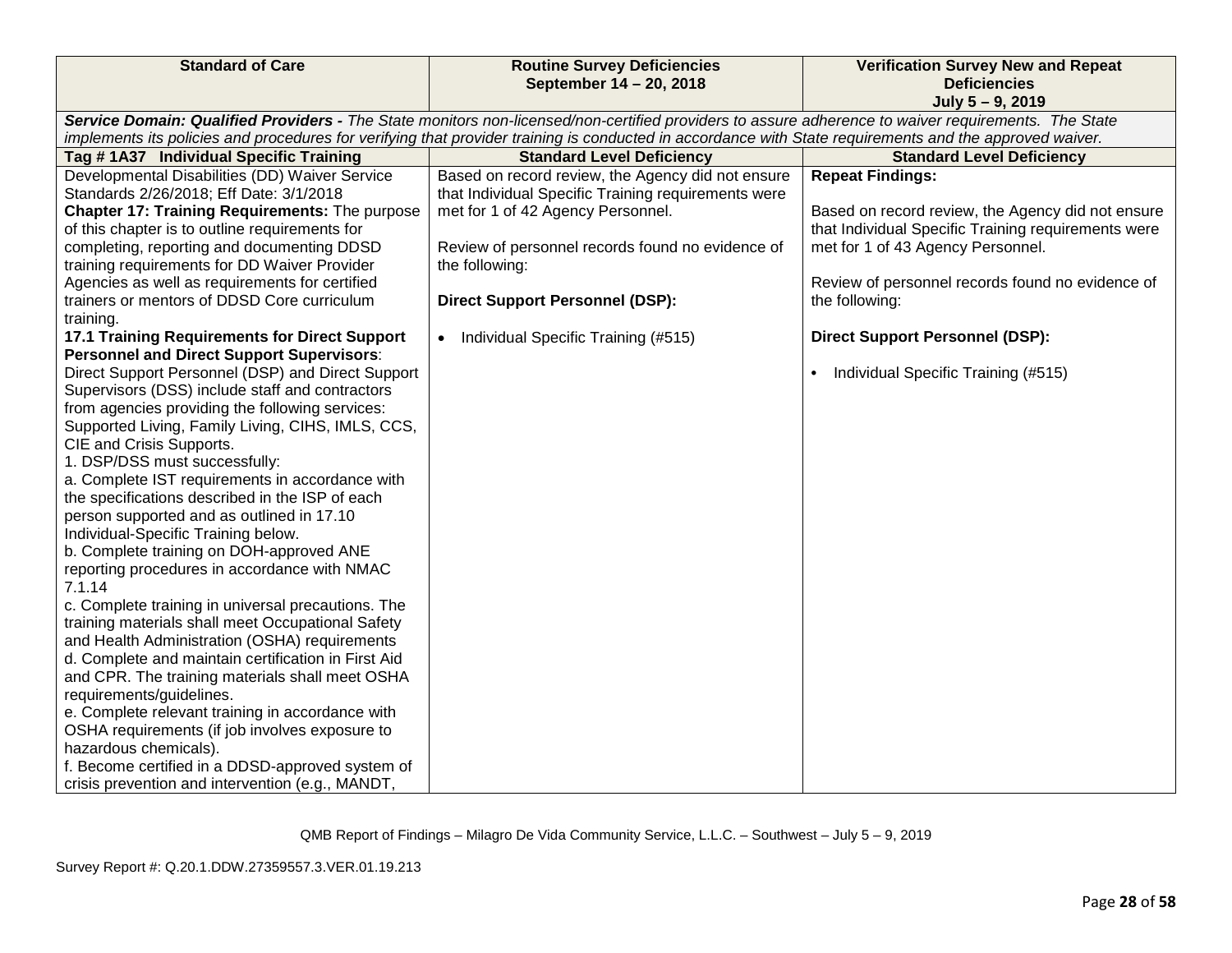| Handle with Care, CPI) before using EPR. Agency       |  |
|-------------------------------------------------------|--|
| DSP and DSS shall maintain certification in a         |  |
| DDSD-approved system if any person they support       |  |
| has a BCIP that includes the use of EPR.              |  |
| g. Complete and maintain certification in a DDSD-     |  |
| approved medication course if required to assist      |  |
| with medication delivery.                             |  |
| h. Complete training regarding the HIPAA.             |  |
| 2. Any staff being used in an emergency to fill in or |  |
| cover a shift must have at a minimum the DDSD         |  |
| required core trainings and be on shift with a DSP    |  |
| who has completed the relevant IST.                   |  |
| 17.10 Individual-Specific Training: The following     |  |
| are elements of IST: defined standards of             |  |
| performance, curriculum tailored to teach skills and  |  |
| knowledge necessary to meet those standards of        |  |
| performance, and formal examination or                |  |
| demonstration to verify standards of performance,     |  |
| using the established DDSD training levels of         |  |
| awareness, knowledge, and skill.                      |  |
| Reaching an awareness level may be                    |  |
| accomplished by reading plans or other                |  |
| information. The trainee is cognizant of information  |  |
| related to a person's specific condition. Verbal or   |  |
| written recall of basic information or knowing where  |  |
| to access the information can verify awareness.       |  |
| Reaching a knowledge level may take the form of       |  |
| observing a plan in action, reading a plan more       |  |
| thoroughly, or having a plan described by the         |  |
| author or their designee. Verbal or written recall or |  |
| demonstration may verify this level of competence.    |  |
| Reaching a skill level involves being trained by a    |  |
| therapist, nurse, designated or experienced           |  |
| designated trainer. The trainer shall demonstrate     |  |
| the techniques according to the plan. Then they       |  |
| observe and provide feedback to the trainee as        |  |
| they implement the techniques. This should be         |  |
| repeated until competence is demonstrated.            |  |
| Demonstration of skill or observed implementation     |  |
| of the techniques or strategies verifies skill level  |  |
| competence. Trainees should be observed on more       |  |
| than one occasion to ensure appropriate               |  |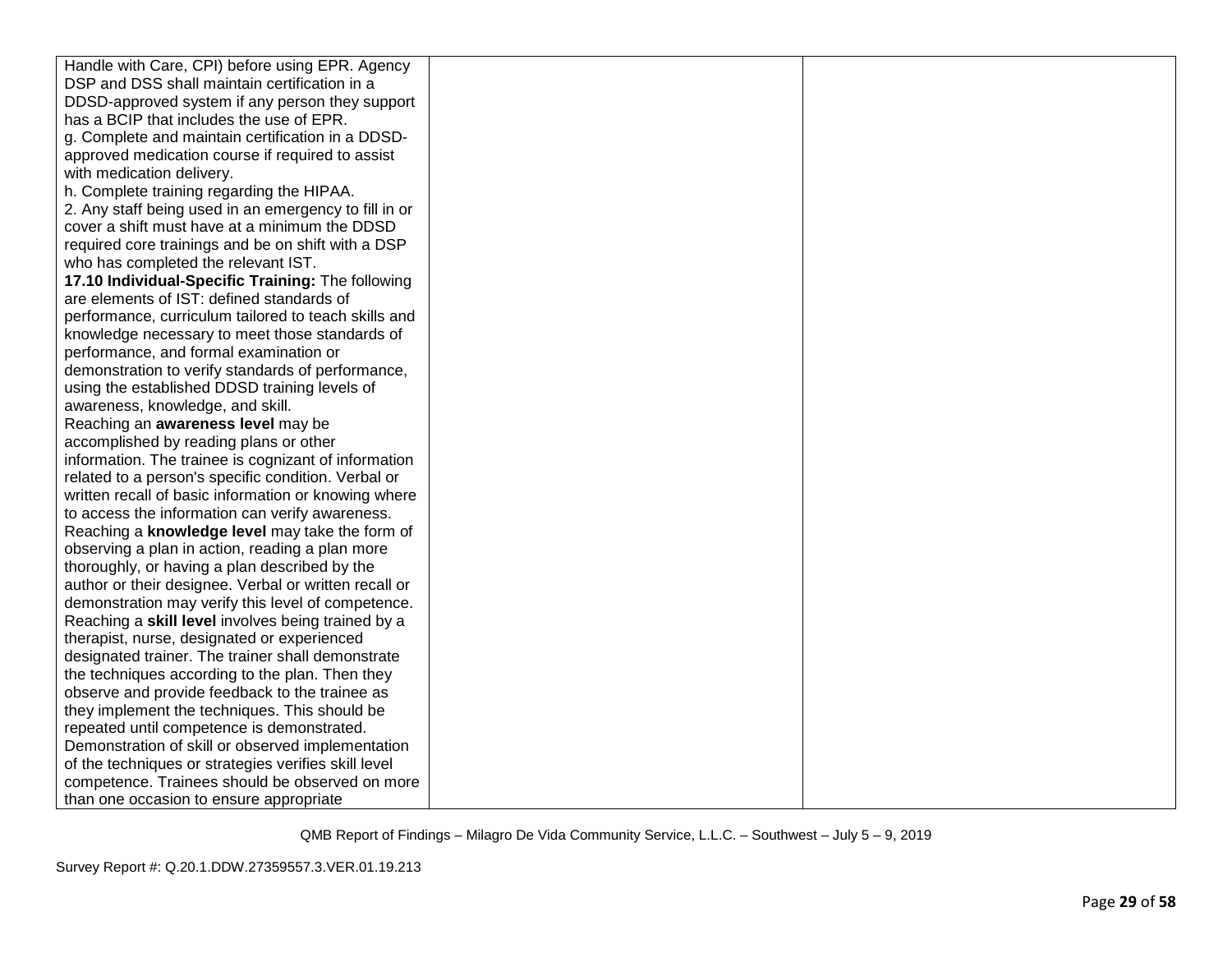| techniques are maintained and to provide additional  |  |
|------------------------------------------------------|--|
| coaching/feedback.                                   |  |
| Individuals shall receive services from competent    |  |
| and qualified Provider Agency personnel who must     |  |
| successfully complete IST requirements in            |  |
| accordance with the specifications described in the  |  |
| ISP of each person supported.                        |  |
| 1. IST must be arranged and conducted at least       |  |
| annually. IST includes training on the ISP Desired   |  |
| Outcomes, Action Plans, strategies, and              |  |
| information about the person's preferences           |  |
| regarding privacy, communication style, and          |  |
| routines. More frequent training may be necessary    |  |
| if the annual ISP changes before the year ends.      |  |
| 2. IST for therapy-related WDSI, HCPs, MERPs,        |  |
| CARMPs, PBSA, PBSP, and BCIP, must occur at          |  |
| least annually and more often if plans change, or if |  |
| monitoring by the plan author or agency finds        |  |
| incorrect implementation, when new DSP or CM         |  |
| are assigned to work with a person, or when an       |  |
| existing DSP or CM requires a refresher.             |  |
| 3. The competency level of the training is based on  |  |
| the IST section of the ISP.                          |  |
| 4. The person should be present for and involved in  |  |
| IST whenever possible.                               |  |
| 5. Provider Agencies are responsible for tracking of |  |
| IST requirements.                                    |  |
| 6. Provider Agencies must arrange and ensure that    |  |
| DSP's are trained on the contents of the plans in    |  |
| accordance with timelines indicated in the           |  |
| Individual-Specific Training Requirements: Support   |  |
| Plans section of the ISP and notify the plan authors |  |
| when new DSP are hired to arrange for trainings.     |  |
| 7. If a therapist, BSC, nurse, or other author of a  |  |
| plan, healthcare or otherwise, chooses to designate  |  |
| a trainer, that person is still responsible for      |  |
| providing the curriculum to the designated trainer.  |  |
| The author of the plan is also responsible for       |  |
| ensuring the designated trainer is verifying         |  |
| competency in alignment with their curriculum,       |  |
| doing periodic quality assurance checks with their   |  |
| designated trainer, and re-certifying the designated |  |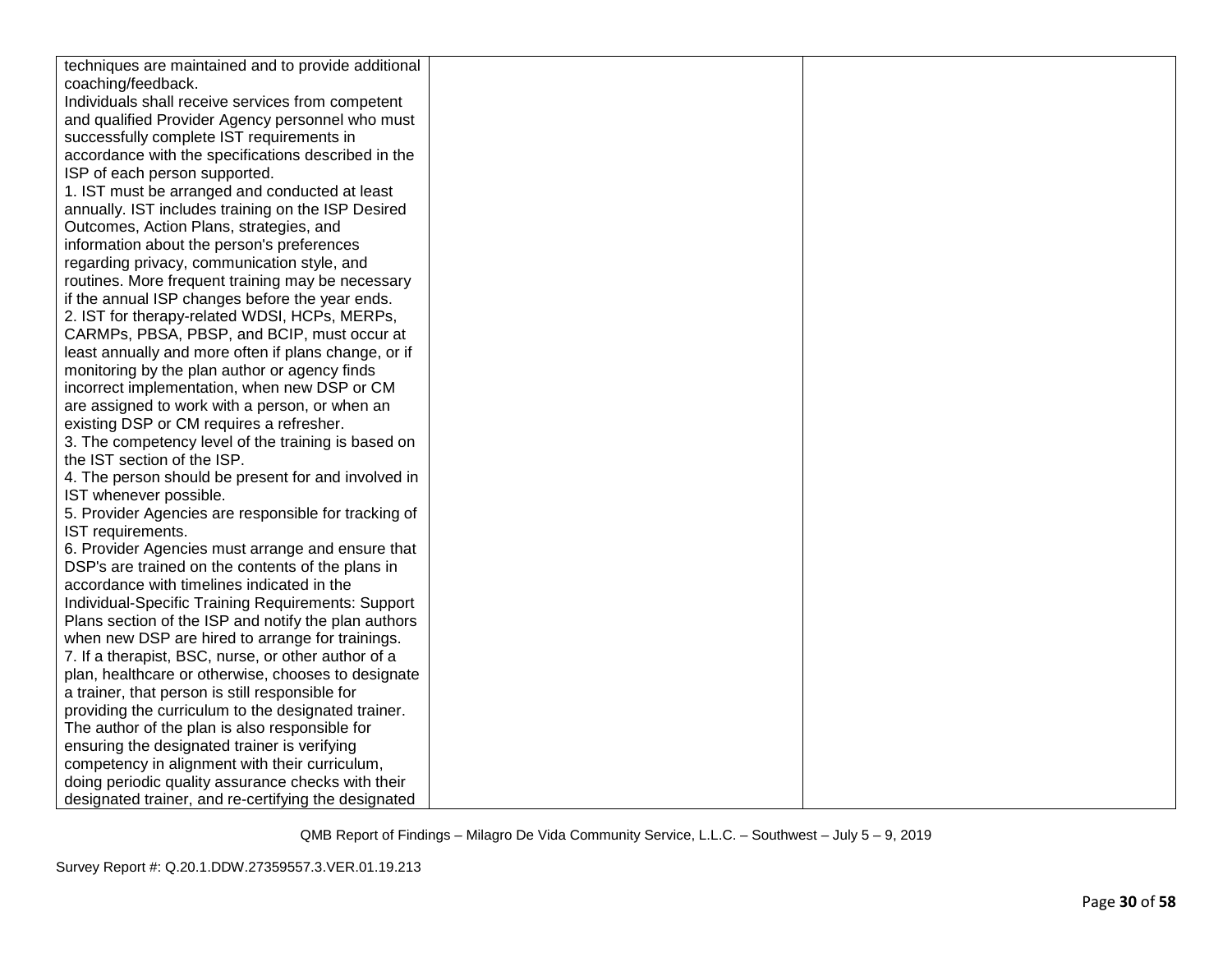| trainer at least annually and/or when there is a     |  |
|------------------------------------------------------|--|
| change to a person's plan.                           |  |
| 17.10.1 IST Training Rosters: IST Training           |  |
| Rosters are required for all IST trainings:          |  |
| 1. IST Training Rosters must include:                |  |
| a. the name of the person receiving DD Waiver        |  |
| services;                                            |  |
| b. the date of the training;                         |  |
| c. IST topic for the training;                       |  |
| d. the signature of each trainee;                    |  |
| e. the role of each trainee (e.g., CIHS staff, CIE   |  |
| staff, family, etc.); and                            |  |
| f. the signature and title or role of the trainer.   |  |
| 2. A competency based training roster (required for  |  |
| CARMPs) includes all information above but also      |  |
| includes the level of training (awareness,           |  |
| knowledge, or skilled) the trainee has attained.     |  |
| (See Chapter 5.5 Aspiration Risk Management for      |  |
| more details about CARMPs.)                          |  |
| 3. A copy of the training roster is submitted to the |  |
| agency employing the staff trained within seven      |  |
| calendar days of the training date. The original is  |  |
| retained by the trainer.                             |  |
|                                                      |  |
|                                                      |  |
|                                                      |  |
|                                                      |  |
|                                                      |  |
|                                                      |  |
|                                                      |  |
|                                                      |  |
|                                                      |  |
|                                                      |  |
|                                                      |  |
|                                                      |  |
|                                                      |  |
|                                                      |  |
|                                                      |  |
|                                                      |  |
|                                                      |  |
|                                                      |  |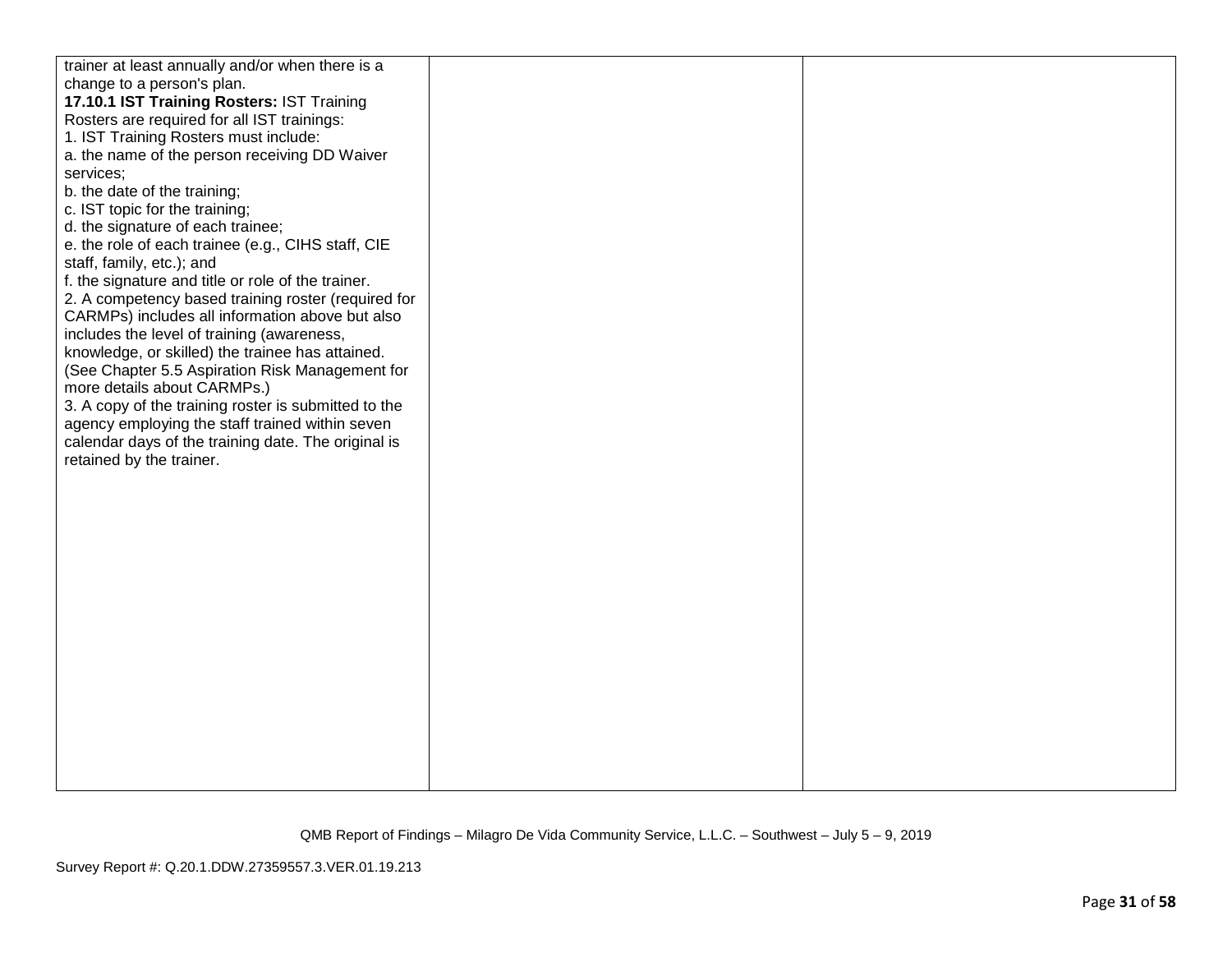| Tag #1A43.1 General Events Reporting -                                                             | <b>Standard Level Deficiency</b>                  | <b>Standard Level Deficiency</b>                  |
|----------------------------------------------------------------------------------------------------|---------------------------------------------------|---------------------------------------------------|
| <b>Individual Reporting</b>                                                                        |                                                   |                                                   |
| Developmental Disabilities (DD) Waiver Service                                                     | Based on record review, the Agency did not follow | <b>New/Repeat Findings:</b>                       |
| Standards 2/26/2018; Re-Issue: 12/28/2018; Eff                                                     | the General Events Reporting requirements as      |                                                   |
| 1/1/2019                                                                                           | indicated by the policy for 4 of 7 individuals.   | Based on record review, the Agency did not follow |
| <b>Chapter 19: Provider Reporting Requirements:</b>                                                |                                                   | the General Events Reporting requirements as      |
| 19.2 General Events Reporting (GER): The purpose                                                   | The following General Events Reporting            | indicated by the policy for 2 of 7 individuals.   |
| of General Events Reporting (GER) is to report, track                                              | records contained evidence that indicated the     |                                                   |
| and analyze events, which pose a risk to adults in the                                             | General Events Report was not entered and / or    | The following General Events Reporting            |
| DD Waiver program, but do not meet criteria for ANE                                                | approved within 2 business days:                  | records contained evidence that indicated the     |
| or other reportable incidents as defined by the IMB.                                               |                                                   | General Events Report was not entered and / or    |
| Analysis of GER is intended to identify emerging                                                   | Individual #1                                     | approved within 2 business days:                  |
| patterns so that preventative action can be taken at                                               | • General Events Report (GER) indicates on        |                                                   |
| the individual, Provider Agency, regional and<br>statewide level. On a quarterly and annual basis, | 8/24/2018 the Individual had an accident with no  | Individual #2                                     |
| DDSD analyzes GER data at the provider, regional                                                   | Injuries (Falls Without Injury). GER was          | • General Events Report (GER) indicates on        |
| and statewide levels to identify any patterns that                                                 | approved on 8/29/2018.                            | 1/14/2019 staff called 911 due to Individual's    |
| warrant intervention. Provider Agency use of GER in                                                |                                                   | threatening behavior (Law Enforcement Use).       |
| Therap is required as follows:                                                                     | Individual #2                                     | GER was approved on 1/18/2019.                    |
| 1. DD Waiver Provider Agencies approved to provide                                                 | • General Events Report (GER) indicates on        |                                                   |
| Customized In- Home Supports, Family Living, IMLS,                                                 | 8/23/2018 the Individual exhibited threatening    | Individual #6                                     |
| Supported Living, Customized Community Supports,                                                   | behavior with police involvement (Law             | • General Events Report (GER) indicates on        |
| Community Integrated Employment, Adult Nursing                                                     | Enforcement Use). GER was approved on             | 1/14/2019 the Individual was swinging at the park |
| and Case Management must use GER in the Therap                                                     | 8/29/2018.                                        | (Injury). GER was approved on 1/18/2019.          |
| system.                                                                                            |                                                   |                                                   |
| 2. DD Waiver Provider Agencies referenced above are                                                | Individual #5                                     | Per the Agency's Plan of Correction approved on   |
| responsible for entering specified information into the                                            | • General Events Report (GER) indicates on        | 3/8/2019, "Incident Management Coordinator        |
| GER section of the secure website operated under                                                   | 3/15/2018 the Individual was hospitalized         | reviews GER's weekly and presents them to the     |
| contract by Therap according to the GER Reporting                                                  | (Hospitalization). GER was approved on            | Incident Review team." No evidence of weekly      |
| Requirements in Appendix B GER Requirements.                                                       | 3/23/2018.                                        | reviews was provided during the Verification      |
| 3. At the Provider Agency's discretion additional                                                  |                                                   | Survey completed July $5 - 9$ , 2019.             |
| events, which are not required by DDSD, may also be<br>tracked within the GER section of Therap.   | • General Events Report (GER) indicates on        |                                                   |
| 4. GER does not replace a Provider Agency's                                                        | 4/5/2018 the Individual had an Emergency Room     |                                                   |
| obligations to report ANE or other reportable incidents                                            | Visit (Emergency Room). GER was approved on       |                                                   |
| as described in Chapter 18: Incident Management                                                    | 4/11/2018.                                        |                                                   |
| System.                                                                                            |                                                   |                                                   |
| 5. GER does not replace a Provider Agency's                                                        | Individual #6                                     |                                                   |
| obligations related to healthcare coordination,                                                    | • General Events Report (GER) indicates on        |                                                   |
| modifications to the ISP, or any other risk                                                        | 11/20/2017 the Individual was hospitalized        |                                                   |
| management and QI activities.                                                                      | (Hospitalization). GER was approved on            |                                                   |
|                                                                                                    | 12/1/2017.                                        |                                                   |
| Appendix B GER Requirements: DDSD is pleased                                                       |                                                   |                                                   |
| to introduce the revised General Events Reporting                                                  |                                                   |                                                   |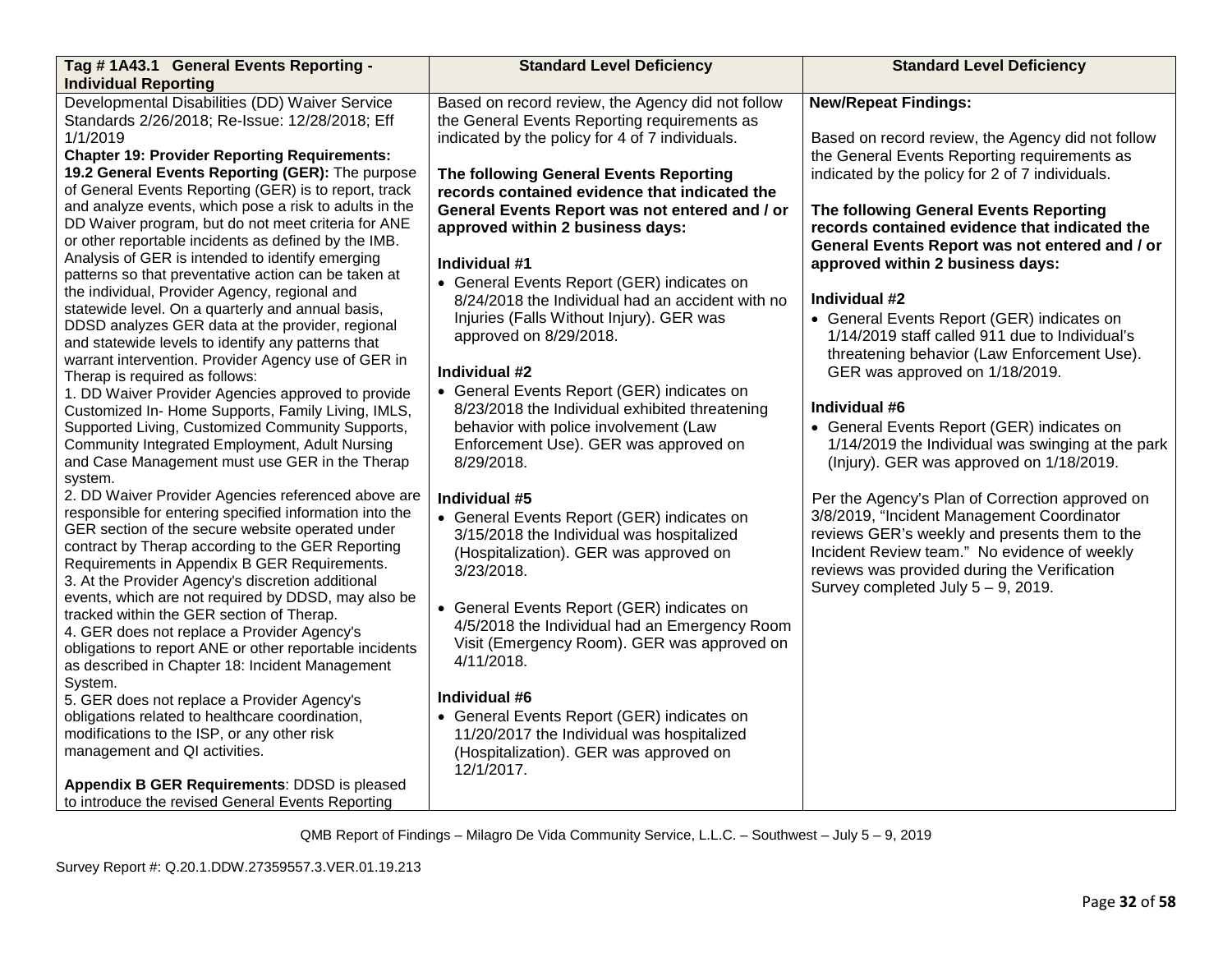| (GER), requirements. There are two important           |  |
|--------------------------------------------------------|--|
| changes related to medication error reporting:         |  |
| 1. Effective immediately, DDSD requires ALL            |  |
| medication errors be entered into Therap GER with      |  |
| the exception of those required to be reported to      |  |
| Division of Health Improvement-Incident Management     |  |
| Bureau.                                                |  |
| 2. No alternative methods for reporting are permitted. |  |
| The following events need to be reported in the        |  |
| Therap GER:                                            |  |
| - Emergency Room/Urgent Care/Emergency Medical         |  |
| <b>Services</b>                                        |  |
| - Falls Without Injury                                 |  |
| - Injury (including Falls, Choking, Skin Breakdown and |  |
| Infection)                                             |  |
| - Law Enforcement Use                                  |  |
| - Medication Errors                                    |  |
| - Medication Documentation Errors                      |  |
| - Missing Person/Elopement                             |  |
| - Out of Home Placement- Medical: Hospitalization,     |  |
| Long Term Care, Skilled Nursing or Rehabilitation      |  |
| <b>Facility Admission</b>                              |  |
| - PRN Psychotropic Medication                          |  |
| - Restraint Related to Behavior                        |  |
| - Suicide Attempt or Threat                            |  |
| Entry Guidance: Provider Agencies must complete the    |  |
| following sections of the GER with detailed            |  |
| information: profile information, event information,   |  |
| other event information, general information,          |  |
| notification, actions taken or planned, and the review |  |
| follow up comments section. Please attach any          |  |
| pertinent external documents such as discharge         |  |
| summary, medical consultation form, etc. Provider      |  |
| Agencies must enter and approve GERs within 2          |  |
| business days with the exception of Medication Errors  |  |
| which must be entered into GER on at least a monthly   |  |
| basis.                                                 |  |
|                                                        |  |
|                                                        |  |
|                                                        |  |
|                                                        |  |
|                                                        |  |
|                                                        |  |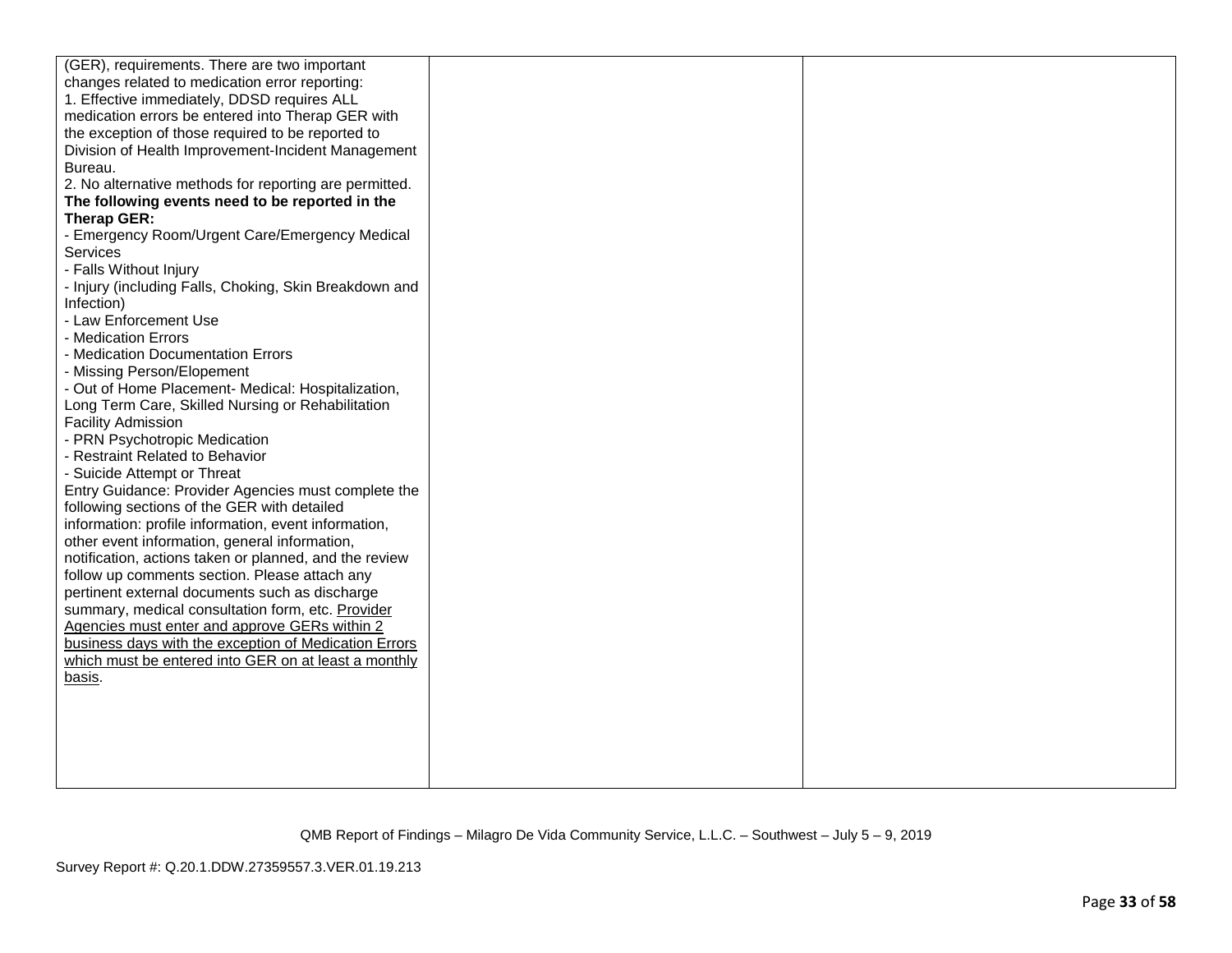| September 14 - 20, 2018<br><b>Deficiencies</b><br>July 5 - 9, 2019<br>Service Domain: Health and Welfare - The state, on an ongoing basis, identifies, addresses and seeks to prevent occurrences of abuse, neglect and<br>exploitation. Individuals shall be afforded their basic human rights. The provider supports individuals to access needed healthcare services in a timely manner.<br>Tag #1A08.2 Administrative Case File:<br><b>Condition of Participation Level Deficiency</b><br><b>Standard Level Deficiency</b><br><b>Healthcare Requirements &amp; Follow-up</b><br>Developmental Disabilities (DD) Waiver Service<br><b>Repeat Findings:</b><br>After an analysis of the evidence it has been<br>Standards 2/26/2018; Re-Issue: 12/28/2018; Eff<br>determined there is a significant potential for a<br>1/1/2019<br>negative outcome to occur.<br>Based on record review and interview, the Agency<br><b>Chapter 3 Safeguards: 3.1.1 Decision Consultation</b><br>did not provide documentation of annual physical<br>Process (DCP): Health decisions are the sole domain<br>examinations and/or other examinations as<br>Based on record review and interview, the Agency<br>of waiver participants, their guardians or healthcare<br>did not provide documentation of annual physical<br>specified by a licensed physician for 1 of 7<br>decision makers. Participants and their healthcare<br>examinations and/or other examinations as<br>individuals receiving Living Care Arrangements and<br>decision makers can confidently make decisions that<br>specified by a licensed physician for 4 of 7<br>Community Inclusion.<br>are compatible with their personal and cultural values.<br>individuals receiving Living Care Arrangements and<br>Provider Agencies are required to support the<br>Community Inclusion.<br>Review of the administrative individual case files<br>informed decision making of waiver participants by<br>revealed the following items were not found,<br>supporting access to medical consultation,<br>Review of the administrative individual case files<br>incomplete, and/or not current:<br>information, and other available resources according<br>revealed the following items were not found,<br>to the following:<br>incomplete, and/or not current:<br><b>Living Care Arrangements / Community</b><br>1. The DCP is used when a person or his/her<br><b>Inclusion (Individuals Receiving Multiple</b><br>guardian/healthcare decision maker has concerns,<br><b>Living Care Arrangements / Community</b><br>Services):<br>needs more information about health-related issues,<br><b>Inclusion (Individuals Receiving Multiple</b><br>or has decided not to follow all or part of an order,<br>Services):<br><b>PCP Follow-up:</b><br>recommendation, or suggestion. This includes, but is<br>• Individual #7 - As indicated by collateral<br>not limited to:<br><b>Annual Physical:</b><br>documentation reviewed, exam was completed<br>a. medical orders or recommendations from the<br>• Not Current (#5)<br>on 2/7/2018. Follow-up was to be completed in 4<br>Primary Care Practitioner, Specialists or other<br>licensed medical or healthcare practitioners such as a<br>months. No evidence of follow-up found.<br>Nurse Practitioner (NP or CNP), Physician Assistant<br><b>Dental Exam:</b><br>(PA) or Dentist;<br>• Individual #6- As indicated by collateral<br>b. clinical recommendations made by<br>documentation reviewed, exam was completed<br>registered/licensed clinicians who are either members<br>on 5/18/2018. Follow-up was to be completed in<br>of the IDT or clinicians who have performed an<br>3 months. No evidence of follow-up found.<br>evaluation such as a video-fluoroscopy;<br>c. health related recommendations or suggestions<br><b>Vision Exam:</b><br>from oversight activities such as the Individual Quality<br>• Individual #2 - As indicated by the DDSD file<br>Review (IQR) or other DOH review or oversight<br>matrix Vision Exams are to be conducted every<br>activities; and<br>other year. No evidence of exam was found.<br>d. recommendations made through a Healthcare Plan<br>(HCP), including a Comprehensive Aspiration Risk | <b>Standard of Care</b>                   | <b>Routine Survey Deficiencies</b> | <b>Verification Survey New and Repeat</b> |
|----------------------------------------------------------------------------------------------------------------------------------------------------------------------------------------------------------------------------------------------------------------------------------------------------------------------------------------------------------------------------------------------------------------------------------------------------------------------------------------------------------------------------------------------------------------------------------------------------------------------------------------------------------------------------------------------------------------------------------------------------------------------------------------------------------------------------------------------------------------------------------------------------------------------------------------------------------------------------------------------------------------------------------------------------------------------------------------------------------------------------------------------------------------------------------------------------------------------------------------------------------------------------------------------------------------------------------------------------------------------------------------------------------------------------------------------------------------------------------------------------------------------------------------------------------------------------------------------------------------------------------------------------------------------------------------------------------------------------------------------------------------------------------------------------------------------------------------------------------------------------------------------------------------------------------------------------------------------------------------------------------------------------------------------------------------------------------------------------------------------------------------------------------------------------------------------------------------------------------------------------------------------------------------------------------------------------------------------------------------------------------------------------------------------------------------------------------------------------------------------------------------------------------------------------------------------------------------------------------------------------------------------------------------------------------------------------------------------------------------------------------------------------------------------------------------------------------------------------------------------------------------------------------------------------------------------------------------------------------------------------------------------------------------------------------------------------------------------------------------------------------------------------------------------------------------------------------------------------------------------------------------------------------------------------------------------------------------------------------------------------------------------------------------------------------------------------------------------------------------------------------------------------------------------------------------------------------------------------------------------------------------------------------------------------------------------------------------------------------------------------------------------------------------------------------------------------------------------------------------------------------------------------------------------------------------------------------------------------------------------------------------------------------------------------------------------------------------------------------------------------------------------------------------------------------------------------------------------------------------------------|-------------------------------------------|------------------------------------|-------------------------------------------|
|                                                                                                                                                                                                                                                                                                                                                                                                                                                                                                                                                                                                                                                                                                                                                                                                                                                                                                                                                                                                                                                                                                                                                                                                                                                                                                                                                                                                                                                                                                                                                                                                                                                                                                                                                                                                                                                                                                                                                                                                                                                                                                                                                                                                                                                                                                                                                                                                                                                                                                                                                                                                                                                                                                                                                                                                                                                                                                                                                                                                                                                                                                                                                                                                                                                                                                                                                                                                                                                                                                                                                                                                                                                                                                                                                                                                                                                                                                                                                                                                                                                                                                                                                                                                                                                    |                                           |                                    |                                           |
|                                                                                                                                                                                                                                                                                                                                                                                                                                                                                                                                                                                                                                                                                                                                                                                                                                                                                                                                                                                                                                                                                                                                                                                                                                                                                                                                                                                                                                                                                                                                                                                                                                                                                                                                                                                                                                                                                                                                                                                                                                                                                                                                                                                                                                                                                                                                                                                                                                                                                                                                                                                                                                                                                                                                                                                                                                                                                                                                                                                                                                                                                                                                                                                                                                                                                                                                                                                                                                                                                                                                                                                                                                                                                                                                                                                                                                                                                                                                                                                                                                                                                                                                                                                                                                                    |                                           |                                    |                                           |
|                                                                                                                                                                                                                                                                                                                                                                                                                                                                                                                                                                                                                                                                                                                                                                                                                                                                                                                                                                                                                                                                                                                                                                                                                                                                                                                                                                                                                                                                                                                                                                                                                                                                                                                                                                                                                                                                                                                                                                                                                                                                                                                                                                                                                                                                                                                                                                                                                                                                                                                                                                                                                                                                                                                                                                                                                                                                                                                                                                                                                                                                                                                                                                                                                                                                                                                                                                                                                                                                                                                                                                                                                                                                                                                                                                                                                                                                                                                                                                                                                                                                                                                                                                                                                                                    |                                           |                                    |                                           |
|                                                                                                                                                                                                                                                                                                                                                                                                                                                                                                                                                                                                                                                                                                                                                                                                                                                                                                                                                                                                                                                                                                                                                                                                                                                                                                                                                                                                                                                                                                                                                                                                                                                                                                                                                                                                                                                                                                                                                                                                                                                                                                                                                                                                                                                                                                                                                                                                                                                                                                                                                                                                                                                                                                                                                                                                                                                                                                                                                                                                                                                                                                                                                                                                                                                                                                                                                                                                                                                                                                                                                                                                                                                                                                                                                                                                                                                                                                                                                                                                                                                                                                                                                                                                                                                    |                                           |                                    |                                           |
|                                                                                                                                                                                                                                                                                                                                                                                                                                                                                                                                                                                                                                                                                                                                                                                                                                                                                                                                                                                                                                                                                                                                                                                                                                                                                                                                                                                                                                                                                                                                                                                                                                                                                                                                                                                                                                                                                                                                                                                                                                                                                                                                                                                                                                                                                                                                                                                                                                                                                                                                                                                                                                                                                                                                                                                                                                                                                                                                                                                                                                                                                                                                                                                                                                                                                                                                                                                                                                                                                                                                                                                                                                                                                                                                                                                                                                                                                                                                                                                                                                                                                                                                                                                                                                                    |                                           |                                    |                                           |
|                                                                                                                                                                                                                                                                                                                                                                                                                                                                                                                                                                                                                                                                                                                                                                                                                                                                                                                                                                                                                                                                                                                                                                                                                                                                                                                                                                                                                                                                                                                                                                                                                                                                                                                                                                                                                                                                                                                                                                                                                                                                                                                                                                                                                                                                                                                                                                                                                                                                                                                                                                                                                                                                                                                                                                                                                                                                                                                                                                                                                                                                                                                                                                                                                                                                                                                                                                                                                                                                                                                                                                                                                                                                                                                                                                                                                                                                                                                                                                                                                                                                                                                                                                                                                                                    |                                           |                                    |                                           |
|                                                                                                                                                                                                                                                                                                                                                                                                                                                                                                                                                                                                                                                                                                                                                                                                                                                                                                                                                                                                                                                                                                                                                                                                                                                                                                                                                                                                                                                                                                                                                                                                                                                                                                                                                                                                                                                                                                                                                                                                                                                                                                                                                                                                                                                                                                                                                                                                                                                                                                                                                                                                                                                                                                                                                                                                                                                                                                                                                                                                                                                                                                                                                                                                                                                                                                                                                                                                                                                                                                                                                                                                                                                                                                                                                                                                                                                                                                                                                                                                                                                                                                                                                                                                                                                    |                                           |                                    |                                           |
|                                                                                                                                                                                                                                                                                                                                                                                                                                                                                                                                                                                                                                                                                                                                                                                                                                                                                                                                                                                                                                                                                                                                                                                                                                                                                                                                                                                                                                                                                                                                                                                                                                                                                                                                                                                                                                                                                                                                                                                                                                                                                                                                                                                                                                                                                                                                                                                                                                                                                                                                                                                                                                                                                                                                                                                                                                                                                                                                                                                                                                                                                                                                                                                                                                                                                                                                                                                                                                                                                                                                                                                                                                                                                                                                                                                                                                                                                                                                                                                                                                                                                                                                                                                                                                                    |                                           |                                    |                                           |
|                                                                                                                                                                                                                                                                                                                                                                                                                                                                                                                                                                                                                                                                                                                                                                                                                                                                                                                                                                                                                                                                                                                                                                                                                                                                                                                                                                                                                                                                                                                                                                                                                                                                                                                                                                                                                                                                                                                                                                                                                                                                                                                                                                                                                                                                                                                                                                                                                                                                                                                                                                                                                                                                                                                                                                                                                                                                                                                                                                                                                                                                                                                                                                                                                                                                                                                                                                                                                                                                                                                                                                                                                                                                                                                                                                                                                                                                                                                                                                                                                                                                                                                                                                                                                                                    |                                           |                                    |                                           |
|                                                                                                                                                                                                                                                                                                                                                                                                                                                                                                                                                                                                                                                                                                                                                                                                                                                                                                                                                                                                                                                                                                                                                                                                                                                                                                                                                                                                                                                                                                                                                                                                                                                                                                                                                                                                                                                                                                                                                                                                                                                                                                                                                                                                                                                                                                                                                                                                                                                                                                                                                                                                                                                                                                                                                                                                                                                                                                                                                                                                                                                                                                                                                                                                                                                                                                                                                                                                                                                                                                                                                                                                                                                                                                                                                                                                                                                                                                                                                                                                                                                                                                                                                                                                                                                    |                                           |                                    |                                           |
|                                                                                                                                                                                                                                                                                                                                                                                                                                                                                                                                                                                                                                                                                                                                                                                                                                                                                                                                                                                                                                                                                                                                                                                                                                                                                                                                                                                                                                                                                                                                                                                                                                                                                                                                                                                                                                                                                                                                                                                                                                                                                                                                                                                                                                                                                                                                                                                                                                                                                                                                                                                                                                                                                                                                                                                                                                                                                                                                                                                                                                                                                                                                                                                                                                                                                                                                                                                                                                                                                                                                                                                                                                                                                                                                                                                                                                                                                                                                                                                                                                                                                                                                                                                                                                                    |                                           |                                    |                                           |
|                                                                                                                                                                                                                                                                                                                                                                                                                                                                                                                                                                                                                                                                                                                                                                                                                                                                                                                                                                                                                                                                                                                                                                                                                                                                                                                                                                                                                                                                                                                                                                                                                                                                                                                                                                                                                                                                                                                                                                                                                                                                                                                                                                                                                                                                                                                                                                                                                                                                                                                                                                                                                                                                                                                                                                                                                                                                                                                                                                                                                                                                                                                                                                                                                                                                                                                                                                                                                                                                                                                                                                                                                                                                                                                                                                                                                                                                                                                                                                                                                                                                                                                                                                                                                                                    |                                           |                                    |                                           |
|                                                                                                                                                                                                                                                                                                                                                                                                                                                                                                                                                                                                                                                                                                                                                                                                                                                                                                                                                                                                                                                                                                                                                                                                                                                                                                                                                                                                                                                                                                                                                                                                                                                                                                                                                                                                                                                                                                                                                                                                                                                                                                                                                                                                                                                                                                                                                                                                                                                                                                                                                                                                                                                                                                                                                                                                                                                                                                                                                                                                                                                                                                                                                                                                                                                                                                                                                                                                                                                                                                                                                                                                                                                                                                                                                                                                                                                                                                                                                                                                                                                                                                                                                                                                                                                    |                                           |                                    |                                           |
|                                                                                                                                                                                                                                                                                                                                                                                                                                                                                                                                                                                                                                                                                                                                                                                                                                                                                                                                                                                                                                                                                                                                                                                                                                                                                                                                                                                                                                                                                                                                                                                                                                                                                                                                                                                                                                                                                                                                                                                                                                                                                                                                                                                                                                                                                                                                                                                                                                                                                                                                                                                                                                                                                                                                                                                                                                                                                                                                                                                                                                                                                                                                                                                                                                                                                                                                                                                                                                                                                                                                                                                                                                                                                                                                                                                                                                                                                                                                                                                                                                                                                                                                                                                                                                                    |                                           |                                    |                                           |
|                                                                                                                                                                                                                                                                                                                                                                                                                                                                                                                                                                                                                                                                                                                                                                                                                                                                                                                                                                                                                                                                                                                                                                                                                                                                                                                                                                                                                                                                                                                                                                                                                                                                                                                                                                                                                                                                                                                                                                                                                                                                                                                                                                                                                                                                                                                                                                                                                                                                                                                                                                                                                                                                                                                                                                                                                                                                                                                                                                                                                                                                                                                                                                                                                                                                                                                                                                                                                                                                                                                                                                                                                                                                                                                                                                                                                                                                                                                                                                                                                                                                                                                                                                                                                                                    |                                           |                                    |                                           |
|                                                                                                                                                                                                                                                                                                                                                                                                                                                                                                                                                                                                                                                                                                                                                                                                                                                                                                                                                                                                                                                                                                                                                                                                                                                                                                                                                                                                                                                                                                                                                                                                                                                                                                                                                                                                                                                                                                                                                                                                                                                                                                                                                                                                                                                                                                                                                                                                                                                                                                                                                                                                                                                                                                                                                                                                                                                                                                                                                                                                                                                                                                                                                                                                                                                                                                                                                                                                                                                                                                                                                                                                                                                                                                                                                                                                                                                                                                                                                                                                                                                                                                                                                                                                                                                    |                                           |                                    |                                           |
|                                                                                                                                                                                                                                                                                                                                                                                                                                                                                                                                                                                                                                                                                                                                                                                                                                                                                                                                                                                                                                                                                                                                                                                                                                                                                                                                                                                                                                                                                                                                                                                                                                                                                                                                                                                                                                                                                                                                                                                                                                                                                                                                                                                                                                                                                                                                                                                                                                                                                                                                                                                                                                                                                                                                                                                                                                                                                                                                                                                                                                                                                                                                                                                                                                                                                                                                                                                                                                                                                                                                                                                                                                                                                                                                                                                                                                                                                                                                                                                                                                                                                                                                                                                                                                                    |                                           |                                    |                                           |
|                                                                                                                                                                                                                                                                                                                                                                                                                                                                                                                                                                                                                                                                                                                                                                                                                                                                                                                                                                                                                                                                                                                                                                                                                                                                                                                                                                                                                                                                                                                                                                                                                                                                                                                                                                                                                                                                                                                                                                                                                                                                                                                                                                                                                                                                                                                                                                                                                                                                                                                                                                                                                                                                                                                                                                                                                                                                                                                                                                                                                                                                                                                                                                                                                                                                                                                                                                                                                                                                                                                                                                                                                                                                                                                                                                                                                                                                                                                                                                                                                                                                                                                                                                                                                                                    |                                           |                                    |                                           |
|                                                                                                                                                                                                                                                                                                                                                                                                                                                                                                                                                                                                                                                                                                                                                                                                                                                                                                                                                                                                                                                                                                                                                                                                                                                                                                                                                                                                                                                                                                                                                                                                                                                                                                                                                                                                                                                                                                                                                                                                                                                                                                                                                                                                                                                                                                                                                                                                                                                                                                                                                                                                                                                                                                                                                                                                                                                                                                                                                                                                                                                                                                                                                                                                                                                                                                                                                                                                                                                                                                                                                                                                                                                                                                                                                                                                                                                                                                                                                                                                                                                                                                                                                                                                                                                    |                                           |                                    |                                           |
|                                                                                                                                                                                                                                                                                                                                                                                                                                                                                                                                                                                                                                                                                                                                                                                                                                                                                                                                                                                                                                                                                                                                                                                                                                                                                                                                                                                                                                                                                                                                                                                                                                                                                                                                                                                                                                                                                                                                                                                                                                                                                                                                                                                                                                                                                                                                                                                                                                                                                                                                                                                                                                                                                                                                                                                                                                                                                                                                                                                                                                                                                                                                                                                                                                                                                                                                                                                                                                                                                                                                                                                                                                                                                                                                                                                                                                                                                                                                                                                                                                                                                                                                                                                                                                                    |                                           |                                    |                                           |
|                                                                                                                                                                                                                                                                                                                                                                                                                                                                                                                                                                                                                                                                                                                                                                                                                                                                                                                                                                                                                                                                                                                                                                                                                                                                                                                                                                                                                                                                                                                                                                                                                                                                                                                                                                                                                                                                                                                                                                                                                                                                                                                                                                                                                                                                                                                                                                                                                                                                                                                                                                                                                                                                                                                                                                                                                                                                                                                                                                                                                                                                                                                                                                                                                                                                                                                                                                                                                                                                                                                                                                                                                                                                                                                                                                                                                                                                                                                                                                                                                                                                                                                                                                                                                                                    |                                           |                                    |                                           |
|                                                                                                                                                                                                                                                                                                                                                                                                                                                                                                                                                                                                                                                                                                                                                                                                                                                                                                                                                                                                                                                                                                                                                                                                                                                                                                                                                                                                                                                                                                                                                                                                                                                                                                                                                                                                                                                                                                                                                                                                                                                                                                                                                                                                                                                                                                                                                                                                                                                                                                                                                                                                                                                                                                                                                                                                                                                                                                                                                                                                                                                                                                                                                                                                                                                                                                                                                                                                                                                                                                                                                                                                                                                                                                                                                                                                                                                                                                                                                                                                                                                                                                                                                                                                                                                    |                                           |                                    |                                           |
|                                                                                                                                                                                                                                                                                                                                                                                                                                                                                                                                                                                                                                                                                                                                                                                                                                                                                                                                                                                                                                                                                                                                                                                                                                                                                                                                                                                                                                                                                                                                                                                                                                                                                                                                                                                                                                                                                                                                                                                                                                                                                                                                                                                                                                                                                                                                                                                                                                                                                                                                                                                                                                                                                                                                                                                                                                                                                                                                                                                                                                                                                                                                                                                                                                                                                                                                                                                                                                                                                                                                                                                                                                                                                                                                                                                                                                                                                                                                                                                                                                                                                                                                                                                                                                                    |                                           |                                    |                                           |
|                                                                                                                                                                                                                                                                                                                                                                                                                                                                                                                                                                                                                                                                                                                                                                                                                                                                                                                                                                                                                                                                                                                                                                                                                                                                                                                                                                                                                                                                                                                                                                                                                                                                                                                                                                                                                                                                                                                                                                                                                                                                                                                                                                                                                                                                                                                                                                                                                                                                                                                                                                                                                                                                                                                                                                                                                                                                                                                                                                                                                                                                                                                                                                                                                                                                                                                                                                                                                                                                                                                                                                                                                                                                                                                                                                                                                                                                                                                                                                                                                                                                                                                                                                                                                                                    |                                           |                                    |                                           |
|                                                                                                                                                                                                                                                                                                                                                                                                                                                                                                                                                                                                                                                                                                                                                                                                                                                                                                                                                                                                                                                                                                                                                                                                                                                                                                                                                                                                                                                                                                                                                                                                                                                                                                                                                                                                                                                                                                                                                                                                                                                                                                                                                                                                                                                                                                                                                                                                                                                                                                                                                                                                                                                                                                                                                                                                                                                                                                                                                                                                                                                                                                                                                                                                                                                                                                                                                                                                                                                                                                                                                                                                                                                                                                                                                                                                                                                                                                                                                                                                                                                                                                                                                                                                                                                    |                                           |                                    |                                           |
|                                                                                                                                                                                                                                                                                                                                                                                                                                                                                                                                                                                                                                                                                                                                                                                                                                                                                                                                                                                                                                                                                                                                                                                                                                                                                                                                                                                                                                                                                                                                                                                                                                                                                                                                                                                                                                                                                                                                                                                                                                                                                                                                                                                                                                                                                                                                                                                                                                                                                                                                                                                                                                                                                                                                                                                                                                                                                                                                                                                                                                                                                                                                                                                                                                                                                                                                                                                                                                                                                                                                                                                                                                                                                                                                                                                                                                                                                                                                                                                                                                                                                                                                                                                                                                                    |                                           |                                    |                                           |
|                                                                                                                                                                                                                                                                                                                                                                                                                                                                                                                                                                                                                                                                                                                                                                                                                                                                                                                                                                                                                                                                                                                                                                                                                                                                                                                                                                                                                                                                                                                                                                                                                                                                                                                                                                                                                                                                                                                                                                                                                                                                                                                                                                                                                                                                                                                                                                                                                                                                                                                                                                                                                                                                                                                                                                                                                                                                                                                                                                                                                                                                                                                                                                                                                                                                                                                                                                                                                                                                                                                                                                                                                                                                                                                                                                                                                                                                                                                                                                                                                                                                                                                                                                                                                                                    |                                           |                                    |                                           |
|                                                                                                                                                                                                                                                                                                                                                                                                                                                                                                                                                                                                                                                                                                                                                                                                                                                                                                                                                                                                                                                                                                                                                                                                                                                                                                                                                                                                                                                                                                                                                                                                                                                                                                                                                                                                                                                                                                                                                                                                                                                                                                                                                                                                                                                                                                                                                                                                                                                                                                                                                                                                                                                                                                                                                                                                                                                                                                                                                                                                                                                                                                                                                                                                                                                                                                                                                                                                                                                                                                                                                                                                                                                                                                                                                                                                                                                                                                                                                                                                                                                                                                                                                                                                                                                    |                                           |                                    |                                           |
|                                                                                                                                                                                                                                                                                                                                                                                                                                                                                                                                                                                                                                                                                                                                                                                                                                                                                                                                                                                                                                                                                                                                                                                                                                                                                                                                                                                                                                                                                                                                                                                                                                                                                                                                                                                                                                                                                                                                                                                                                                                                                                                                                                                                                                                                                                                                                                                                                                                                                                                                                                                                                                                                                                                                                                                                                                                                                                                                                                                                                                                                                                                                                                                                                                                                                                                                                                                                                                                                                                                                                                                                                                                                                                                                                                                                                                                                                                                                                                                                                                                                                                                                                                                                                                                    |                                           |                                    |                                           |
|                                                                                                                                                                                                                                                                                                                                                                                                                                                                                                                                                                                                                                                                                                                                                                                                                                                                                                                                                                                                                                                                                                                                                                                                                                                                                                                                                                                                                                                                                                                                                                                                                                                                                                                                                                                                                                                                                                                                                                                                                                                                                                                                                                                                                                                                                                                                                                                                                                                                                                                                                                                                                                                                                                                                                                                                                                                                                                                                                                                                                                                                                                                                                                                                                                                                                                                                                                                                                                                                                                                                                                                                                                                                                                                                                                                                                                                                                                                                                                                                                                                                                                                                                                                                                                                    |                                           |                                    |                                           |
|                                                                                                                                                                                                                                                                                                                                                                                                                                                                                                                                                                                                                                                                                                                                                                                                                                                                                                                                                                                                                                                                                                                                                                                                                                                                                                                                                                                                                                                                                                                                                                                                                                                                                                                                                                                                                                                                                                                                                                                                                                                                                                                                                                                                                                                                                                                                                                                                                                                                                                                                                                                                                                                                                                                                                                                                                                                                                                                                                                                                                                                                                                                                                                                                                                                                                                                                                                                                                                                                                                                                                                                                                                                                                                                                                                                                                                                                                                                                                                                                                                                                                                                                                                                                                                                    |                                           |                                    |                                           |
|                                                                                                                                                                                                                                                                                                                                                                                                                                                                                                                                                                                                                                                                                                                                                                                                                                                                                                                                                                                                                                                                                                                                                                                                                                                                                                                                                                                                                                                                                                                                                                                                                                                                                                                                                                                                                                                                                                                                                                                                                                                                                                                                                                                                                                                                                                                                                                                                                                                                                                                                                                                                                                                                                                                                                                                                                                                                                                                                                                                                                                                                                                                                                                                                                                                                                                                                                                                                                                                                                                                                                                                                                                                                                                                                                                                                                                                                                                                                                                                                                                                                                                                                                                                                                                                    |                                           |                                    |                                           |
|                                                                                                                                                                                                                                                                                                                                                                                                                                                                                                                                                                                                                                                                                                                                                                                                                                                                                                                                                                                                                                                                                                                                                                                                                                                                                                                                                                                                                                                                                                                                                                                                                                                                                                                                                                                                                                                                                                                                                                                                                                                                                                                                                                                                                                                                                                                                                                                                                                                                                                                                                                                                                                                                                                                                                                                                                                                                                                                                                                                                                                                                                                                                                                                                                                                                                                                                                                                                                                                                                                                                                                                                                                                                                                                                                                                                                                                                                                                                                                                                                                                                                                                                                                                                                                                    |                                           |                                    |                                           |
|                                                                                                                                                                                                                                                                                                                                                                                                                                                                                                                                                                                                                                                                                                                                                                                                                                                                                                                                                                                                                                                                                                                                                                                                                                                                                                                                                                                                                                                                                                                                                                                                                                                                                                                                                                                                                                                                                                                                                                                                                                                                                                                                                                                                                                                                                                                                                                                                                                                                                                                                                                                                                                                                                                                                                                                                                                                                                                                                                                                                                                                                                                                                                                                                                                                                                                                                                                                                                                                                                                                                                                                                                                                                                                                                                                                                                                                                                                                                                                                                                                                                                                                                                                                                                                                    |                                           |                                    |                                           |
|                                                                                                                                                                                                                                                                                                                                                                                                                                                                                                                                                                                                                                                                                                                                                                                                                                                                                                                                                                                                                                                                                                                                                                                                                                                                                                                                                                                                                                                                                                                                                                                                                                                                                                                                                                                                                                                                                                                                                                                                                                                                                                                                                                                                                                                                                                                                                                                                                                                                                                                                                                                                                                                                                                                                                                                                                                                                                                                                                                                                                                                                                                                                                                                                                                                                                                                                                                                                                                                                                                                                                                                                                                                                                                                                                                                                                                                                                                                                                                                                                                                                                                                                                                                                                                                    |                                           |                                    |                                           |
|                                                                                                                                                                                                                                                                                                                                                                                                                                                                                                                                                                                                                                                                                                                                                                                                                                                                                                                                                                                                                                                                                                                                                                                                                                                                                                                                                                                                                                                                                                                                                                                                                                                                                                                                                                                                                                                                                                                                                                                                                                                                                                                                                                                                                                                                                                                                                                                                                                                                                                                                                                                                                                                                                                                                                                                                                                                                                                                                                                                                                                                                                                                                                                                                                                                                                                                                                                                                                                                                                                                                                                                                                                                                                                                                                                                                                                                                                                                                                                                                                                                                                                                                                                                                                                                    |                                           |                                    |                                           |
|                                                                                                                                                                                                                                                                                                                                                                                                                                                                                                                                                                                                                                                                                                                                                                                                                                                                                                                                                                                                                                                                                                                                                                                                                                                                                                                                                                                                                                                                                                                                                                                                                                                                                                                                                                                                                                                                                                                                                                                                                                                                                                                                                                                                                                                                                                                                                                                                                                                                                                                                                                                                                                                                                                                                                                                                                                                                                                                                                                                                                                                                                                                                                                                                                                                                                                                                                                                                                                                                                                                                                                                                                                                                                                                                                                                                                                                                                                                                                                                                                                                                                                                                                                                                                                                    |                                           |                                    |                                           |
|                                                                                                                                                                                                                                                                                                                                                                                                                                                                                                                                                                                                                                                                                                                                                                                                                                                                                                                                                                                                                                                                                                                                                                                                                                                                                                                                                                                                                                                                                                                                                                                                                                                                                                                                                                                                                                                                                                                                                                                                                                                                                                                                                                                                                                                                                                                                                                                                                                                                                                                                                                                                                                                                                                                                                                                                                                                                                                                                                                                                                                                                                                                                                                                                                                                                                                                                                                                                                                                                                                                                                                                                                                                                                                                                                                                                                                                                                                                                                                                                                                                                                                                                                                                                                                                    |                                           |                                    |                                           |
|                                                                                                                                                                                                                                                                                                                                                                                                                                                                                                                                                                                                                                                                                                                                                                                                                                                                                                                                                                                                                                                                                                                                                                                                                                                                                                                                                                                                                                                                                                                                                                                                                                                                                                                                                                                                                                                                                                                                                                                                                                                                                                                                                                                                                                                                                                                                                                                                                                                                                                                                                                                                                                                                                                                                                                                                                                                                                                                                                                                                                                                                                                                                                                                                                                                                                                                                                                                                                                                                                                                                                                                                                                                                                                                                                                                                                                                                                                                                                                                                                                                                                                                                                                                                                                                    | Management Plan (CARMP), or another plan. |                                    |                                           |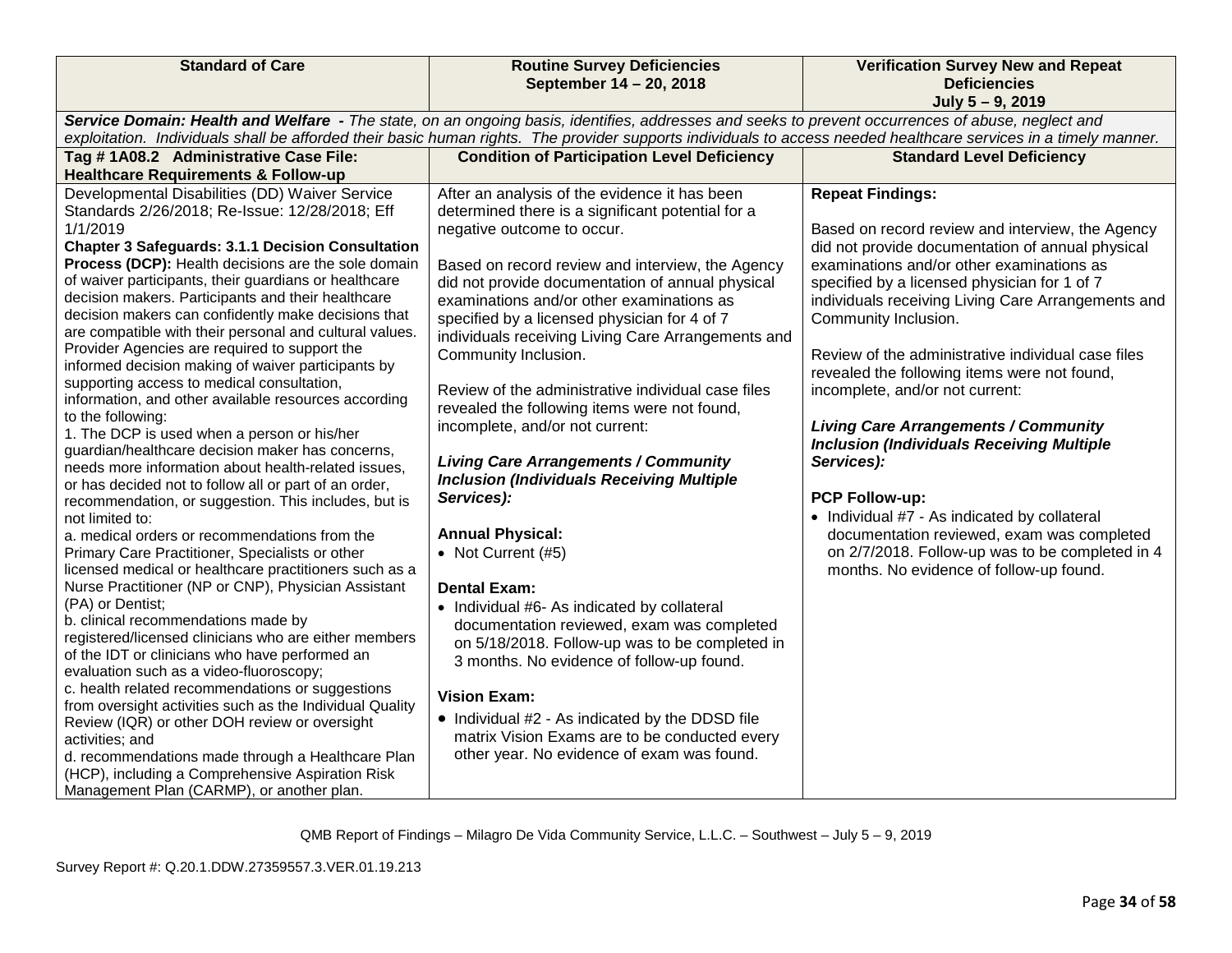| to the following:<br>1. Client records must contain all documents essential                                                                     |                                                                                                 |  |
|-------------------------------------------------------------------------------------------------------------------------------------------------|-------------------------------------------------------------------------------------------------|--|
| to the service being provided and essential to<br>ensuring the health and safety of the person during                                           |                                                                                                 |  |
| the provision of the service.<br>2. Provider Agencies must have readily accessible<br>records in home and community settings in paper or        |                                                                                                 |  |
| electronic form. Secure access to electronic records<br>through the Therap web based system using<br>computers or mobile devices is acceptable. |                                                                                                 |  |
|                                                                                                                                                 | QMB Report of Findings – Milagro De Vida Community Service, L.L.C. – Southwest – July 5 – 9, 20 |  |
| Survey Report #: Q.20.1.DDW.27359557.3.VER.01.19.213                                                                                            |                                                                                                 |  |

| 19 |  |  |  |
|----|--|--|--|
|    |  |  |  |
|    |  |  |  |
|    |  |  |  |

| <u>DD Walver Flovider Agencies are regulied to create</u> |
|-----------------------------------------------------------|
| and maintain individual client records. The contents of   |
| client records vary depending on the unique needs of      |
| the person receiving services and the resultant           |
| information produced. The extent of documentation         |
| required for individual client records per service type   |
| depends on the location of the file, the type of service  |
| being provided, and the information necessary.            |
| DD Waiver Provider Agencies are required to adhere        |
| to the following:                                         |
|                                                           |

**Chapter 20: Provider Documentation and Client Records: 20.2 Client Records Requirements:** All DD Waiver Provider Agencies are required to create

c. Providers support the person/guardian to make an informed decision. d. The decision made by the person/guardian during

b. The information will be focused on the specific area of concern by the person/guardian. Alternatives

implementation.

2. When the person/guardian disagrees with a recommendation or does not agree with the implementation of that recommendation, Provider Agencies follow the DCP and attend the meeting coordinated by the CM. During this meeting: a. Providers inform the person/guardian of the rationale for that recommendation, so that the benefit is made clear. This will be done in layman's terms and will include basic sharing of information designed to assist the person/guardian with understanding the risks and benefits of the recommendation.

the meeting is accepted; plans are modified; and the IDT honors this health decision in every setting.

should be presented, when available, if the guardian is interested in considering other options for

• Individual #5 - As indicated by the DDSD file matrix Vision Exams are to be conducted every other year. No evidence of exam was found.

• Individual #6 - As indicated by the DDSD file matrix Vision Exams are to be conducted every other year. No evidence of exam was found.

• Individual #7 - As indicated by the DDSD file matrix Vision Exams are to be conducted every other year. No evidence of exam was found.

# **PCP Follow-up:**

• Individual #7 - As indicated by collateral documentation reviewed, exam was completed on 2/7/2018. Follow-up was to be completed in 4 months. No evidence of follow-up found.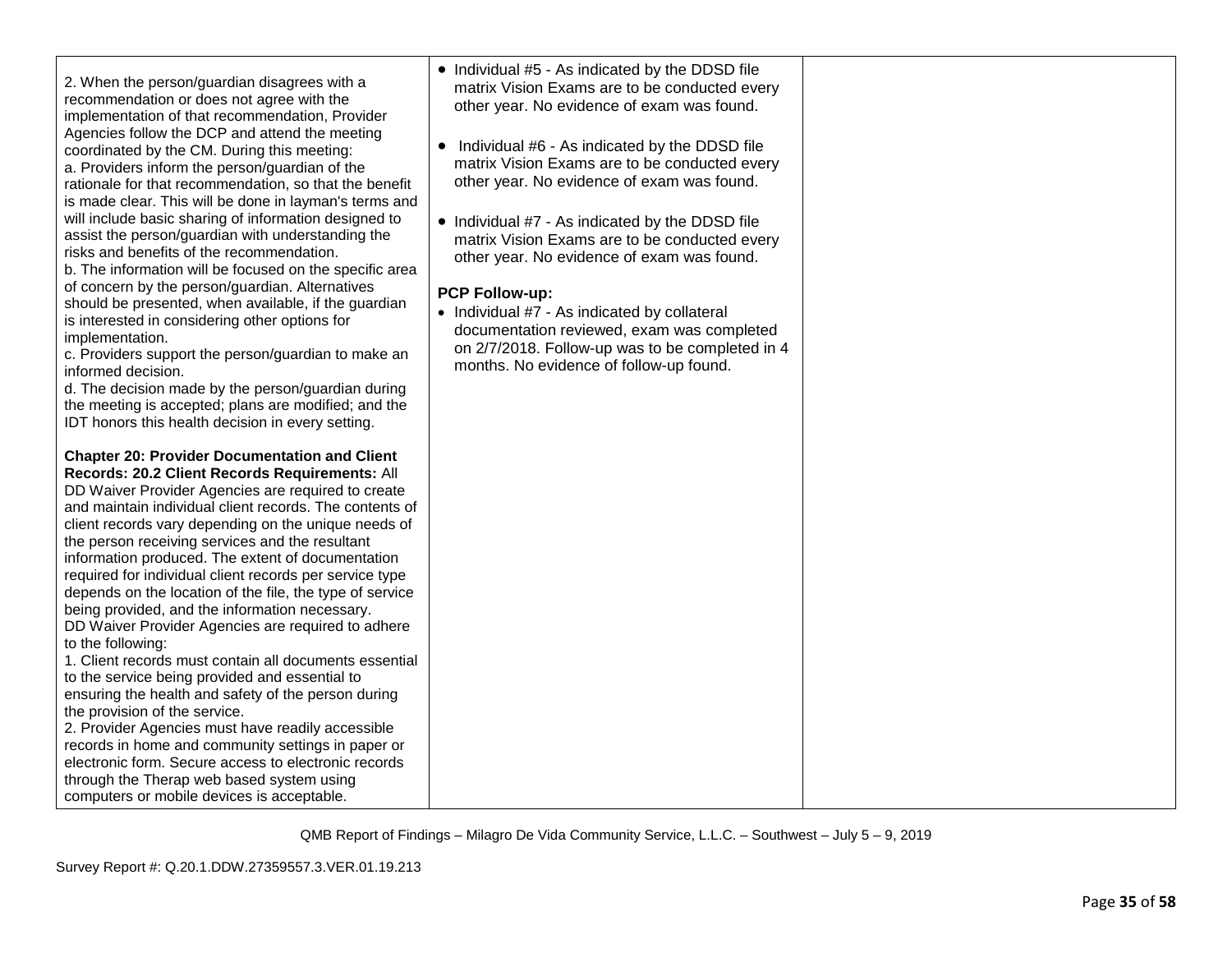| 3. Provider Agencies are responsible for ensuring that<br>all plans created by nurses, RDs, therapists or BSCs |  |
|----------------------------------------------------------------------------------------------------------------|--|
| are present in all needed settings.                                                                            |  |
| 4. Provider Agencies must maintain records of all                                                              |  |
| documents produced by agency personnel or                                                                      |  |
|                                                                                                                |  |
| contractors on behalf of each person, including any                                                            |  |
| routine notes or data, annual assessments, semi-                                                               |  |
| annual reports, evidence of training provided/received,                                                        |  |
| progress notes, and any other interactions for which                                                           |  |
| billing is generated.                                                                                          |  |
| 5. Each Provider Agency is responsible for                                                                     |  |
| maintaining the daily or other contact notes                                                                   |  |
| documenting the nature and frequency of service                                                                |  |
| delivery, as well as data tracking only for the services                                                       |  |
| provided by their agency.                                                                                      |  |
| 6. The current Client File Matrix found in Appendix A                                                          |  |
| Client File Matrix details the minimum requirements                                                            |  |
| for records to be stored in agency office files, the                                                           |  |
| delivery site, or with DSP while providing services in                                                         |  |
| the community.                                                                                                 |  |
| 7. All records pertaining to JCMs must be retained                                                             |  |
| permanently and must be made available to DDSD                                                                 |  |
| upon request, upon the termination or expiration of a                                                          |  |
| provider agreement, or upon provider withdrawal from                                                           |  |
| services.                                                                                                      |  |
| 20.5.3 Health Passport and Physician Consultation                                                              |  |
| Form: All Primary and Secondary Provider Agencies                                                              |  |
| must use the Health Passport and Physician                                                                     |  |
| Consultation form from the Therap system. This                                                                 |  |
| standardized document contains individual, physician                                                           |  |
| and emergency contact information, a complete list of                                                          |  |
| current medical diagnoses, health and safety risk                                                              |  |
| factors, allergies, and information regarding insurance,                                                       |  |
| guardianship, and advance directives. The Health                                                               |  |
| Passport also includes a standardized form to use at                                                           |  |
| medical appointments called the Physician                                                                      |  |
| Consultation form. The Physician Consultation form                                                             |  |
| contains a list of all current medications.                                                                    |  |
|                                                                                                                |  |
| <b>Chapter 10: Living Care Arrangements (LCA)</b>                                                              |  |
| Living Supports-Supported Living: 10.3.9.6.1                                                                   |  |
| <b>Monitoring and Supervision</b>                                                                              |  |
| 4. Ensure and document the following:                                                                          |  |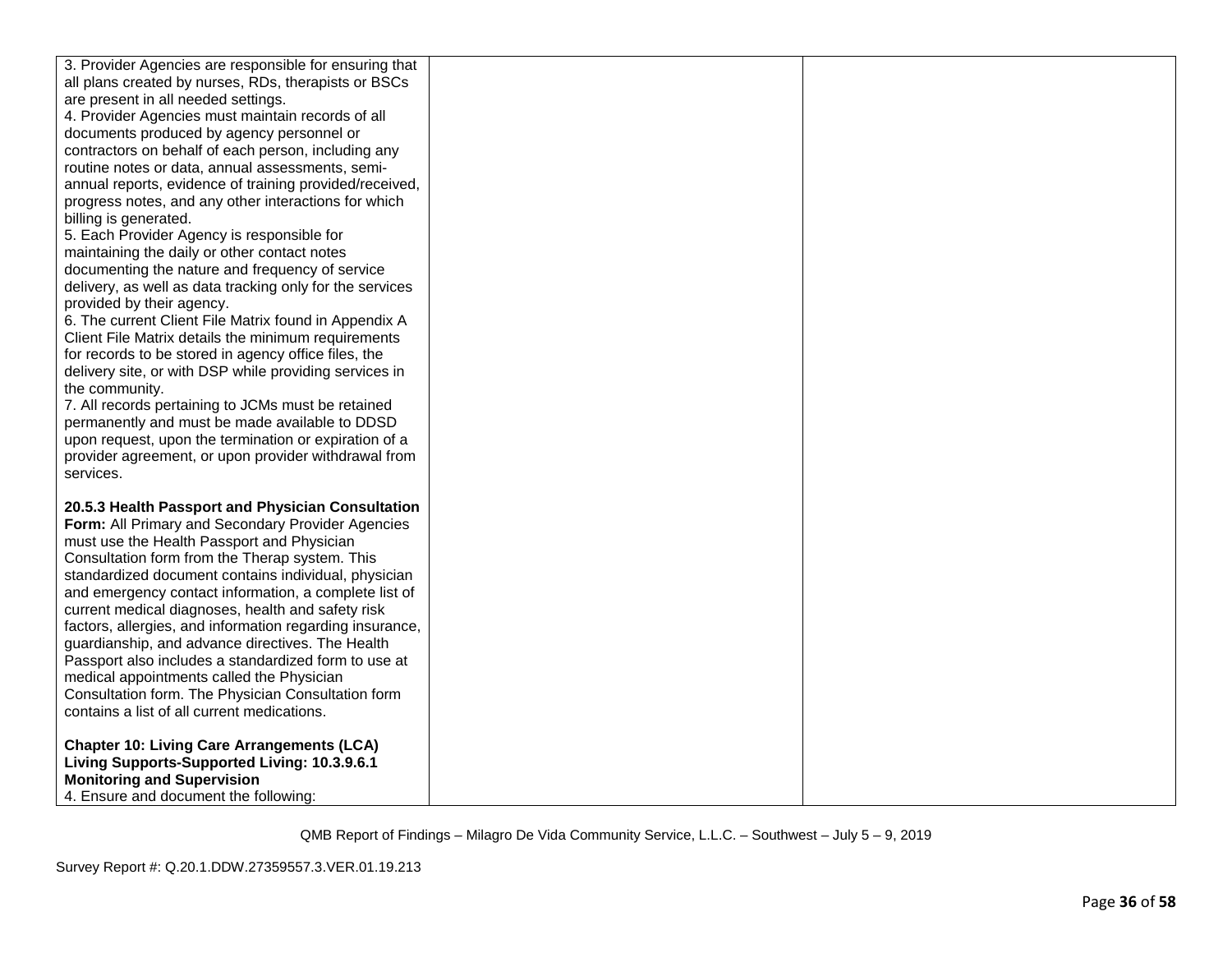| a. The person has a Primary Care Practitioner.<br>b. The person receives an annual physical<br>examination and other examinations as recommended<br>by a Primary Care Practitioner or specialist.<br>c. The person receives annual dental check-ups and<br>other check-ups as recommended by a licensed<br>dentist.<br>d. The person receives a hearing test as<br>recommended by a licensed audiologist.<br>e. The person receives eye examinations as<br>recommended by a licensed optometrist or<br>ophthalmologist.<br>5. Agency activities occur as required for follow-up<br>activities to medical appointments (e.g. treatment,<br>visits to specialists, and changes in medication or<br>daily routine). |  |
|------------------------------------------------------------------------------------------------------------------------------------------------------------------------------------------------------------------------------------------------------------------------------------------------------------------------------------------------------------------------------------------------------------------------------------------------------------------------------------------------------------------------------------------------------------------------------------------------------------------------------------------------------------------------------------------------------------------|--|
| 10.3.10.1 Living Care Arrangements (LCA) Living<br><b>Supports-IMLS:</b><br>10.3.10.2 General Requirements: 9. Medical<br>services must be ensured (i.e., ensure each person<br>has a licensed Primary Care Practitioner and receives<br>an annual physical examination, specialty medical<br>care as needed, and annual dental checkup by a<br>licensed dentist).                                                                                                                                                                                                                                                                                                                                               |  |
| <b>Chapter 13 Nursing Services: 13.2.3 General</b><br><b>Requirements:</b><br>1. Each person has a licensed primary care<br>practitioner and receives an annual physical<br>examination and specialty medical/dental care as<br>needed. Nurses communicate with these providers to<br>share current health information.                                                                                                                                                                                                                                                                                                                                                                                          |  |
| Developmental Disabilities (DD) Waiver Service<br>Standards effective 11/1/2012 revised 4/23/2013;<br>6/15/2015<br>Chapter 6 (CCS) 3. Agency Requirements:<br>G. Consumer Records Policy: All Provider Agencies<br>shall maintain at the administrative office a<br>confidential case file for each individual. Provider<br>agency case files for individuals are required to<br>comply with the DDSD Individual Case File Matrix<br>policy.                                                                                                                                                                                                                                                                     |  |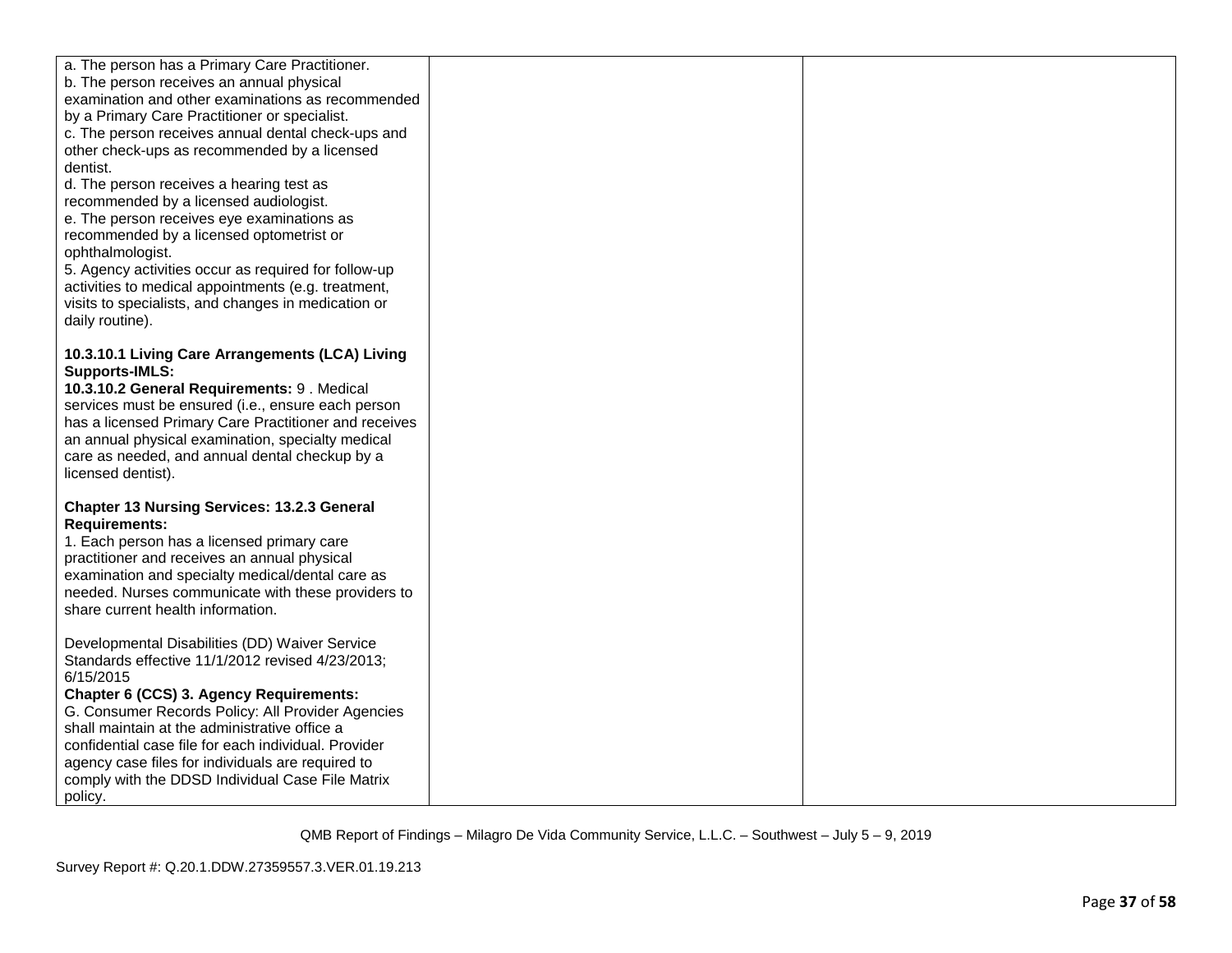| <b>Chapter 7 (CIHS) 3. Agency Requirements:</b><br>E. Consumer Records Policy: All Provider Agencies<br>must maintain at the administrative office a<br>confidential case file for each individual. Provider<br>agency case files for individuals are required to<br>comply with the DDSD Individual Case File Matrix<br>policy.                                                                                                                                                                                                                                                                                                             |  |
|----------------------------------------------------------------------------------------------------------------------------------------------------------------------------------------------------------------------------------------------------------------------------------------------------------------------------------------------------------------------------------------------------------------------------------------------------------------------------------------------------------------------------------------------------------------------------------------------------------------------------------------------|--|
| Chapter 11 (FL) 3. Agency Requirements:<br>D. Consumer Records Policy: All Family Living<br>Provider Agencies must maintain at the administrative<br>office a confidential case file for each individual.<br>Provider agency case files for individuals are required<br>to comply with the DDSD Individual Case File Matrix<br>policy.                                                                                                                                                                                                                                                                                                       |  |
| DEVELOPMENTAL DISABILITIES SUPPORTS<br>DIVISION (DDSD): Director's Release: Consumer<br>Record Requirements eff. 11/1/2012<br>III. Requirement Amendments(s) or Clarifications:<br>A. All case management, living supports, customized<br>in-home supports, community integrated employment<br>and customized community supports providers must<br>maintain records for individuals served through DD<br>Waiver in accordance with the Individual Case File<br>Matrix incorporated in this director's release.<br>H. Readily accessible electronic records are<br>accessible, including those stored through the Therap<br>web-based system. |  |
|                                                                                                                                                                                                                                                                                                                                                                                                                                                                                                                                                                                                                                              |  |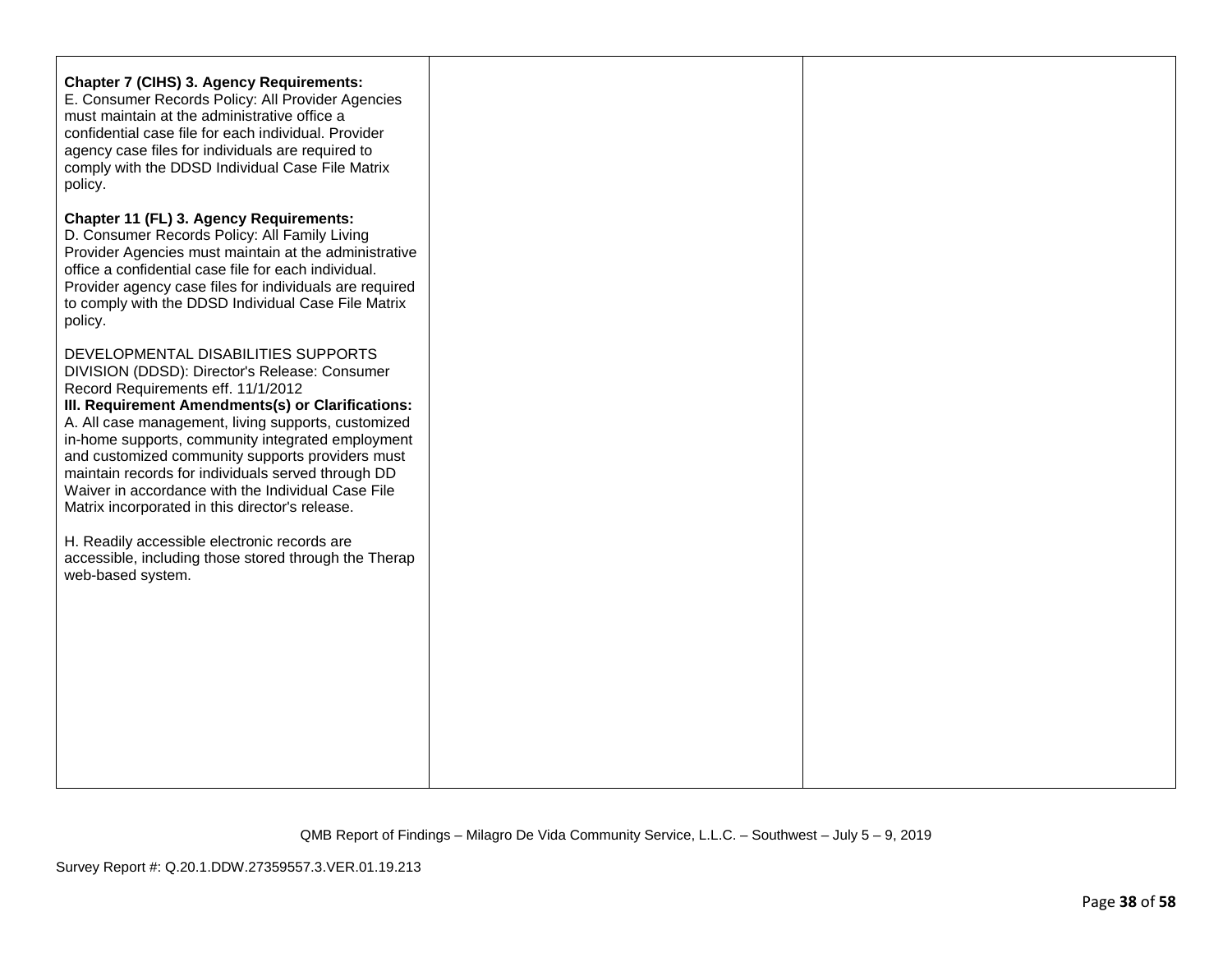| Tag #1A09 Medication Delivery - Routine                                         | <b>Standard Level Deficiency</b>                   | <b>Standard Level Deficiency</b>                  |
|---------------------------------------------------------------------------------|----------------------------------------------------|---------------------------------------------------|
| <b>Medication Administration</b>                                                |                                                    |                                                   |
| Developmental Disabilities (DD) Waiver Service                                  | Medication Administration Records (MAR) were       | <b>New/Repeat Findings:</b>                       |
| Standards 2/26/2018; Re-Issue: 12/28/2018; Eff                                  | reviewed for the months of August and September    |                                                   |
| 1/1/2019                                                                        | 2018.                                              | Based on the Agency's Plan of Correction          |
| <b>Chapter 20: Provider Documentation and Client</b>                            |                                                    | approved on 3/8/2019, "25% of MARs will be        |
| Records 20.6 Medication Administration                                          | Based on record review, 1 of 7 individuals had     | reviewed first of the Month for previous month by |
| Record (MAR): A current Medication                                              | Medication Administration Records (MAR), which     | the Office Manager" and "This will be reviewed    |
| Administration Record (MAR) must be maintained                                  | contained missing medications entries and/or other | weekly by house leads and monthly by the          |
| in all settings where medications or treatments are                             | errors:                                            | agency nurse." Review of records found the        |
| delivered. Family Living Providers may opt not to                               |                                                    | following:                                        |
| use MARs if they are the sole provider who                                      | Individual #7                                      |                                                   |
| supports the person with medications or                                         | August 2018                                        | • No evidence of monthly MAR reviews by Office    |
| treatments. However, if there are services provided                             | Medication Administration Records contained        | Manager was provided during the Verification      |
| by unrelated DSP, ANS for Medication Oversight                                  | missing entries. No documentation found            | Survey completed July $5 - 9$ , 2019.             |
| must be budgeted, and a MAR must be created                                     | indicating reason for missing entries:             |                                                   |
| and used by the DSP.                                                            | • Buspirone HCL 15mg (1 time daily) - Blank        | • No evidence of monthly MAR reviews by the       |
| Primary and Secondary Provider Agencies are                                     | 8/30/2018.                                         | Nurse was provided during the Verification        |
| responsible for:                                                                |                                                    | Survey completed July $5 - 9$ , 2019.             |
| 1. Creating and maintaining either an electronic or                             | • Lexapro 20mg (1 time daily) - Blank 8/30/2018.   |                                                   |
| paper MAR in their service setting. Provider                                    |                                                    | • No evidence of weekly MAR reviews by the        |
| Agencies may use the MAR in Therap, but are not                                 | • Risperidone .25mg (1 time daily) - Blank         | House Leads was provided during the               |
| mandated to do so.                                                              | 8/30/2018.                                         | Verification Survey completed July 5 - 9, 2019.   |
| 2. Continually communicating any changes about                                  |                                                    |                                                   |
| medications and treatments between Provider                                     |                                                    |                                                   |
| Agencies to assure health and safety.<br>7. Including the following on the MAR: |                                                    |                                                   |
| a. The name of the person, a transcription of the                               |                                                    |                                                   |
| physician's or licensed health care provider's orders                           |                                                    |                                                   |
| including the brand and generic names for all                                   |                                                    |                                                   |
| ordered routine and PRN medications or                                          |                                                    |                                                   |
| treatments, and the diagnoses for which the                                     |                                                    |                                                   |
| medications or treatments are prescribed;                                       |                                                    |                                                   |
| b. The prescribed dosage, frequency and method                                  |                                                    |                                                   |
| or route of administration; times and dates of                                  |                                                    |                                                   |
| administration for all ordered routine or PRN                                   |                                                    |                                                   |
| prescriptions or treatments; over the counter (OTC)                             |                                                    |                                                   |
| or "comfort" medications or treatments and all self-                            |                                                    |                                                   |
| selected herbal or vitamin therapy;                                             |                                                    |                                                   |
| c. Documentation of all time limited or discontinued                            |                                                    |                                                   |
| medications or treatments;                                                      |                                                    |                                                   |
| d. The initials of the individual administering or                              |                                                    |                                                   |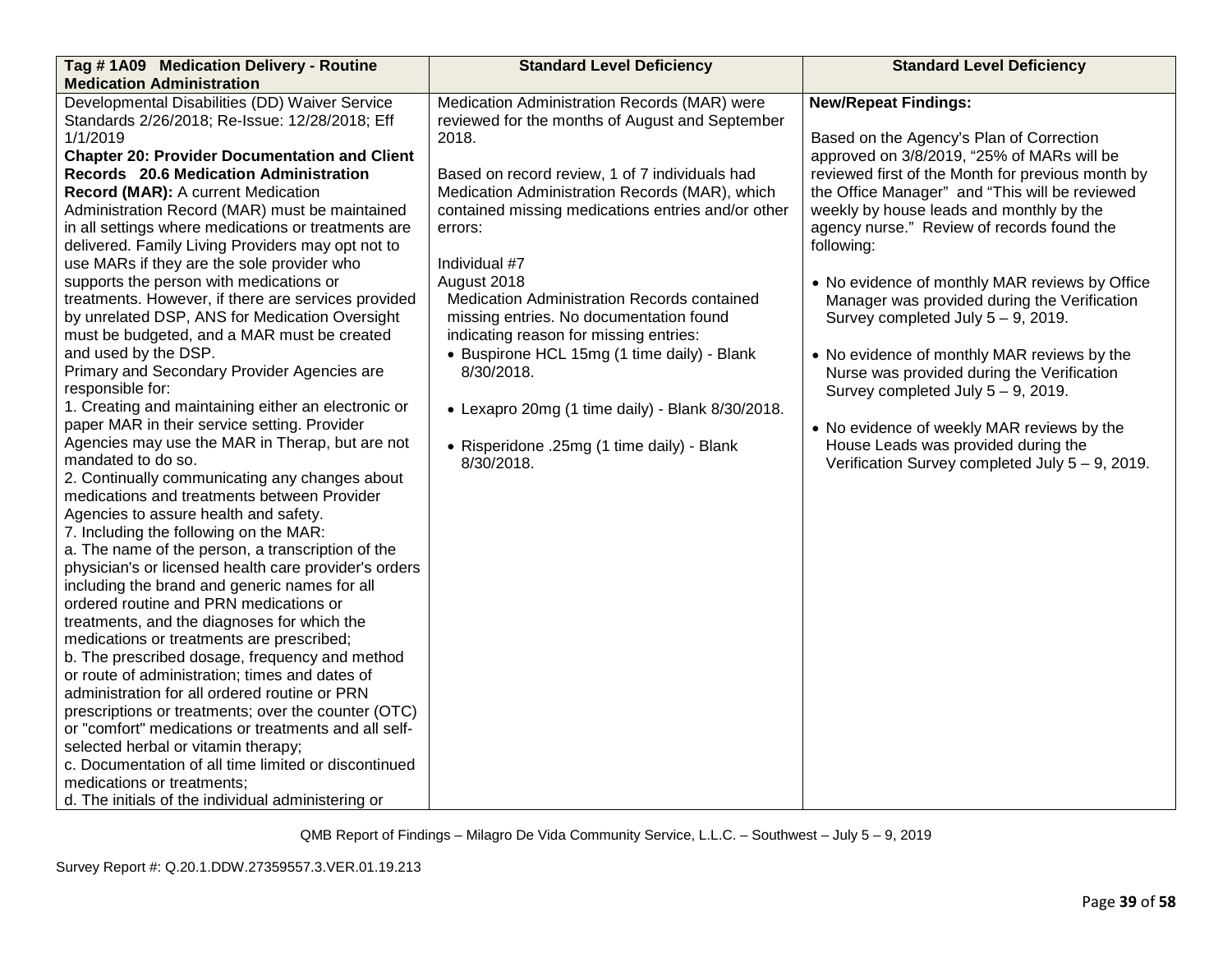| assisting with the medication delivery and a<br>signature page or electronic record that designates<br>the full name corresponding to the initials;<br>e. Documentation of refused, missed, or held<br>medications or treatments;<br>f. Documentation of any allergic reaction that<br>occurred due to medication or treatments; and<br>g. For PRN medications or treatments:<br>i. instructions for the use of the PRN medication or<br>treatment which must include observable<br>signs/symptoms or circumstances in which the<br>medication or treatment is to be used and the<br>number of doses that may be used in a 24-hour<br>period;<br>ii. clear documentation that the DSP contacted the<br>agency nurse prior to assisting with the medication<br>or treatment, unless the DSP is a Family Living<br>Provider related by affinity of consanguinity; and<br>iii. documentation of the effectiveness of the PRN<br>medication or treatment. |  |
|-------------------------------------------------------------------------------------------------------------------------------------------------------------------------------------------------------------------------------------------------------------------------------------------------------------------------------------------------------------------------------------------------------------------------------------------------------------------------------------------------------------------------------------------------------------------------------------------------------------------------------------------------------------------------------------------------------------------------------------------------------------------------------------------------------------------------------------------------------------------------------------------------------------------------------------------------------|--|
| <b>Chapter 10 Living Care Arrangements</b><br>10.3.4 Medication Assessment and Delivery:<br>Living Supports Provider Agencies must support<br>and comply with:<br>1. the processes identified in the DDSD AWMD<br>training;<br>2. the nursing and DSP functions identified in the<br>Chapter 13.3 Part 2- Adult Nursing Services;<br>3. all Board of Pharmacy regulations as noted in<br>Chapter 16.5 Board of Pharmacy; and<br>4. documentation requirements in a Medication<br>Administration Record (MAR) as described in<br>Chapter 20.6 Medication Administration Record<br>$(MAR)$ .                                                                                                                                                                                                                                                                                                                                                            |  |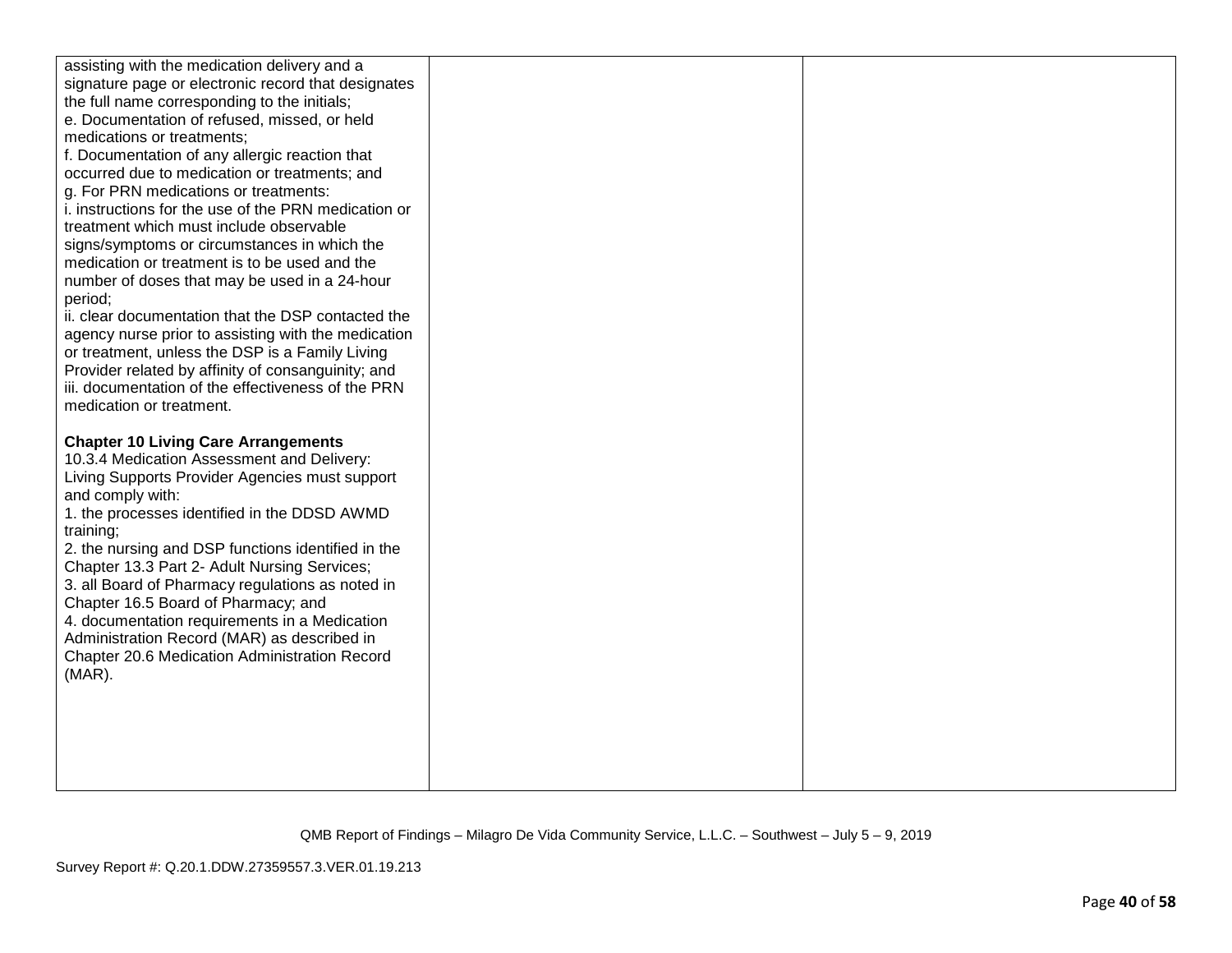| Tag #1A09.1 Medication Delivery - PRN                                                               | <b>Standard Level Deficiency</b>                   | <b>Standard Level Deficiency</b>                   |
|-----------------------------------------------------------------------------------------------------|----------------------------------------------------|----------------------------------------------------|
| <b>Medication Administration</b>                                                                    |                                                    |                                                    |
| Developmental Disabilities (DD) Waiver Service                                                      | Medication Administration Records (MAR) were       | <b>New/Repeat Findings:</b>                        |
| Standards 2/26/2018; Re-Issue: 12/28/2018; Eff                                                      | reviewed for the months of August and September    |                                                    |
| 1/1/2019                                                                                            | 2018.                                              | Based on the Agency's Plan of Correction           |
|                                                                                                     |                                                    | approved on 3/8/2019, "25% of MARs will be         |
| <b>Chapter 20: Provider Documentation and Client</b>                                                | Based on record review, 1 of 7 individuals had PRN | reviewed first of the Month for previous month by  |
| <b>Records</b>                                                                                      | Medication Administration Records (MAR), which     | the Office Manager" and "This will be reviewed     |
| 20.6 Medication Administration Record (MAR):                                                        | contained missing elements as required by          | weekly by house leads and monthly by the           |
| A current Medication Administration Record (MAR)                                                    | standard:                                          | agency nurse." Review of records found the         |
| must be maintained in all settings where                                                            |                                                    | following:                                         |
| medications or treatments are delivered. Family                                                     | Individual #5                                      |                                                    |
| Living Providers may opt not to use MARs if they                                                    | September 2018                                     | • No evidence of monthly MAR reviews by the        |
| are the sole provider who supports the person with                                                  | No Effectiveness was noted on the MAR for the      | Office Manager was provided during the             |
| medications or treatments. However, if there are                                                    | following PRN medication:                          | Verification Survey completed July $5 - 9$ , 2019. |
| services provided by unrelated DSP, ANS for                                                         | Buspirone HCL 15mg (1 time daily) - Blank          |                                                    |
| Medication Oversight must be budgeted, and a                                                        | 8/30/2018.                                         | • No evidence of monthly MAR reviews by the        |
| MAR must be created and used by the DSP.                                                            |                                                    | Nurse was provided during the Verification         |
| Primary and Secondary Provider Agencies are                                                         |                                                    | Survey completed July $5 - 9$ , 2019.              |
| responsible for:                                                                                    |                                                    |                                                    |
| 1. Creating and maintaining either an electronic or<br>paper MAR in their service setting. Provider |                                                    | • No evidence of weekly MAR reviews by the         |
| Agencies may use the MAR in Therap, but are not                                                     |                                                    | House Leads was provided during the                |
| mandated to do so.                                                                                  |                                                    | Verification Survey completed July 5 - 9, 2019.    |
| 2. Continually communicating any changes about                                                      |                                                    |                                                    |
| medications and treatments between Provider                                                         |                                                    |                                                    |
| Agencies to assure health and safety.                                                               |                                                    |                                                    |
| 7. Including the following on the MAR:                                                              |                                                    |                                                    |
| a. The name of the person, a transcription of the                                                   |                                                    |                                                    |
| physician's or licensed health care provider's orders                                               |                                                    |                                                    |
| including the brand and generic names for all                                                       |                                                    |                                                    |
| ordered routine and PRN medications or                                                              |                                                    |                                                    |
| treatments, and the diagnoses for which the                                                         |                                                    |                                                    |
| medications or treatments are prescribed;                                                           |                                                    |                                                    |
| b. The prescribed dosage, frequency and method                                                      |                                                    |                                                    |
| or route of administration; times and dates of                                                      |                                                    |                                                    |
| administration for all ordered routine or PRN                                                       |                                                    |                                                    |
| prescriptions or treatments; over the counter (OTC)                                                 |                                                    |                                                    |
| or "comfort" medications or treatments and all self-                                                |                                                    |                                                    |
| selected herbal or vitamin therapy;                                                                 |                                                    |                                                    |
| c. Documentation of all time limited or discontinued                                                |                                                    |                                                    |
| medications or treatments;                                                                          |                                                    |                                                    |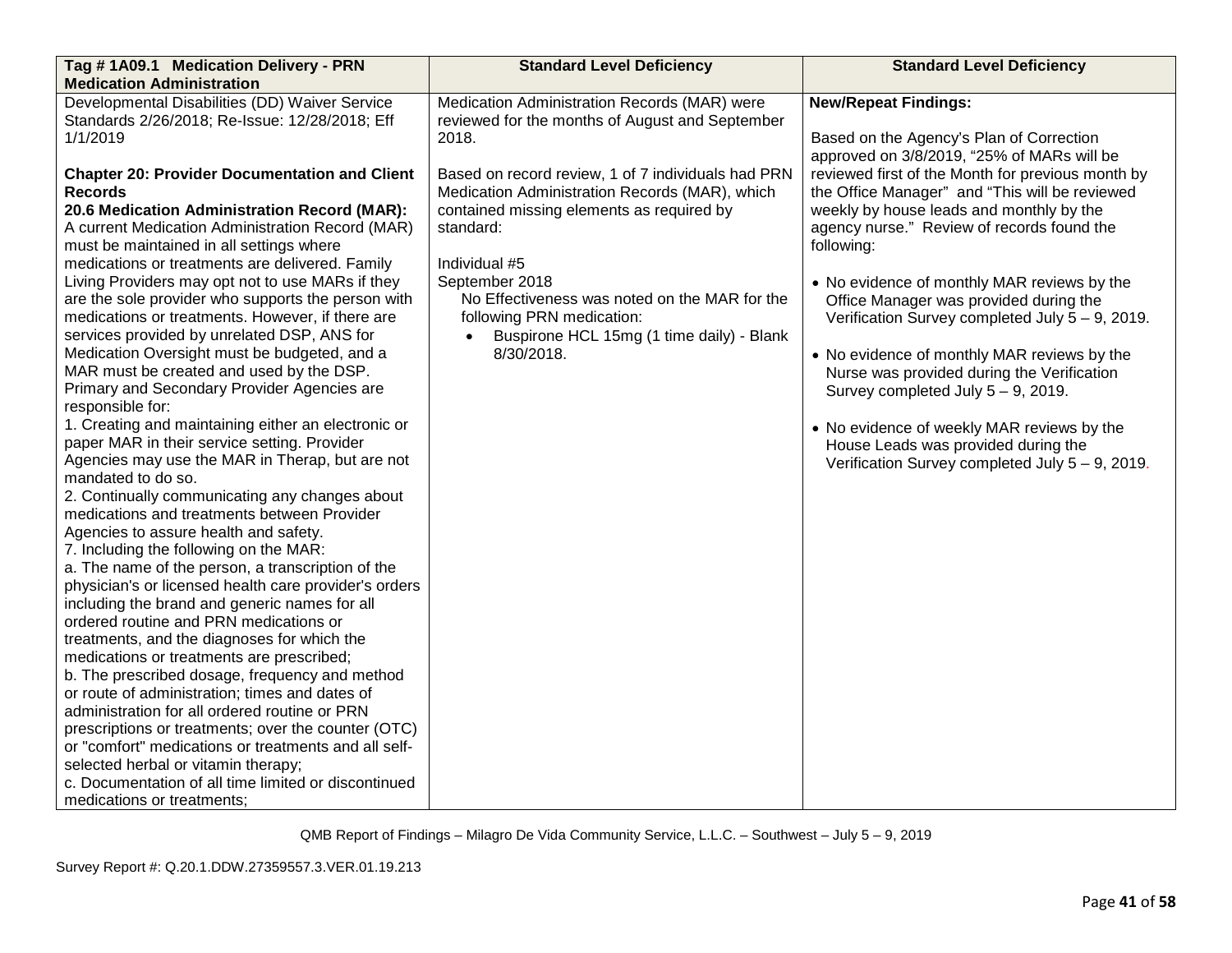| d. The initials of the individual administering or<br>assisting with the medication delivery and a |  |
|----------------------------------------------------------------------------------------------------|--|
| signature page or electronic record that designates                                                |  |
| the full name corresponding to the initials;                                                       |  |
| e. Documentation of refused, missed, or held                                                       |  |
| medications or treatments;                                                                         |  |
| f. Documentation of any allergic reaction that                                                     |  |
| occurred due to medication or treatments; and                                                      |  |
| g. For PRN medications or treatments:                                                              |  |
| i. instructions for the use of the PRN medication or                                               |  |
| treatment which must include observable                                                            |  |
| signs/symptoms or circumstances in which the                                                       |  |
| medication or treatment is to be used and the                                                      |  |
| number of doses that may be used in a 24-hour                                                      |  |
| period;                                                                                            |  |
| ii. clear documentation that the DSP contacted the                                                 |  |
| agency nurse prior to assisting with the medication                                                |  |
| or treatment, unless the DSP is a Family Living                                                    |  |
| Provider related by affinity of consanguinity; and                                                 |  |
| iii. documentation of the effectiveness of the PRN                                                 |  |
| medication or treatment.                                                                           |  |
|                                                                                                    |  |
| <b>Chapter 10 Living Care Arrangements</b>                                                         |  |
| 10.3.4 Medication Assessment and Delivery:                                                         |  |
| Living Supports Provider Agencies must support                                                     |  |
| and comply with:                                                                                   |  |
| 1. the processes identified in the DDSD AWMD                                                       |  |
| training;                                                                                          |  |
| 2. the nursing and DSP functions identified in the                                                 |  |
| Chapter 13.3 Part 2- Adult Nursing Services;                                                       |  |
| 3. all Board of Pharmacy regulations as noted in                                                   |  |
| Chapter 16.5 Board of Pharmacy; and                                                                |  |
| 4. documentation requirements in a Medication                                                      |  |
| Administration Record (MAR) as described in                                                        |  |
| Chapter 20.6 Medication Administration Record                                                      |  |
| $(MAR)$ .                                                                                          |  |
|                                                                                                    |  |
|                                                                                                    |  |
|                                                                                                    |  |
|                                                                                                    |  |
|                                                                                                    |  |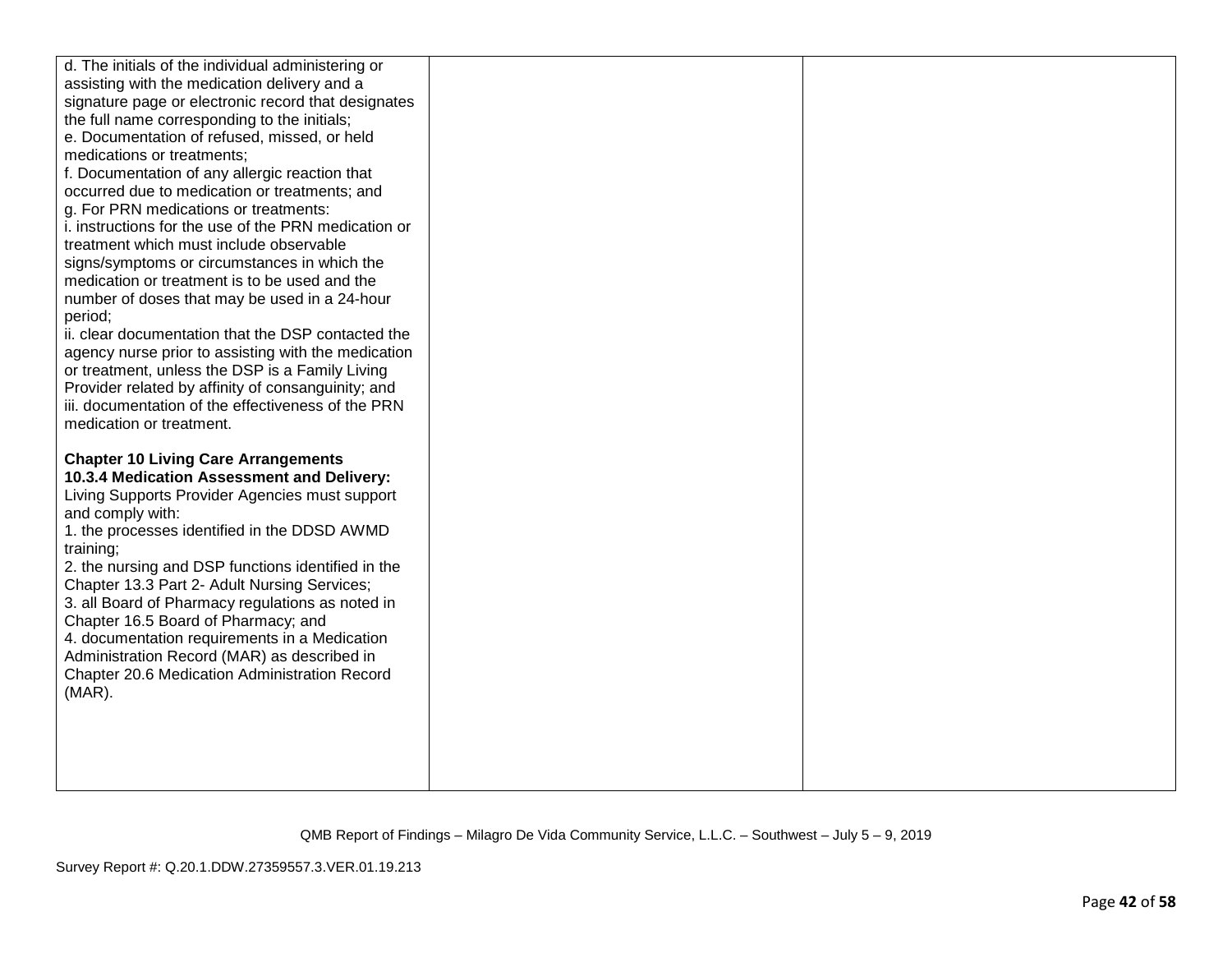| Tag # 1A15.2 Administrative Case File:                                                                                                                                                                                                                                                                                                                                                                                                                                                                                                                                                                                                                                                                                                                                                                                                                                                                                                                                                                                                                                                                                                                                                                                                                                                                                                                                                                                                                                                                                                                                                                                                                                                                                                                                                                                                                                                                                                                                                                                                             | <b>Condition of Participation Level Deficiency</b>                                                                                                                                                                                                                                                                                                                                                                                                                                                                                                                                                                                                                                                                                                                                                                                                                                                                                                                                                                                                                                                                                            | <b>Standard Level Deficiency</b>                                                                                                                                                                                                                                                                                                                                                  |
|----------------------------------------------------------------------------------------------------------------------------------------------------------------------------------------------------------------------------------------------------------------------------------------------------------------------------------------------------------------------------------------------------------------------------------------------------------------------------------------------------------------------------------------------------------------------------------------------------------------------------------------------------------------------------------------------------------------------------------------------------------------------------------------------------------------------------------------------------------------------------------------------------------------------------------------------------------------------------------------------------------------------------------------------------------------------------------------------------------------------------------------------------------------------------------------------------------------------------------------------------------------------------------------------------------------------------------------------------------------------------------------------------------------------------------------------------------------------------------------------------------------------------------------------------------------------------------------------------------------------------------------------------------------------------------------------------------------------------------------------------------------------------------------------------------------------------------------------------------------------------------------------------------------------------------------------------------------------------------------------------------------------------------------------------|-----------------------------------------------------------------------------------------------------------------------------------------------------------------------------------------------------------------------------------------------------------------------------------------------------------------------------------------------------------------------------------------------------------------------------------------------------------------------------------------------------------------------------------------------------------------------------------------------------------------------------------------------------------------------------------------------------------------------------------------------------------------------------------------------------------------------------------------------------------------------------------------------------------------------------------------------------------------------------------------------------------------------------------------------------------------------------------------------------------------------------------------------|-----------------------------------------------------------------------------------------------------------------------------------------------------------------------------------------------------------------------------------------------------------------------------------------------------------------------------------------------------------------------------------|
| <b>Healthcare Documentation (Therap and</b>                                                                                                                                                                                                                                                                                                                                                                                                                                                                                                                                                                                                                                                                                                                                                                                                                                                                                                                                                                                                                                                                                                                                                                                                                                                                                                                                                                                                                                                                                                                                                                                                                                                                                                                                                                                                                                                                                                                                                                                                        |                                                                                                                                                                                                                                                                                                                                                                                                                                                                                                                                                                                                                                                                                                                                                                                                                                                                                                                                                                                                                                                                                                                                               |                                                                                                                                                                                                                                                                                                                                                                                   |
| <b>Required Plans)</b>                                                                                                                                                                                                                                                                                                                                                                                                                                                                                                                                                                                                                                                                                                                                                                                                                                                                                                                                                                                                                                                                                                                                                                                                                                                                                                                                                                                                                                                                                                                                                                                                                                                                                                                                                                                                                                                                                                                                                                                                                             |                                                                                                                                                                                                                                                                                                                                                                                                                                                                                                                                                                                                                                                                                                                                                                                                                                                                                                                                                                                                                                                                                                                                               |                                                                                                                                                                                                                                                                                                                                                                                   |
| Developmental Disabilities (DD) Waiver Service<br>Standards 2/26/2018; Re-Issue: 12/28/2018; Eff<br>1/1/2019<br><b>Chapter 20: Provider Documentation and Client</b><br>Records: 20.2 Client Records Requirements: All<br>DD Waiver Provider Agencies are required to create<br>and maintain individual client records. The contents of<br>client records vary depending on the unique needs of<br>the person receiving services and the resultant<br>information produced. The extent of documentation<br>required for individual client records per service type<br>depends on the location of the file, the type of service<br>being provided, and the information necessary.<br>DD Waiver Provider Agencies are required to adhere<br>to the following:<br>1. Client records must contain all documents essential<br>to the service being provided and essential to<br>ensuring the health and safety of the person during<br>the provision of the service.<br>2. Provider Agencies must have readily accessible<br>records in home and community settings in paper or<br>electronic form. Secure access to electronic records<br>through the Therap web based system using<br>computers or mobile devices is acceptable.<br>3. Provider Agencies are responsible for ensuring that<br>all plans created by nurses, RDs, therapists or BSCs<br>are present in all needed settings.<br>4. Provider Agencies must maintain records of all<br>documents produced by agency personnel or<br>contractors on behalf of each person, including any<br>routine notes or data, annual assessments, semi-<br>annual reports, evidence of training provided/received,<br>progress notes, and any other interactions for which<br>billing is generated.<br>5. Each Provider Agency is responsible for<br>maintaining the daily or other contact notes<br>documenting the nature and frequency of service<br>delivery, as well as data tracking only for the services<br>provided by their agency.<br>6. The current Client File Matrix found in Appendix A | After an analysis of the evidence it has been<br>determined there is a significant potential for a<br>negative outcome to occur.<br>Based on record review, the Agency did not<br>maintain the required documentation in the<br>Individuals Agency Record as required by standard<br>for 4 of 7 individuals.<br>Review of the administrative individual case files<br>revealed the following items were not found,<br>incomplete, and/or not current:<br><b>Aspiration Risk Screening Tool (ARST):</b><br>• Not Current (#1)<br><b>Comprehensive Aspiration Risk Management</b><br>Plan (CARMP):<br>• Not Current (#3)<br><b>Medication Administration Assessment Tool</b><br>(MAAT):<br>• Not Current (#1)<br><b>Healthcare Passport:</b><br>• Did not contain Insurance Information (#6)<br><b>Health Care Plans (HCP):</b><br><b>Aspiration</b><br>• Individual #1 - According to Electronic<br>Comprehensive Health Assessment Tool the<br>individual is required to have a plan. No evidence<br>of a current plan found.<br><b>Constipation</b><br>• Individual #1 - According to Electronic<br>Comprehensive Health Assessment Tool the | <b>New/Repeat Findings:</b><br>Based on the Agency's Plan of Correction<br>approved on 3/8/2019, "There will be a sample of<br>25% of administrative files that will be selected<br>and reviewed on a monthly basis." Evidence<br>found audit tools provided did not include Health<br>Care Plans, Medical Emergency Plans, and other<br>required assessments as items to review. |
|                                                                                                                                                                                                                                                                                                                                                                                                                                                                                                                                                                                                                                                                                                                                                                                                                                                                                                                                                                                                                                                                                                                                                                                                                                                                                                                                                                                                                                                                                                                                                                                                                                                                                                                                                                                                                                                                                                                                                                                                                                                    |                                                                                                                                                                                                                                                                                                                                                                                                                                                                                                                                                                                                                                                                                                                                                                                                                                                                                                                                                                                                                                                                                                                                               |                                                                                                                                                                                                                                                                                                                                                                                   |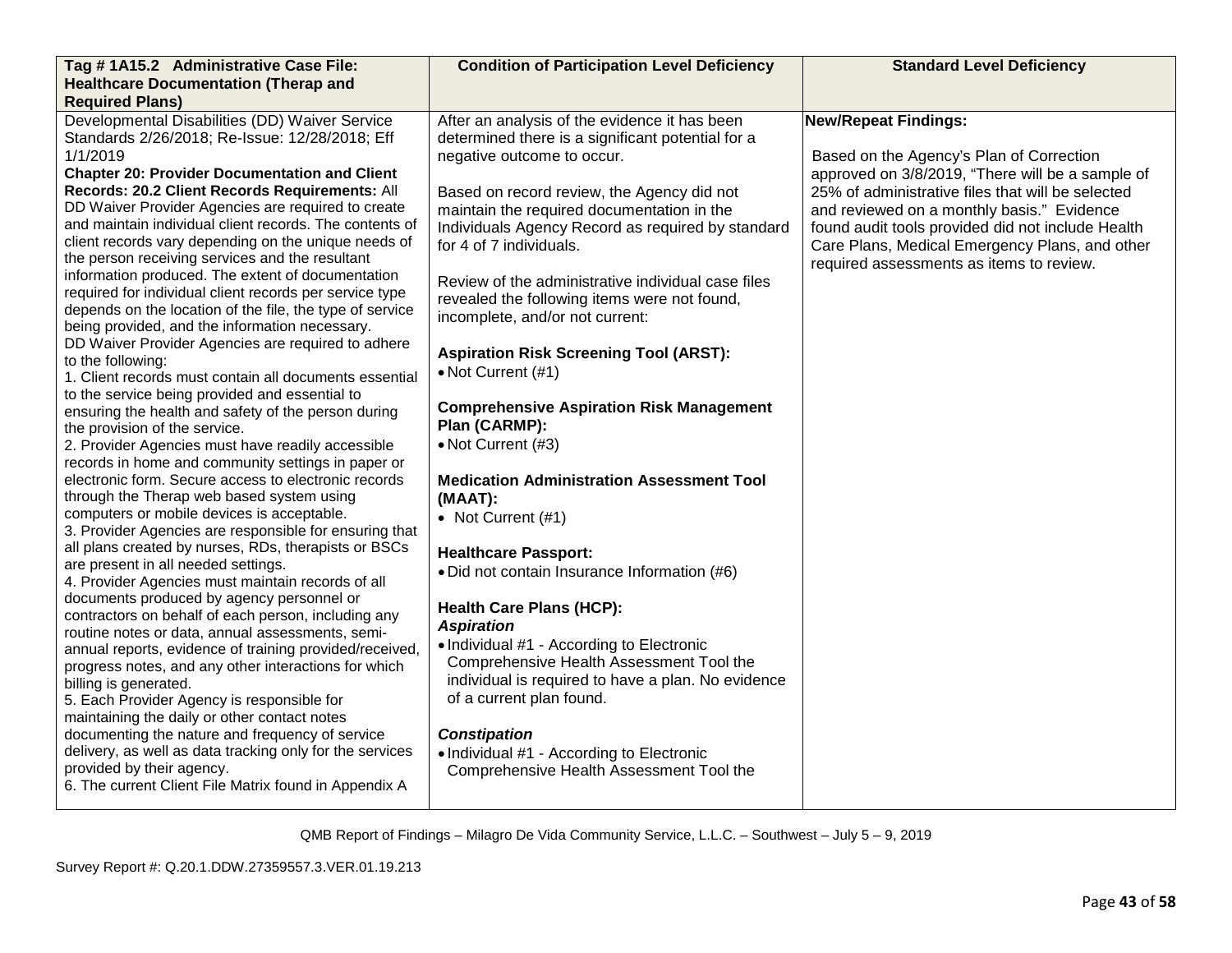| Client File Matrix details the minimum requirements<br>for records to be stored in agency office files, the<br>delivery site, or with DSP while providing services in<br>the community.<br>7. All records pertaining to JCMs must be retained<br>permanently and must be made available to DDSD<br>upon request, upon the termination or expiration of a<br>provider agreement, or upon provider withdrawal from<br>services.                                                                                                                                                                                                                                                                                                                                                                                                                                                                                                                                                                                                                                                                                                                                                                                                                                                                                                                                                                                                                                                                                                                                                                                                                                    | individual is required to have a plan. No evidence<br>of a current plan found.<br><b>GERD</b><br>• Individual #1 - According to Electronic<br>Comprehensive Health Assessment Tool the<br>individual is required to have a plan. No evidence<br>of a current plan found.                                                                                                                                                                                                                                                                                                                                                                                                                                                                                                                         |  |
|------------------------------------------------------------------------------------------------------------------------------------------------------------------------------------------------------------------------------------------------------------------------------------------------------------------------------------------------------------------------------------------------------------------------------------------------------------------------------------------------------------------------------------------------------------------------------------------------------------------------------------------------------------------------------------------------------------------------------------------------------------------------------------------------------------------------------------------------------------------------------------------------------------------------------------------------------------------------------------------------------------------------------------------------------------------------------------------------------------------------------------------------------------------------------------------------------------------------------------------------------------------------------------------------------------------------------------------------------------------------------------------------------------------------------------------------------------------------------------------------------------------------------------------------------------------------------------------------------------------------------------------------------------------|--------------------------------------------------------------------------------------------------------------------------------------------------------------------------------------------------------------------------------------------------------------------------------------------------------------------------------------------------------------------------------------------------------------------------------------------------------------------------------------------------------------------------------------------------------------------------------------------------------------------------------------------------------------------------------------------------------------------------------------------------------------------------------------------------|--|
| <b>Chapter 3 Safeguards: 3.1.1 Decision Consultation</b><br>Process (DCP): Health decisions are the sole domain<br>of waiver participants, their guardians or healthcare<br>decision makers. Participants and their healthcare<br>decision makers can confidently make decisions that<br>are compatible with their personal and cultural values.<br>Provider Agencies are required to support the<br>informed decision making of waiver participants by<br>supporting access to medical consultation,<br>information, and other available resources according<br>to the following:<br>1. The DCP is used when a person or his/her<br>guardian/healthcare decision maker has concerns,<br>needs more information about health-related issues,<br>or has decided not to follow all or part of an order,<br>recommendation, or suggestion. This includes, but is<br>not limited to:<br>a. medical orders or recommendations from the<br>Primary Care Practitioner, Specialists or other<br>licensed medical or healthcare practitioners such as a<br>Nurse Practitioner (NP or CNP), Physician Assistant<br>(PA) or Dentist;<br>b. clinical recommendations made by<br>registered/licensed clinicians who are either members<br>of the IDT or clinicians who have performed an<br>evaluation such as a video-fluoroscopy;<br>c. health related recommendations or suggestions<br>from oversight activities such as the Individual Quality<br>Review (IQR) or other DOH review or oversight<br>activities; and<br>d. recommendations made through a Healthcare Plan<br>(HCP), including a Comprehensive Aspiration Risk<br>Management Plan (CARMP), or another plan. | <b>Seizures</b><br>• Individual #1 - According to Electronic<br>Comprehensive Health Assessment Tool the<br>individual is required to have a plan. No evidence<br>of a current plan found.<br><b>Medical Emergency Response Plans (MERP):</b><br><b>Aspiration</b><br>• Individual #1 - According to Electronic<br>Comprehensive Health Assessment Tool the<br>individual is required to have a plan. No evidence<br>of a current plan found.<br>Asthma:<br>• Individual #5 - As indicated by the IST section of<br>ISP the individual is required to have a plan. No<br>evidence of a plan found.<br><b>Seizures</b><br>• Individual #1 - According to Electronic<br>Comprehensive Health Assessment Tool the<br>individual is required to have a plan. No evidence<br>of a current plan found. |  |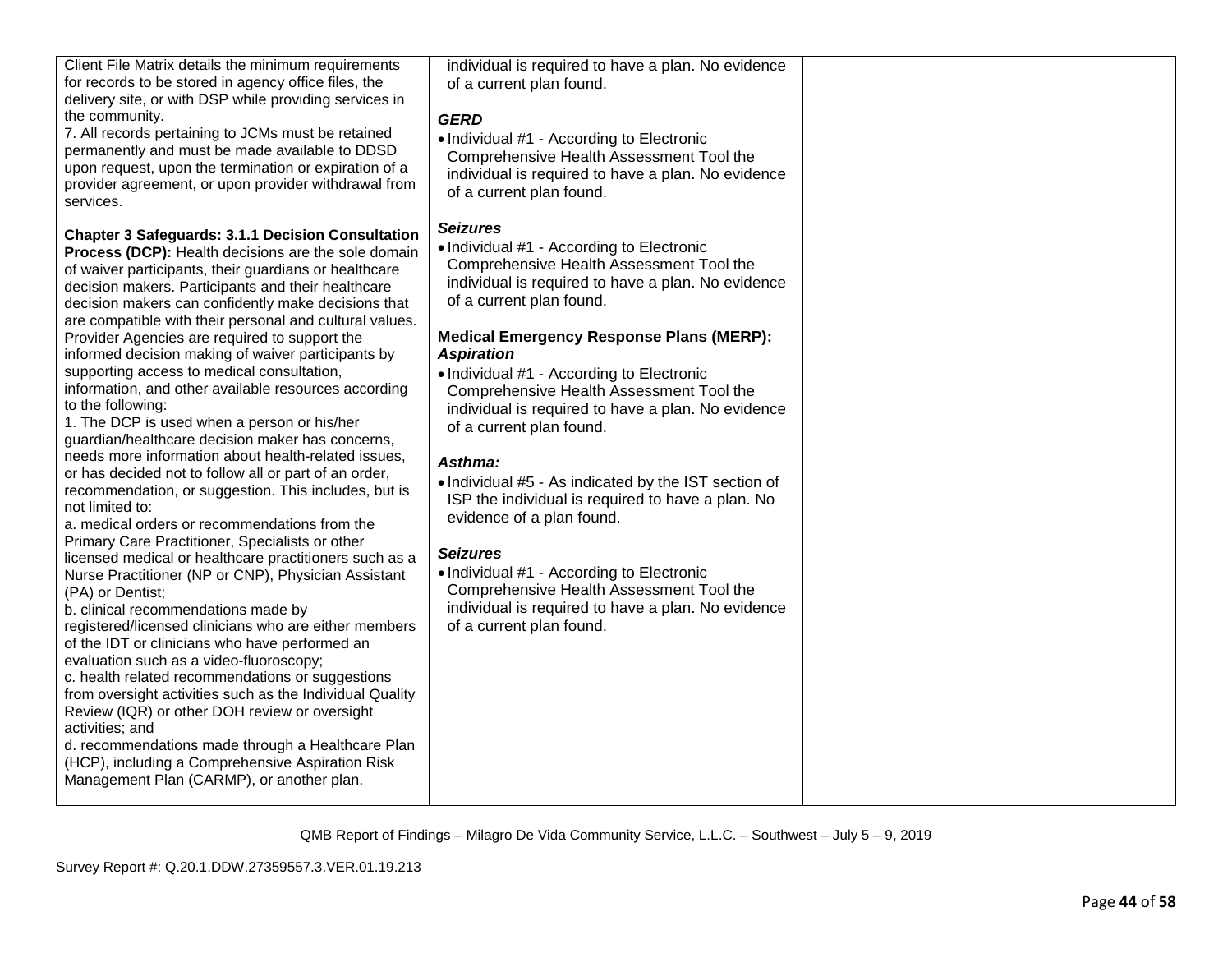| 2. When the person/guardian disagrees with a            |  |
|---------------------------------------------------------|--|
| recommendation or does not agree with the               |  |
| implementation of that recommendation, Provider         |  |
| Agencies follow the DCP and attend the meeting          |  |
| coordinated by the CM. During this meeting:             |  |
| a. Providers inform the person/guardian of the          |  |
| rationale for that recommendation, so that the benefit  |  |
| is made clear. This will be done in layman's terms and  |  |
| will include basic sharing of information designed to   |  |
| assist the person/guardian with understanding the       |  |
| risks and benefits of the recommendation.               |  |
| b. The information will be focused on the specific area |  |
| of concern by the person/guardian. Alternatives         |  |
| should be presented, when available, if the guardian    |  |
| is interested in considering other options for          |  |
| implementation.                                         |  |
| c. Providers support the person/guardian to make an     |  |
| informed decision.                                      |  |
| d. The decision made by the person/guardian during      |  |
| the meeting is accepted; plans are modified; and the    |  |
| IDT honors this health decision in every setting.       |  |
|                                                         |  |
| <b>Chapter 13 Nursing Services:</b>                     |  |
| 13.2.5 Electronic Nursing Assessment and                |  |
| Planning Process: The nursing assessment process        |  |
| includes several DDSD mandated tools: the electronic    |  |
| Comprehensive Nursing Assessment Tool (e-CHAT),         |  |
| the Aspiration Risk Screening Tool (ARST) and the       |  |
| Medication Administration Assessment Tool (MAAT).       |  |
| This process includes developing and training Health    |  |
| Care Plans and Medical Emergency Response Plans.        |  |
| The following hierarchy is based on budgeted services   |  |
| and is used to identify which Provider Agency nurse     |  |
| has primary responsibility for completion of the        |  |
| nursing assessment process and related subsequent       |  |
| planning and training. Additional communication and     |  |
| collaboration for planning specific to CCS or CIE       |  |
| services may be needed.                                 |  |
| The hierarchy for Nursing Assessment and Planning       |  |
| responsibilities is:                                    |  |
| 1. Living Supports: Supported Living, IMLS or Family    |  |
| Living via ANS;                                         |  |
| 2. Customized Community Supports- Group; and            |  |
| 3. Adult Nursing Services (ANS):                        |  |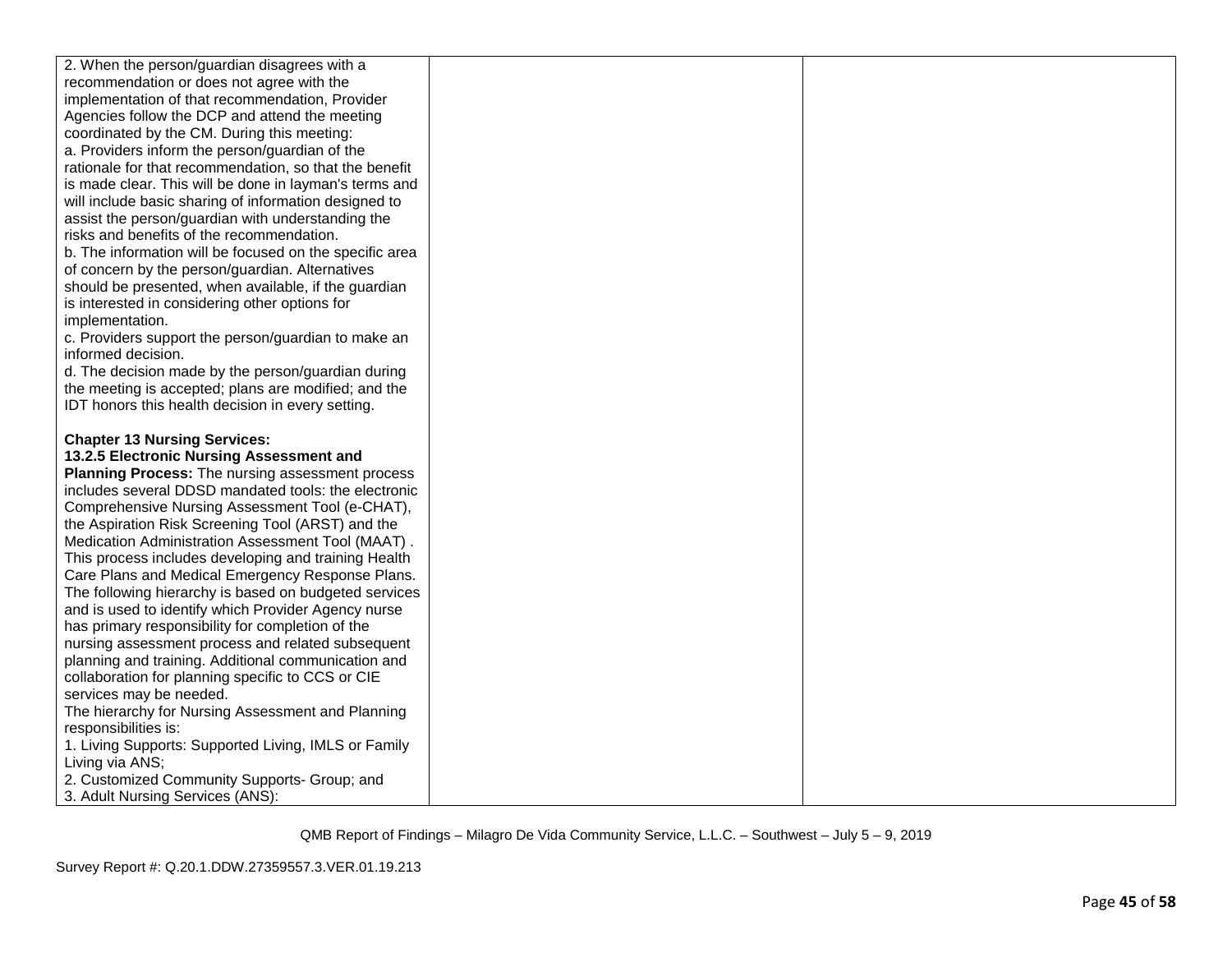| a. for persons in Community Inclusion with health-     |  |
|--------------------------------------------------------|--|
| related needs; or                                      |  |
| b. if no residential services are budgeted but         |  |
| assessment is desired and health needs may exist.      |  |
|                                                        |  |
| 13.2.6 The Electronic Comprehensive Health             |  |
| <b>Assessment Tool (e-CHAT)</b>                        |  |
| 1. The e-CHAT is a nursing assessment. It may not be   |  |
| delegated by a licensed nurse to a non-licensed        |  |
| person.                                                |  |
| 2. The nurse must see the person face-to-face to       |  |
| complete the nursing assessment. Additional            |  |
| information may be gathered from members of the IDT    |  |
| and other sources.                                     |  |
| 3. An e-CHAT is required for persons in FL, SL, IMLS,  |  |
| or CCS-Group. All other DD Waiver recipients may       |  |
| obtain an e-CHAT if needed or desired by adding ANS    |  |
| hours for assessment and consultation to their budget. |  |
| 4. When completing the e-CHAT, the nurse is required   |  |
| to review and update the electronic record and         |  |
| consider the diagnoses, medications, treatments, and   |  |
| overall status of the person. Discussion with others   |  |
| may be needed to obtain critical information.          |  |
| 5. The nurse is required to complete all the e-CHAT    |  |
| assessment questions and add additional pertinent      |  |
| information in all comment sections.                   |  |
|                                                        |  |
| 13.2.7 Aspiration Risk Management Screening            |  |
| <b>Tool (ARST)</b>                                     |  |
|                                                        |  |
| <b>13.2.8 Medication Administration Assessment</b>     |  |
| Tool (MAAT):                                           |  |
| 1. A licensed nurse completes the DDSD Medication      |  |
| Administration Assessment Tool (MAAT) at least two     |  |
| weeks before the annual ISP meeting.                   |  |
| 2. After completion of the MAAT, the nurse will        |  |
| present recommendations regarding the level of         |  |
| assistance with medication delivery (AWMD) to the      |  |
| IDT. A copy of the MAAT will be sent to all the team   |  |
| members two weeks before the annual ISP meeting        |  |
| and the original MAAT will be retained in the Provider |  |
| Agency records.                                        |  |
| 3. Decisions about medication delivery are made by     |  |
| the IDT to promote a person's maximum                  |  |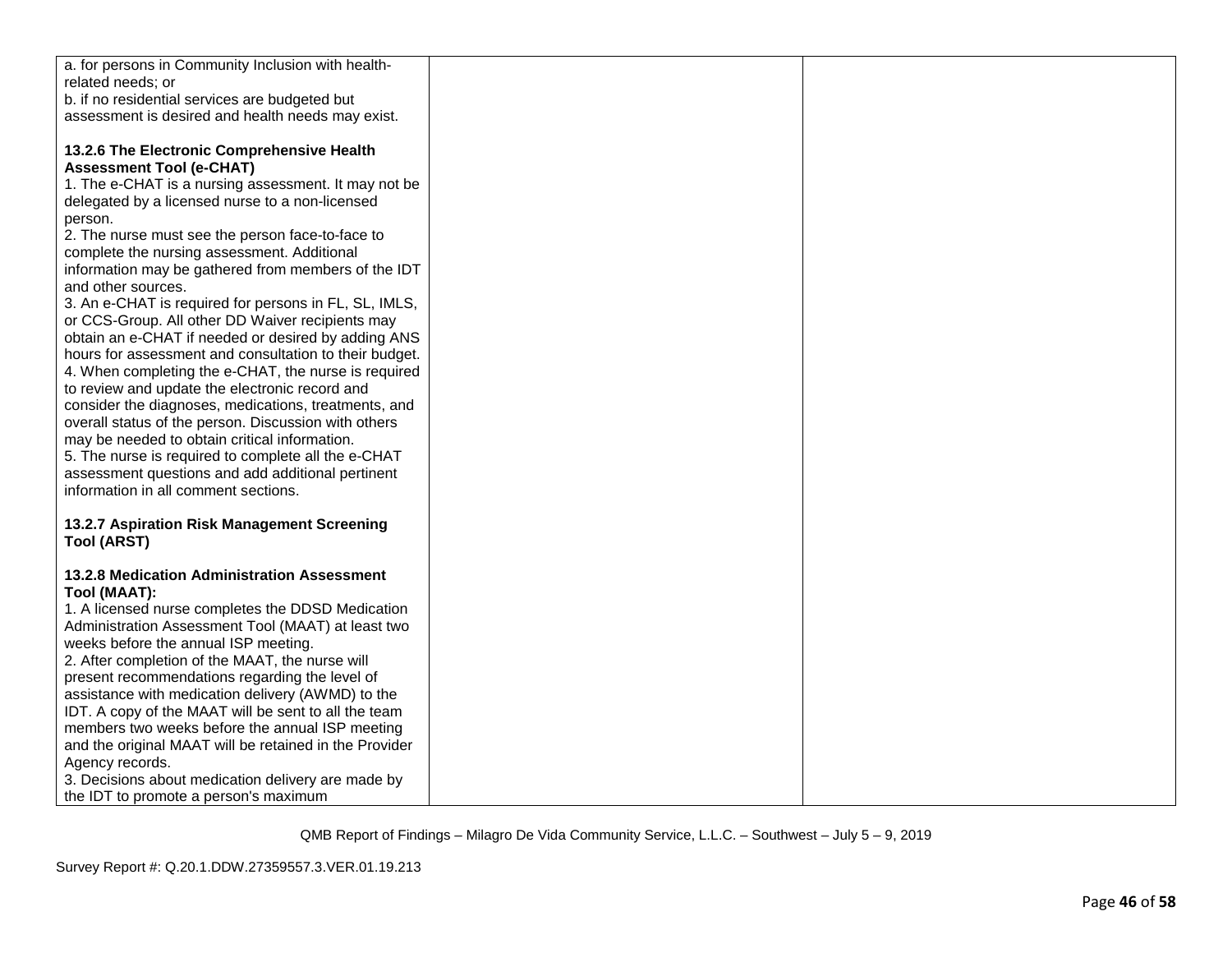| independence and community integration. The IDT will    |  |
|---------------------------------------------------------|--|
| reach consensus regarding which criteria the person     |  |
| meets, as indicated by the results of the MAAT and      |  |
| the nursing recommendations, and the decision is        |  |
| documented this in the ISP.                             |  |
|                                                         |  |
|                                                         |  |
| 13.2.9 Healthcare Plans (HCP):                          |  |
| 1. At the nurse's discretion, based on prudent nursing  |  |
| practice, interim HCPs may be developed to address      |  |
|                                                         |  |
| issues that must be implemented immediately after       |  |
| admission, readmission or change of medical             |  |
| condition to provide safe services prior to completion  |  |
| of the e-CHAT and formal care planning process. This    |  |
| includes interim ARM plans for those persons newly      |  |
| identified at moderate or high risk for aspiration. All |  |
|                                                         |  |
| interim plans must be removed if the plan is no longer  |  |
| needed or when final HCP including CARMPs are in        |  |
| place to avoid duplication of plans.                    |  |
| 2. In collaboration with the IDT, the agency nurse is   |  |
| required to create HCPs that address all the areas      |  |
| identified as required in the most current e-CHAT       |  |
| summary report which is indicated by "R" in the HCP     |  |
|                                                         |  |
| column. At the nurse's sole discretion, based on        |  |
| prudent nursing practice, HCPs may be combined          |  |
| where clinically appropriate. The nurse should use      |  |
| nursing judgment to determine whether to also include   |  |
| HCPs for any of the areas indicated by "C" on the e-    |  |
| CHAT summary report. The nurse may also create          |  |
|                                                         |  |
| other HCPs plans that the nurse determines are          |  |
| warranted.                                              |  |
|                                                         |  |
| 13.2.10 Medical Emergency Response Plan                 |  |
| (MERP):                                                 |  |
| 1. The agency nurse is required to develop a Medical    |  |
| Emergency Response Plan (MERP) for all conditions       |  |
|                                                         |  |
| marked with an "R" in the e-CHAT summary report.        |  |
| The agency nurse should use her/his clinical judgment   |  |
| and input from the Interdisciplinary Team (IDT) to      |  |
| determine whether shown as "C" in the e-CHAT            |  |
| summary report or other conditions also warrant a       |  |
| MERP.                                                   |  |
| 2. MERPs are required for persons who have one or       |  |
|                                                         |  |
| more conditions or illnesses that present a likely      |  |
| potential to become a life-threatening situation.       |  |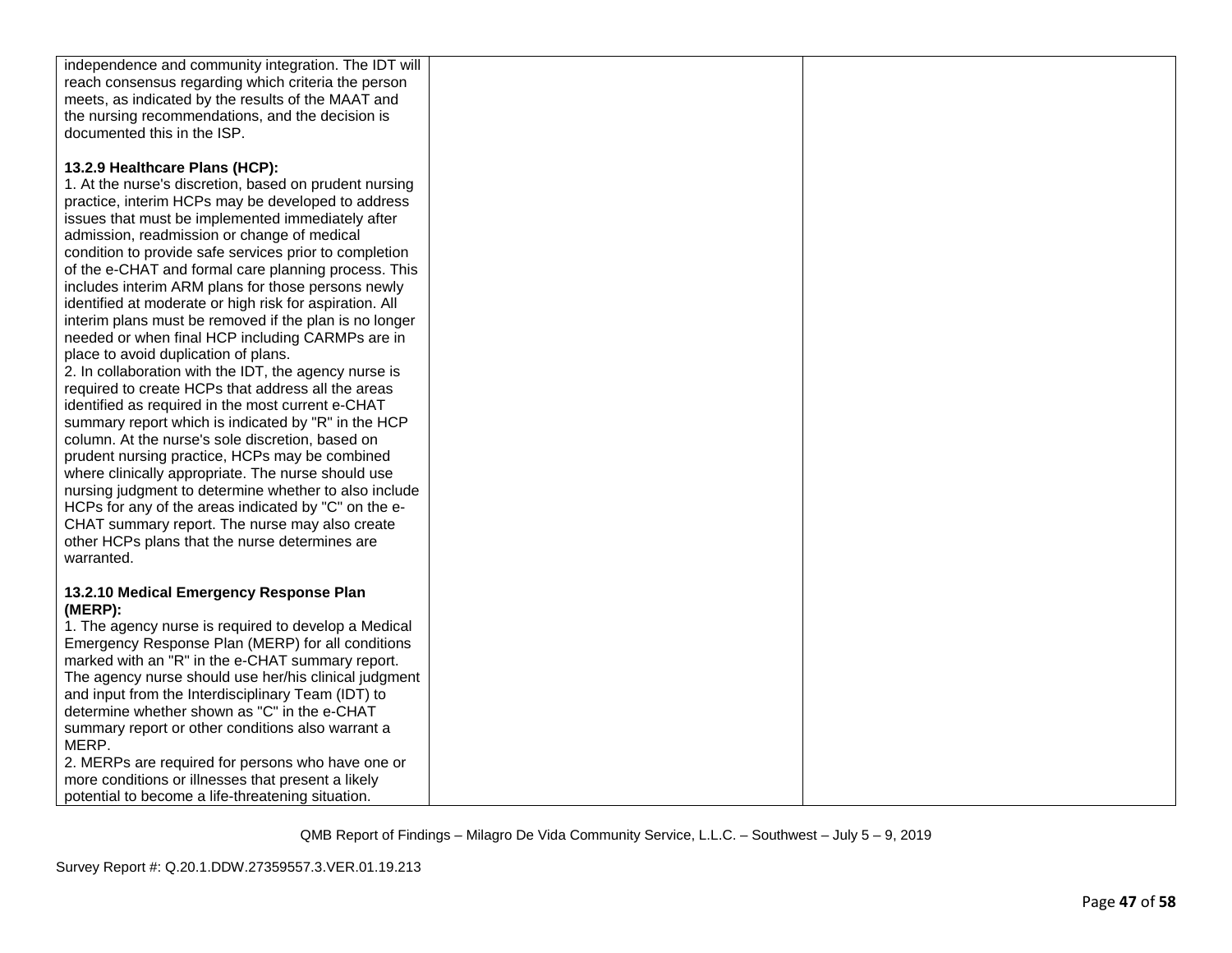**Chapter 20: Provider Documentation and Client Records: 20.5.3 Health Passport and Physician Consultation Form:** All Primary and Secondary Provider Agencies must use the Health Passport and Physician Consultation form from the Therap system. This standardized document contains individual, physician and emergency contact information, a complete list of current medical diagnoses, health and safety risk factors, allergies, and information regarding insurance, guardianship, and advance directives. The Health Passport also includes a standardized form to use at medical appointments called the Physician Consultation form.

Developmental Disabilities (DD) Waiver Service Standards effective 11/1/2012 revised 4/23/2013; 6/15/2015

**Chapter 6 (CCS) 2. Service Requirements. E.** The agency nurse(s) for Customized Community Supports providers must provide the following services: 1. Implementation of pertinent PCP orders; ongoing oversight and monitoring of the individual's health status and medically related supports when receiving this service;

**3. Agency Requirements: Consumer Records Policy:** All Provider Agencies shall maintain at the administrative office a confidential case file for each individual. Provider agency case files for individuals are required to comply with the DDSD Individual Case File Matrix policy.

**Chapter 7 (CIHS) 3. Agency Requirements: E. Consumer Records Policy:** All Provider Agencies must maintain at the administrative office a confidential case file for each individual. Provider agency case files for individuals are required to comply with the DDSD Individual Case File Matrix policy. **Chapter 11 (FL) 3. Agency Requirements: D. Consumer Records Policy:** All Family Living

Provider Agencies must maintain at the administrative office a confidential case file for each individual. Provider agency case files for individuals are required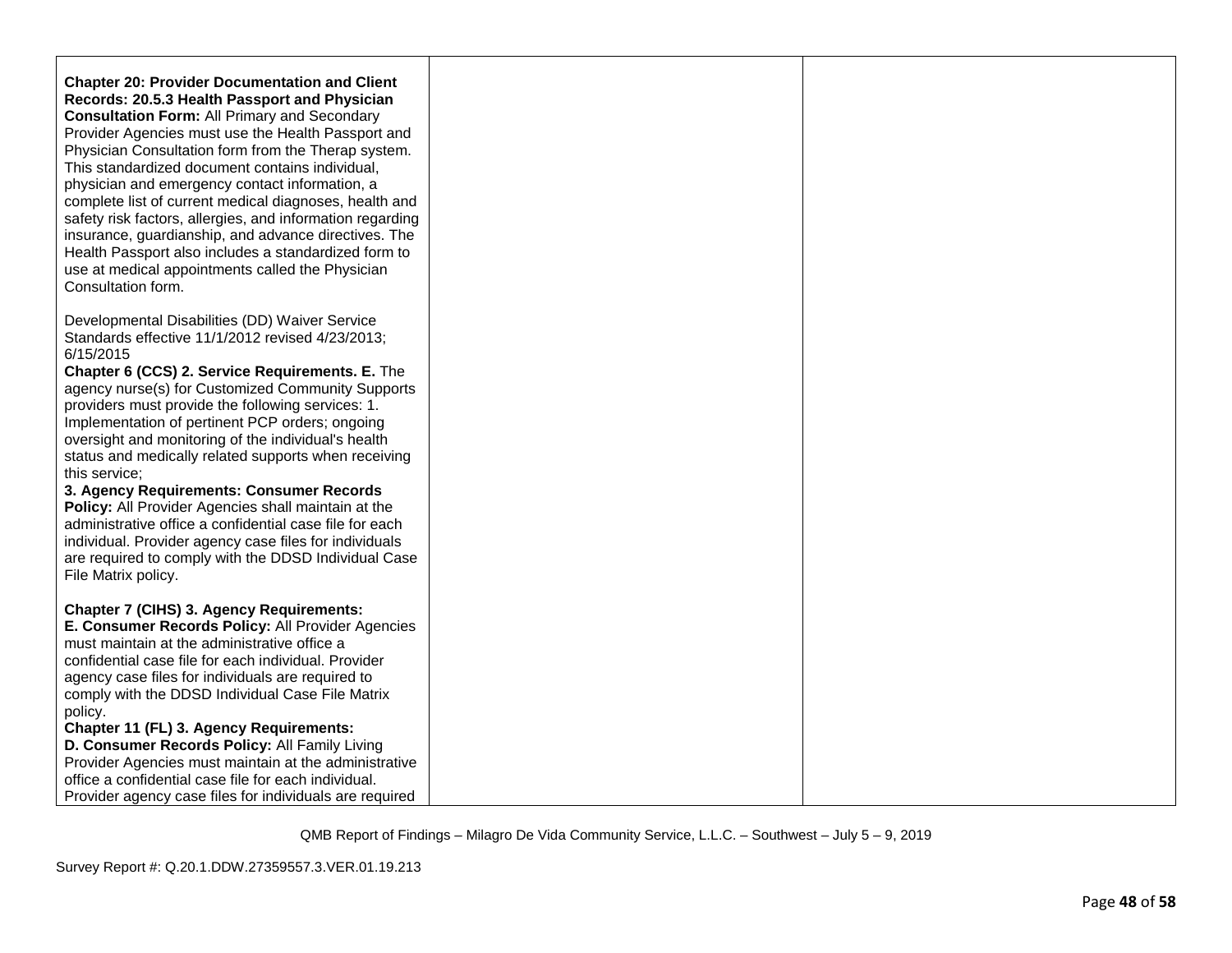| to comply with the DDSD Individual Case File Matrix                                             |  |
|-------------------------------------------------------------------------------------------------|--|
| policy.                                                                                         |  |
| I. Health Care Requirements for Family Living: 5. A                                             |  |
| nurse employed or contracted by the Family Living                                               |  |
| Supports provider must complete the e-CHAT, the                                                 |  |
| Aspiration Risk Screening Tool, (ARST), and the                                                 |  |
| Medication Administration Assessment Tool (MAAT)                                                |  |
| and any other assessments deemed appropriate on at                                              |  |
| least an annual basis for each individual served, upon                                          |  |
| significant change of clinical condition and upon return                                        |  |
| from any hospitalizations. In addition, the MAAT must                                           |  |
| be updated for any significant change of medication                                             |  |
| regime, change of route that requires delivery by                                               |  |
| licensed or certified staff, or when an individual has                                          |  |
| completed training designed to improve their skills to                                          |  |
| support self-administration.                                                                    |  |
|                                                                                                 |  |
| a. For newly-allocated or admitted individuals,                                                 |  |
| assessments are required to be completed within                                                 |  |
| three (3) business days of admission or two (2) weeks                                           |  |
| following the initial ISP meeting, whichever comes                                              |  |
| first.                                                                                          |  |
|                                                                                                 |  |
| b. For individuals already in services, the required                                            |  |
| assessments are to be completed no more than forty-                                             |  |
| five (45) calendar days and at least fourteen (14)                                              |  |
| calendar days prior to the annual ISP meeting.                                                  |  |
|                                                                                                 |  |
| c. Assessments must be updated within three (3)                                                 |  |
| business days following any significant change of                                               |  |
| clinical condition and within three (3) business days<br>following return from hospitalization. |  |
|                                                                                                 |  |
| d. Other nursing assessments conducted to determine                                             |  |
| current health status or to evaluate a change in clinical                                       |  |
| condition must be documented in a signed progress                                               |  |
| note that includes time and date as well as subjective                                          |  |
| information including the individual complaints, signs                                          |  |
| and symptoms noted by staff, family members or other                                            |  |
| team members; objective information including vital                                             |  |
| signs, physical examination, weight, and other                                                  |  |
| pertinent data for the given situation (e.g., seizure                                           |  |
| frequency, method in which temperature taken);                                                  |  |
| assessment of the clinical status, and plan of action                                           |  |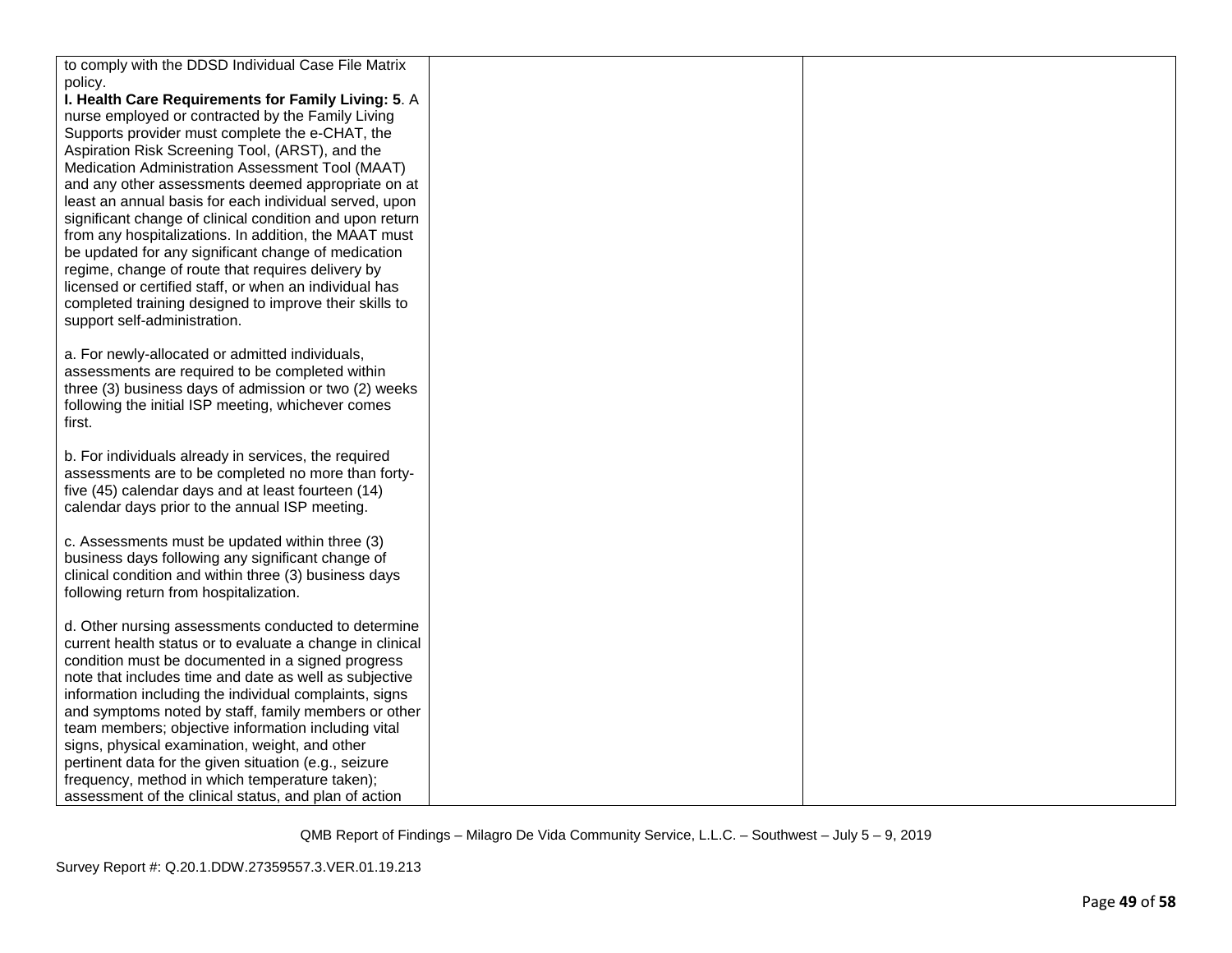| addressing relevant aspects of all active health<br>problems and follow up on any recommendations of<br>medical consultants.                                                                                       |  |
|--------------------------------------------------------------------------------------------------------------------------------------------------------------------------------------------------------------------|--|
| e. Develop any urgently needed interim Healthcare<br>Plans or MERPs per DDSD policy pending<br>authorization of ongoing Adult Nursing services as<br>indicated by health status and individual/guardian<br>choice. |  |
|                                                                                                                                                                                                                    |  |
|                                                                                                                                                                                                                    |  |
|                                                                                                                                                                                                                    |  |
|                                                                                                                                                                                                                    |  |
|                                                                                                                                                                                                                    |  |
|                                                                                                                                                                                                                    |  |
|                                                                                                                                                                                                                    |  |
|                                                                                                                                                                                                                    |  |
|                                                                                                                                                                                                                    |  |
|                                                                                                                                                                                                                    |  |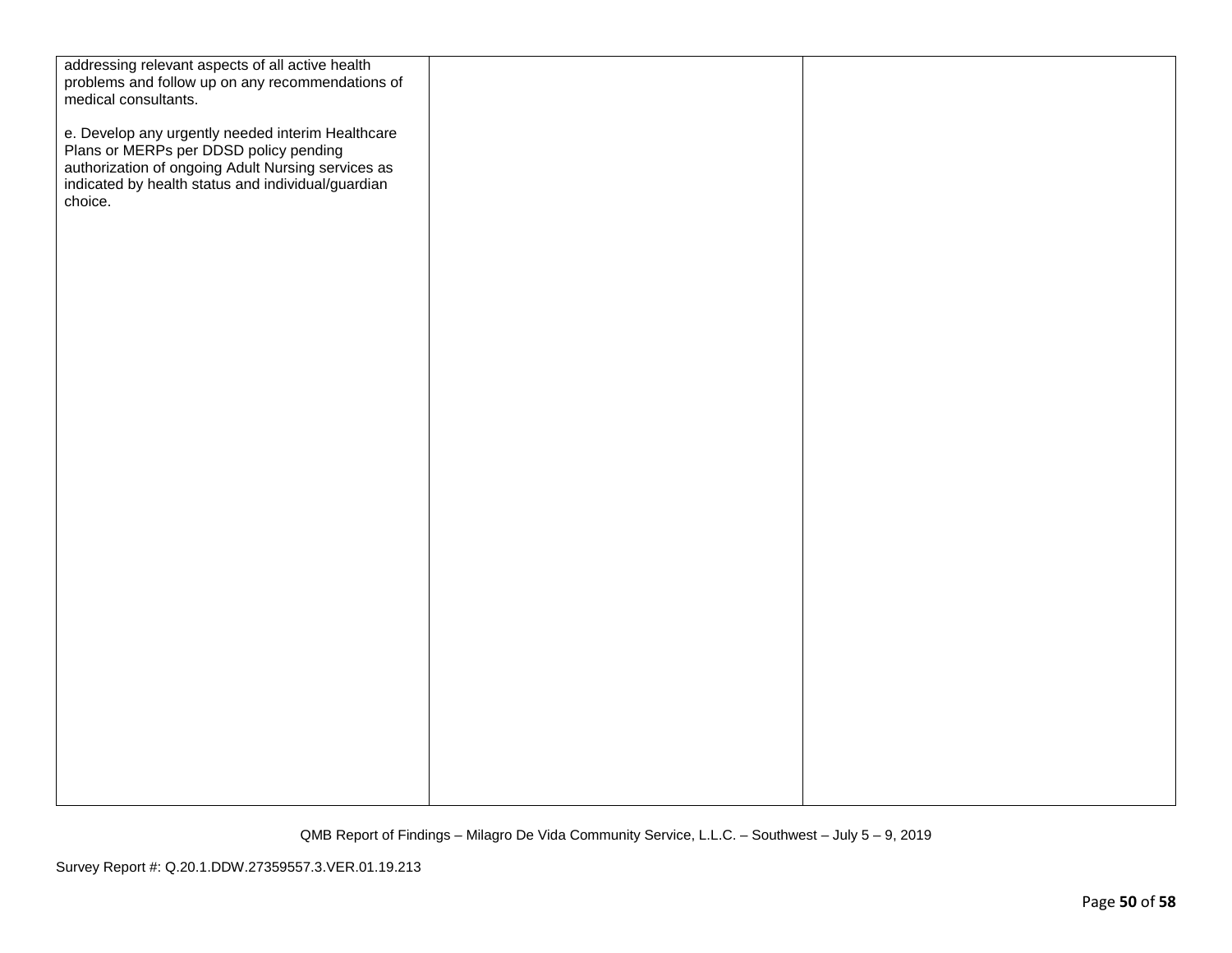| <b>Standard of Care</b>                                                                                              | <b>Routine Survey Deficiencies</b><br>September 14 - 20, 2018                                                                                                                                                                                                                                                         | <b>Verification Survey New and Repeat</b><br><b>Deficiencies</b><br>July 5-9, 2019 |
|----------------------------------------------------------------------------------------------------------------------|-----------------------------------------------------------------------------------------------------------------------------------------------------------------------------------------------------------------------------------------------------------------------------------------------------------------------|------------------------------------------------------------------------------------|
| and frequency specified in the service plan.                                                                         | Service Domain: Service Plans: ISP Implementation - Services are delivered in accordance with the service plan, including type, scope, amount, duration                                                                                                                                                               |                                                                                    |
| Tag #1A08.3 Administrative Case File:<br><b>Individual Service Plan/ISP Components</b>                               | <b>Standard Level Deficiency</b>                                                                                                                                                                                                                                                                                      | <b>COMPLETE</b>                                                                    |
| Tag #1A32.2 Individual Service Plan<br>Implementation (Residential Implementation)                                   | <b>Standard Level Deficiency</b>                                                                                                                                                                                                                                                                                      | <b>COMPLETE</b>                                                                    |
| Tag #1A38.1 Living Care Arrangement /<br><b>Community Inclusion Reporting Requirements</b><br>(Reporting Components) | <b>Standard Level Deficiency</b>                                                                                                                                                                                                                                                                                      | <b>COMPLETE</b>                                                                    |
| Tag # IS12 Person Centered Assessment<br>(Inclusion Services)                                                        | <b>Standard Level Deficiency</b>                                                                                                                                                                                                                                                                                      | <b>COMPLETE</b>                                                                    |
| Tag # LS14.1 Residential Service Delivery Site<br><b>Case File (Other Required Documentation)</b>                    | <b>Standard Level Deficiency</b>                                                                                                                                                                                                                                                                                      | <b>COMPLETE</b>                                                                    |
|                                                                                                                      | Service Domain: Qualified Providers - The State monitors non-licensed/non-certified providers to assure adherence to waiver requirements. The State<br>implements its policies and procedures for verifying that provider training is conducted in accordance with State requirements and the approved waiver.        |                                                                                    |
| Tag #1A20 Direct Support Personnel Training                                                                          | <b>Condition of Participation Level Deficiency</b>                                                                                                                                                                                                                                                                    | <b>COMPLETE</b>                                                                    |
| Tag #1A26 Consolidated On-line<br><b>Registry/Employee Abuse Registry</b>                                            | <b>Standard Level Deficiency</b>                                                                                                                                                                                                                                                                                      | <b>COMPLETE</b>                                                                    |
|                                                                                                                      | Service Domain: Health and Welfare - The state, on an ongoing basis, identifies, addresses and seeks to prevent occurrences of abuse, neglect and<br>exploitation. Individuals shall be afforded their basic human rights. The provider supports individuals to access needed healthcare services in a timely manner. |                                                                                    |
| Tag #1A09.2 Medication Delivery - Nurse<br><b>Approval for PRN Medication</b>                                        | <b>Condition of Participation Level Deficiency</b>                                                                                                                                                                                                                                                                    | <b>COMPLETE</b>                                                                    |
| Tag #1A29 Complaints / Grievances -<br><b>Acknowledgement</b>                                                        | <b>Standard Level Deficiency</b>                                                                                                                                                                                                                                                                                      | <b>COMPLETE</b>                                                                    |
| Tag #1A31 Client Rights/Human Rights                                                                                 | <b>Condition of Participation Level Deficiency</b>                                                                                                                                                                                                                                                                    | <b>COMPLETE</b>                                                                    |
| Tag # LS06 Family Living Requirements                                                                                | <b>Standard Level Deficiency</b>                                                                                                                                                                                                                                                                                      | <b>COMPLETE</b>                                                                    |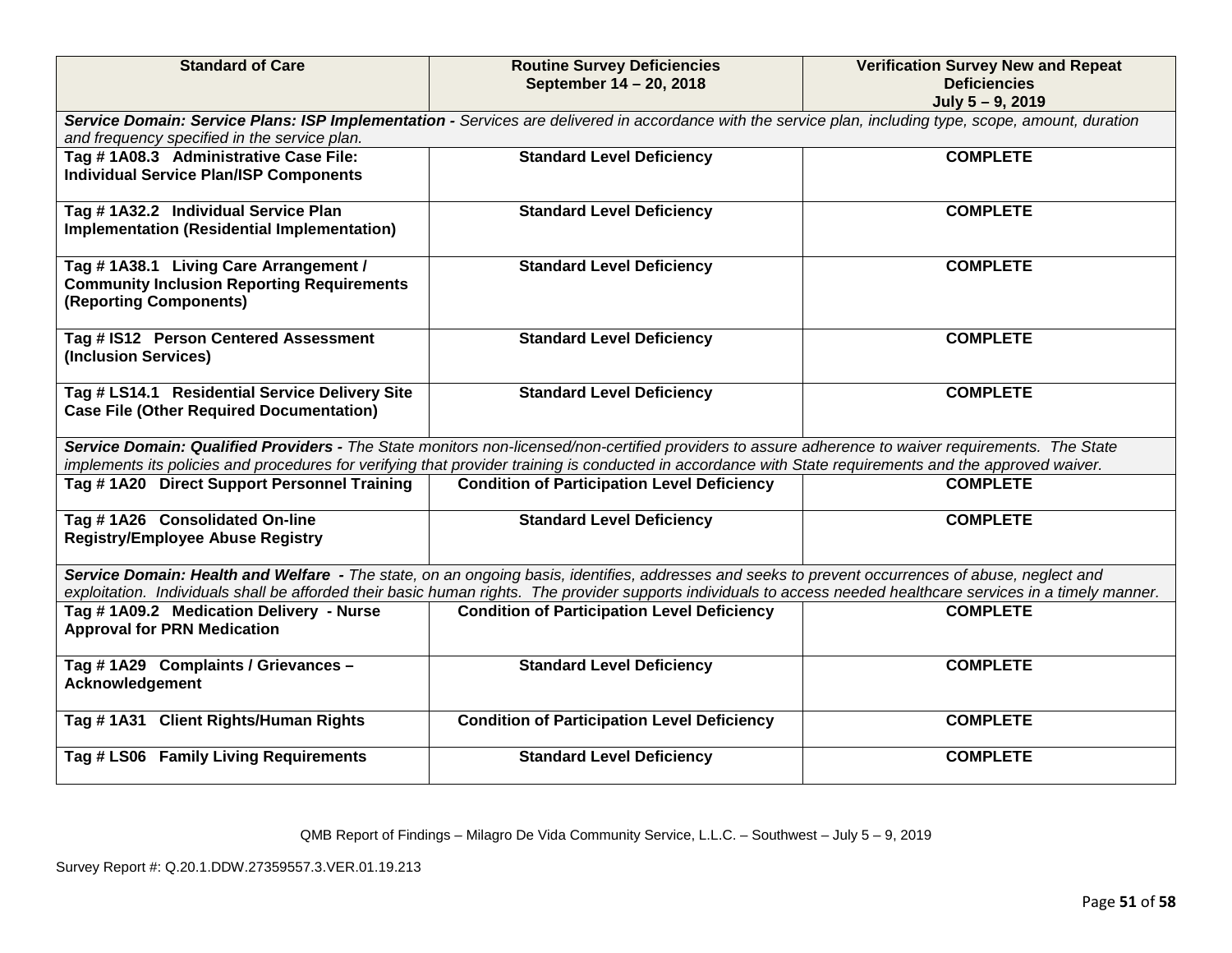*Service Domain: Medicaid Billing/Reimbursement - State financial oversight exists to assure that claims are coded and paid for in accordance with the reimbursement methodology specified in the approved waiver.*

| Tag # IS30 Customized Community Supports<br>Reimbursement | <b>Standard Level Deficiency</b> | <b>COMPLETE</b> |
|-----------------------------------------------------------|----------------------------------|-----------------|
| Tag # LS26 Supported Living Reimbursement                 | <b>Standard Level Deficiency</b> | <b>COMPLETE</b> |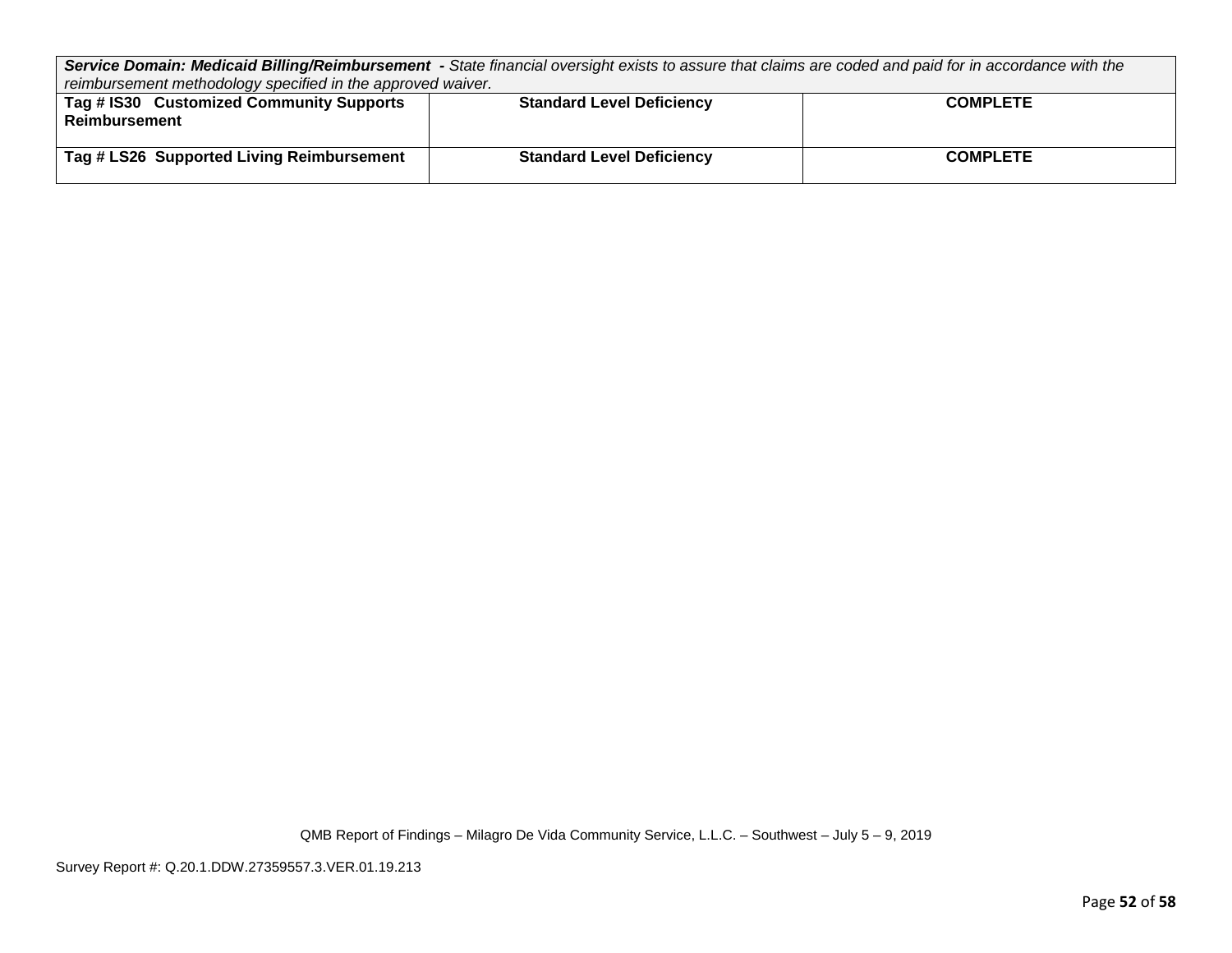| <b>Verification Survey Plan of Correction</b>                                                                                           |                                                                                                                                                                                                                                                                                                                                 |  |  |
|-----------------------------------------------------------------------------------------------------------------------------------------|---------------------------------------------------------------------------------------------------------------------------------------------------------------------------------------------------------------------------------------------------------------------------------------------------------------------------------|--|--|
| Tag #1A08.1 Administrative<br>and Residential Case File:<br><b>Progress Notes</b>                                                       | Provider:<br>State your Plan of Correction for the deficiencies cited in this tag here (How is the deficiency going to<br>be corrected? This can be specific to each deficiency cited or if possible an overall correction?): $\rightarrow$                                                                                     |  |  |
|                                                                                                                                         | <b>Provider:</b><br>Enter your ongoing Quality Assurance/Quality Improvement processes as it related to this tag<br>number here (What is going to be done? How many individuals is this going to affect? How often will this be<br>completed? Who is responsible? What steps will be taken if issues are found?): $\rightarrow$ |  |  |
| Tag #1A32 Administrative<br><b>Case File: Individual Service</b><br><b>Plan Implementation</b>                                          | Provider:<br>State your Plan of Correction for the deficiencies cited in this tag here (How is the deficiency going to<br>be corrected? This can be specific to each deficiency cited or if possible an overall correction?): $\rightarrow$                                                                                     |  |  |
|                                                                                                                                         | <b>Provider:</b><br>Enter your ongoing Quality Assurance/Quality Improvement processes as it related to this tag<br>number here (What is going to be done? How many individuals is this going to affect? How often will this be<br>completed? Who is responsible? What steps will be taken if issues are found?): $\rightarrow$ |  |  |
| Tag #1A32.1 Administrative<br><b>Case File: Individual Service</b><br><b>Plan Implementation (Not</b><br><b>Completed at Frequency)</b> | Provider:<br>State your Plan of Correction for the deficiencies cited in this tag here (How is the deficiency going to<br>be corrected? This can be specific to each deficiency cited or if possible an overall correction?): $\rightarrow$                                                                                     |  |  |
|                                                                                                                                         | Provider:<br>Enter your ongoing Quality Assurance/Quality Improvement processes as it related to this tag<br>number here (What is going to be done? How many individuals is this going to affect? How often will this be<br>completed? Who is responsible? What steps will be taken if issues are found?): $\rightarrow$        |  |  |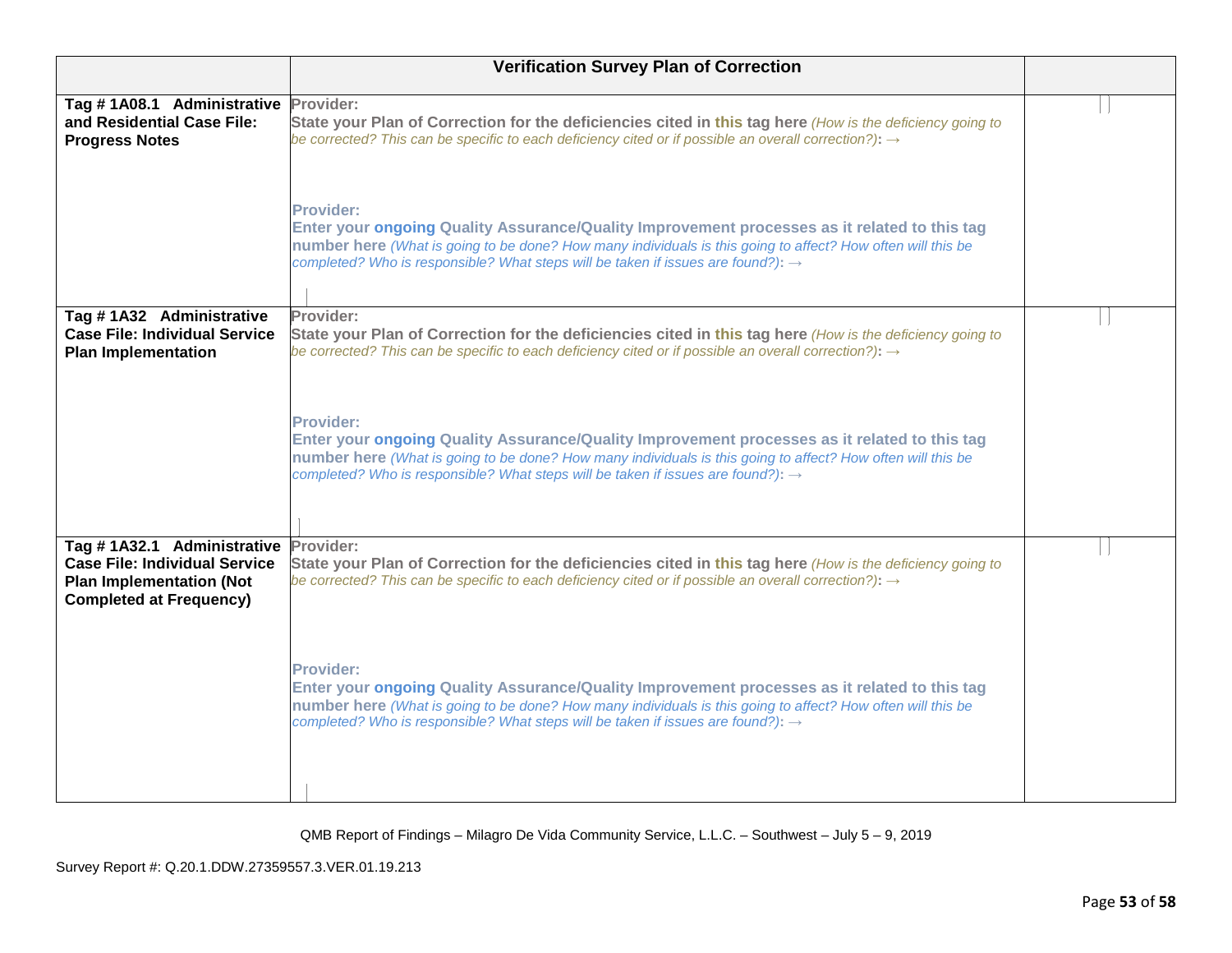| Tag #1A38 Living Care<br><b>Arrangement / Community</b><br><b>Inclusion Reporting</b><br><b>Requirements</b>    | Provider:<br>State your Plan of Correction for the deficiencies cited in this tag here (How is the deficiency going to<br>be corrected? This can be specific to each deficiency cited or if possible an overall correction?): $\rightarrow$<br>Provider:<br>Enter your ongoing Quality Assurance/Quality Improvement processes as it related to this tag<br>number here (What is going to be done? How many individuals is this going to affect? How often will this be<br>completed? Who is responsible? What steps will be taken if issues are found?): $\rightarrow$        |  |
|-----------------------------------------------------------------------------------------------------------------|--------------------------------------------------------------------------------------------------------------------------------------------------------------------------------------------------------------------------------------------------------------------------------------------------------------------------------------------------------------------------------------------------------------------------------------------------------------------------------------------------------------------------------------------------------------------------------|--|
| Tag # LS14 Residential<br><b>Service Delivery Site Case</b><br><b>File (ISP and Healthcare</b><br>requirements) | Provider:<br>State your Plan of Correction for the deficiencies cited in this tag here (How is the deficiency going to<br>be corrected? This can be specific to each deficiency cited or if possible an overall correction?): $\rightarrow$<br><b>Provider:</b><br>Enter your ongoing Quality Assurance/Quality Improvement processes as it related to this tag<br>number here (What is going to be done? How many individuals is this going to affect? How often will this be<br>completed? Who is responsible? What steps will be taken if issues are found?): $\rightarrow$ |  |
| Tag #1A37 Individual<br><b>Specific Training</b>                                                                | Provider:<br>State your Plan of Correction for the deficiencies cited in this tag here (How is the deficiency going to<br>be corrected? This can be specific to each deficiency cited or if possible an overall correction?): $\rightarrow$<br>Provider:<br>Enter your ongoing Quality Assurance/Quality Improvement processes as it related to this tag<br>number here (What is going to be done? How many individuals is this going to affect? How often will this be<br>completed? Who is responsible? What steps will be taken if issues are found?): $\rightarrow$        |  |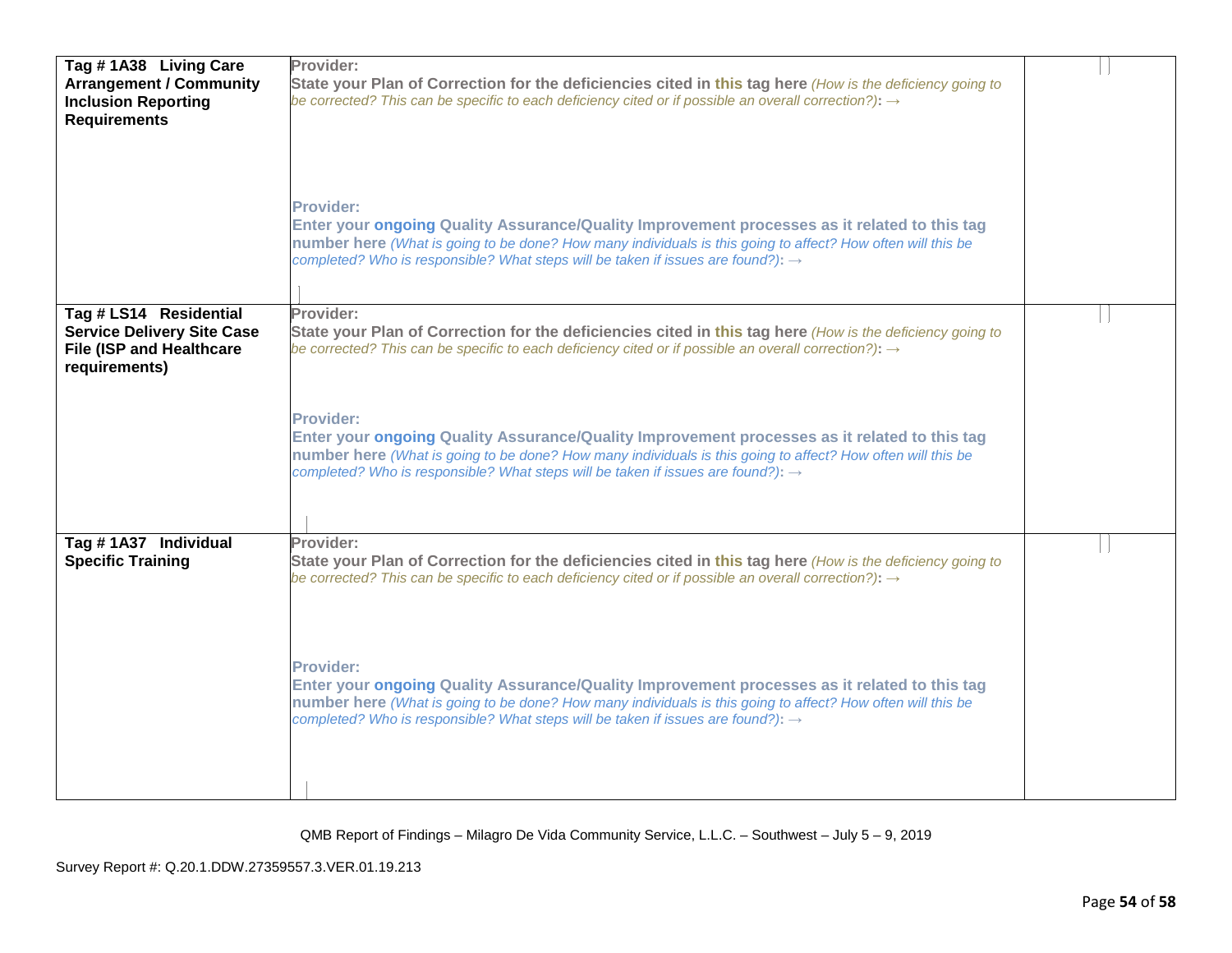| Tag #1A43.1 General                                                                   | Provider:                                                                                                                                                                                                                                                                                                                       |  |
|---------------------------------------------------------------------------------------|---------------------------------------------------------------------------------------------------------------------------------------------------------------------------------------------------------------------------------------------------------------------------------------------------------------------------------|--|
| <b>Events Reporting - Individual</b><br><b>Reporting</b>                              | State your Plan of Correction for the deficiencies cited in this tag here (How is the deficiency going to<br>be corrected? This can be specific to each deficiency cited or if possible an overall correction?): $\rightarrow$                                                                                                  |  |
|                                                                                       | <b>Provider:</b><br>Enter your ongoing Quality Assurance/Quality Improvement processes as it related to this tag<br>number here (What is going to be done? How many individuals is this going to affect? How often will this be<br>completed? Who is responsible? What steps will be taken if issues are found?): $\rightarrow$ |  |
| Tag #1A08.2 Administrative<br><b>Case File: Healthcare</b>                            | Provider:<br>State your Plan of Correction for the deficiencies cited in this tag here (How is the deficiency going to                                                                                                                                                                                                          |  |
| <b>Requirements &amp; Follow-up</b>                                                   | be corrected? This can be specific to each deficiency cited or if possible an overall correction?): $\rightarrow$                                                                                                                                                                                                               |  |
|                                                                                       | Provider:<br>Enter your ongoing Quality Assurance/Quality Improvement processes as it related to this tag<br>number here (What is going to be done? How many individuals is this going to affect? How often will this be<br>completed? Who is responsible? What steps will be taken if issues are found?): $\rightarrow$        |  |
| Tag #1A09 Medication<br><b>Delivery - Routine</b><br><b>Medication Administration</b> | Provider:<br>State your Plan of Correction for the deficiencies cited in this tag here (How is the deficiency going to<br>be corrected? This can be specific to each deficiency cited or if possible an overall correction?): $\rightarrow$                                                                                     |  |
|                                                                                       | <b>Provider:</b><br>Enter your ongoing Quality Assurance/Quality Improvement processes as it related to this tag<br>number here (What is going to be done? How many individuals is this going to affect? How often will this be<br>completed? Who is responsible? What steps will be taken if issues are found?): $\rightarrow$ |  |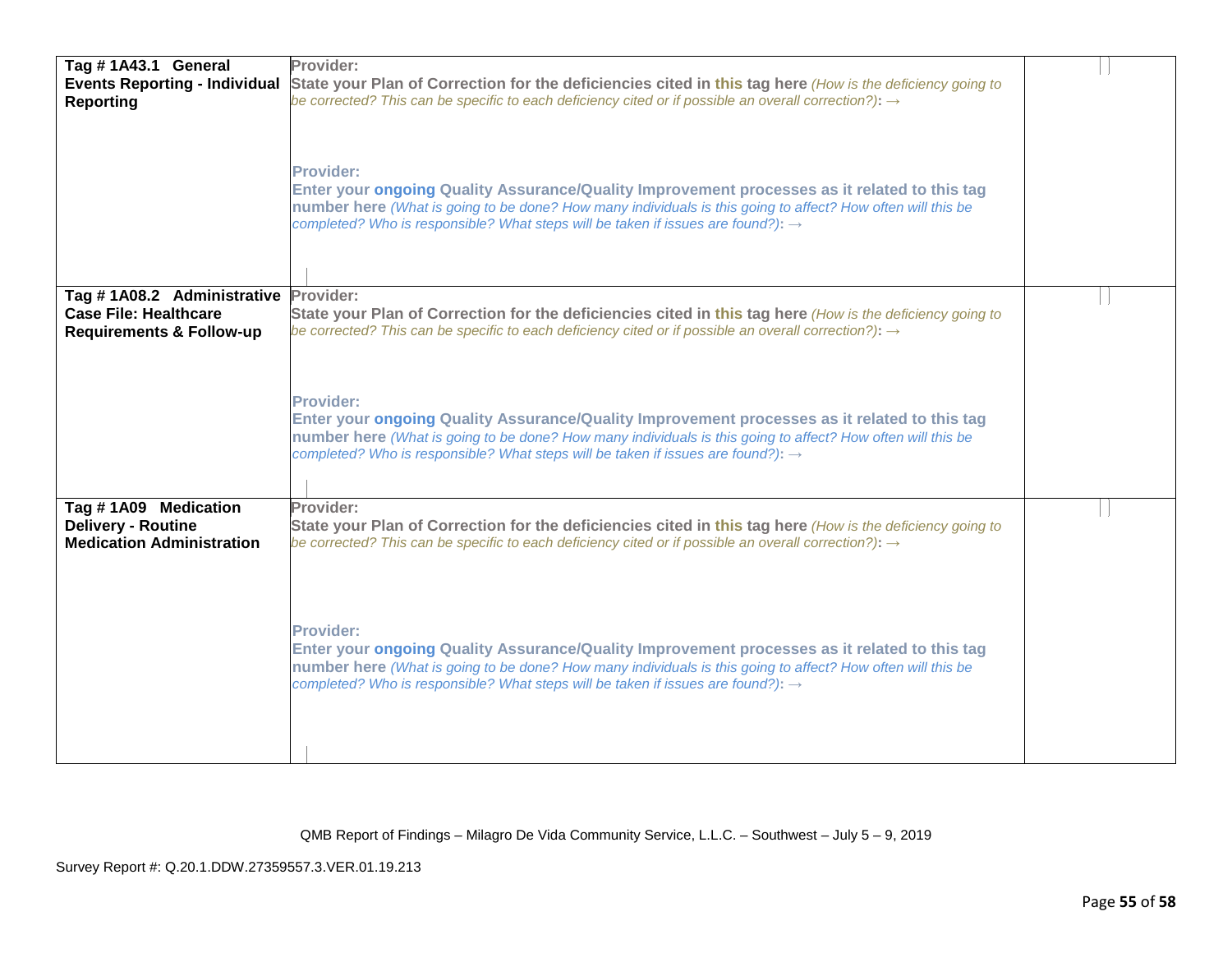| Tag #1A09.1 Medication<br><b>Delivery - PRN Medication</b><br><b>Administration</b>            | Provider:<br>State your Plan of Correction for the deficiencies cited in this tag here (How is the deficiency going to<br>be corrected? This can be specific to each deficiency cited or if possible an overall correction?): $\rightarrow$<br><b>Provider:</b><br>Enter your ongoing Quality Assurance/Quality Improvement processes as it related to this tag                                                                                            |  |
|------------------------------------------------------------------------------------------------|------------------------------------------------------------------------------------------------------------------------------------------------------------------------------------------------------------------------------------------------------------------------------------------------------------------------------------------------------------------------------------------------------------------------------------------------------------|--|
| Tag #1A15.2 Administrative<br><b>Case File: Healthcare</b><br><b>Documentation (Therap and</b> | number here (What is going to be done? How many individuals is this going to affect? How often will this be<br>completed? Who is responsible? What steps will be taken if issues are found?): $\rightarrow$<br>Provider:<br>State your Plan of Correction for the deficiencies cited in this tag here (How is the deficiency going to<br>be corrected? This can be specific to each deficiency cited or if possible an overall correction?): $\rightarrow$ |  |
| <b>Required Plans)</b>                                                                         | <b>Provider:</b><br>Enter your ongoing Quality Assurance/Quality Improvement processes as it related to this tag<br>number here (What is going to be done? How many individuals is this going to affect? How often will this be<br>completed? Who is responsible? What steps will be taken if issues are found?): $\rightarrow$                                                                                                                            |  |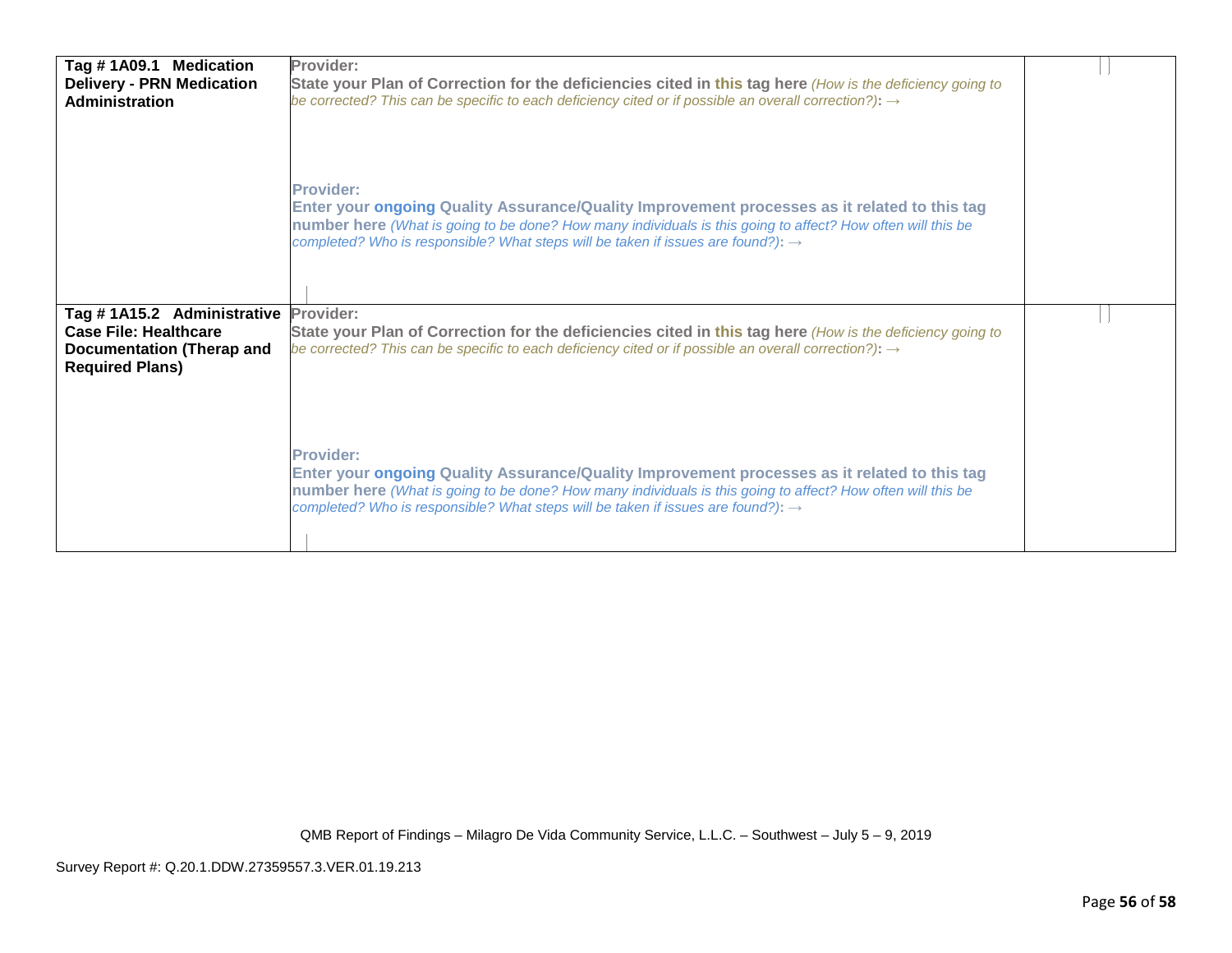MICHELLE LUJAN GRISHAM GOVERNOR



KATHYLEEN M. KUNKEL **CABINET SECRETARY** 

Date: August 23, 2019

| To:               | Sylvia D. Torres, Executive Director   |
|-------------------|----------------------------------------|
| Provider:         | Milagro De Vida Community Service, LLC |
| Address:          | 1591 E. Lohman, Suite A                |
| City, State, Zip: | Las Cruces, New Mexico 88001           |

E-mail Address: [sylviatorres@mdv-nm.com](mailto:sylviatorres@mdv-nm.com)

| Region:                     | Southwest               |
|-----------------------------|-------------------------|
| <b>Routine Survey:</b>      | September 14 - 20, 2018 |
| <b>Verification Survey:</b> | July $5 - 9$ , 2019     |

Program Surveyed: Developmental Disabilities Waiver

Service Surveyed: *2012 & 2018:* Supported Living, Family Living, Customized In-Home Supports, Customized Community Supports, Community Integrated Employment Services

Survey Type: Verification

Dear Sylvia Torres:

The Division of Health Improvement/Quality Management Bureau has received, reviewed and approved the supporting documents you submitted for your Plan of Correction. The documents you provided verified that all previously cited survey Deficiencies have been corrected.

# **The Plan of Correction process is now complete.**

# **Furthermore, your agency is now determined to be in Compliance with all Conditions of Participation.**

To maintain ongoing compliance with standards and regulations, continue to use the Quality Assurance (self-auditing) processes you described in your Plan of Correction.

Consistent use of these Quality Assurance processes will enable you to identify and promptly respond to problems, enhance your service delivery, and result in fewer deficiencies cited in future QMB surveys.

Thank you for your cooperation with the Plan of Correction process, for striving to come into compliance with standards and regulations, and for helping to provide the health, safety and personal growth of the people you serve.